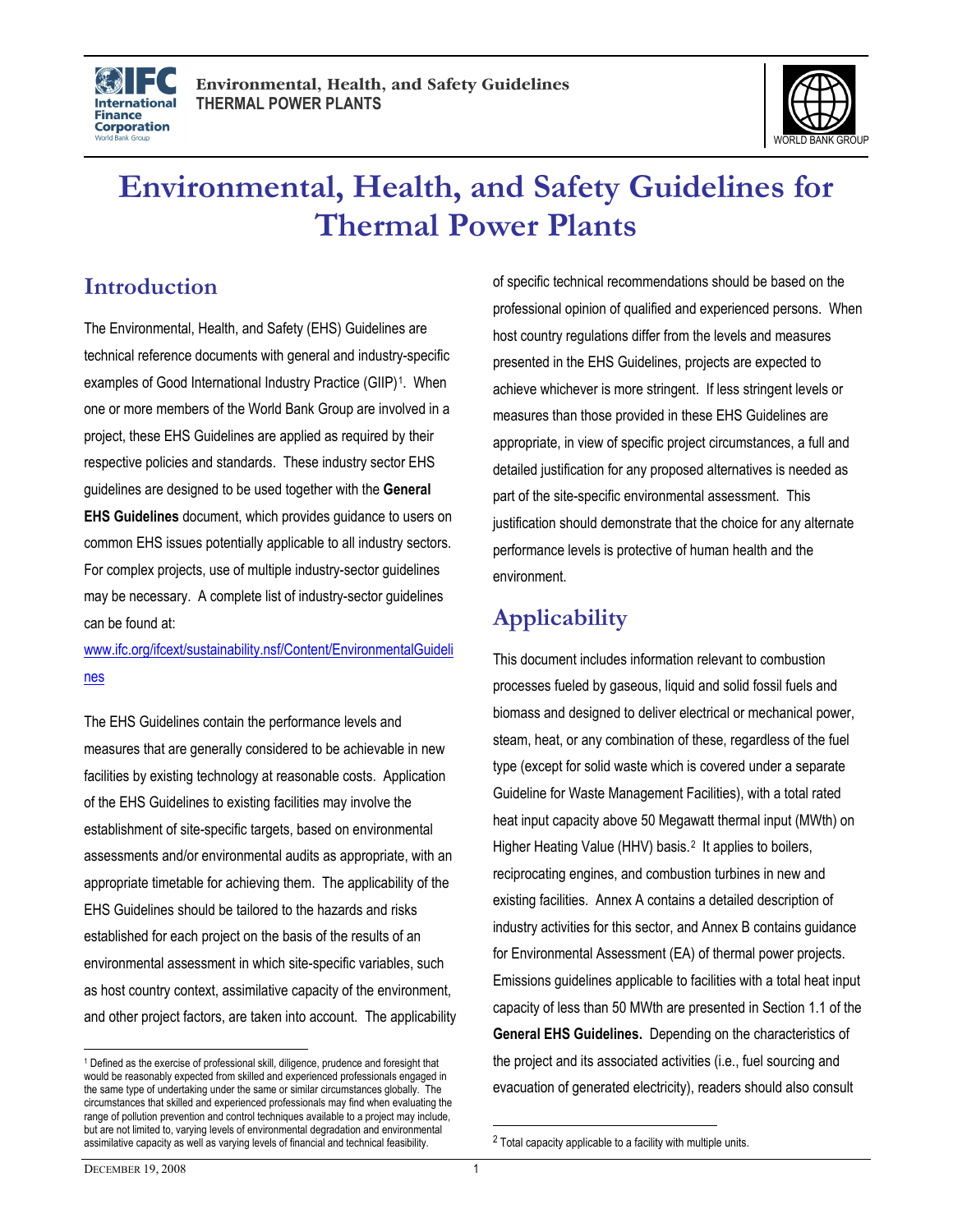



the EHS Guidelines for Mining and the EHS Guidelines for Electric Power Transmission and Distribution.

Decisions to invest in this sector by one or more members of the World Bank Group are made within the context of the World Bank Group strategy on climate change.

This document is organized according to the following sections:

Section 1.0 – Industry Specific Impacts and Management Section 2.0 – Performance Indicators and Monitoring Section 3.0 – References and Additional Sources Annex A – General Description of Industry Activities Annex B – Environmental Assessment Guidance for Thermal Power Projects.

# **1.0 Industry-Specific Impacts and Management**

The following section provides a summary of the most significant EHS issues associated with thermal power plants, which occur during the operational phase, along with recommendations for their management.

As described in the introduction to the **General EHS Guidelines**, the general approach to the management of EHS issues in industrial development activities, including power plants, should consider potential impacts as early as possible in the project cycle, including the incorporation of EHS considerations into the site selection and plant design processes in order to maximize the range of options available to prevent and control potential negative impacts.

Recommendations for the management of EHS issues common to most large industrial and infrastructure facilities during the construction and decommissioning phases are provided in the **General EHS Guidelines**.

# **1.1 Environment**

Environmental issues in thermal power plant projects primarily include the following:

- Air emissions
- Energy efficiency and Greenhouse Gas emissions
- Water consumption and aquatic habitat alteration
- **Effluents**
- Solid wastes
- Hazardous materials and oil
- Noise

# **Air Emissions**

The primary emissions to air from the combustion of fossil fuels or biomass are sulfur dioxide (SO<sub>2</sub>), nitrogen oxides (NO<sub>x</sub>), particulate matter (PM), carbon monoxide (CO), and greenhouse gases, such as carbon dioxide (CO2). Depending on the fuel type and quality, mainly waste fuels or solid fuels, other substances such as heavy metals (i.e., mercury, arsenic, cadmium, vanadium, nickel, etc), halide compounds (including hydrogen fluoride), unburned hydrocarbons and other volatile organic compounds (VOCs) may be emitted in smaller quantities, but may have a significant influence on the environment due to their toxicity and/or persistence. Sulfur dioxide and nitrogen oxide are also implicated in long-range and trans-boundary acid deposition.

The amount and nature of air emissions depends on factors such as the fuel (e.g., coal, fuel oil, natural gas, or biomass), the type and design of the combustion unit (e.g., reciprocating engines, combustion turbines, or boilers), operating practices, emission control measures (e.g., primary combustion control, secondary flue gas treatment), and the overall system efficiency. For example, gas-fired plants generally produce negligible quantities of particulate matter and sulfur oxides, and levels of nitrogen oxides are about 60% of those from plants using coal (without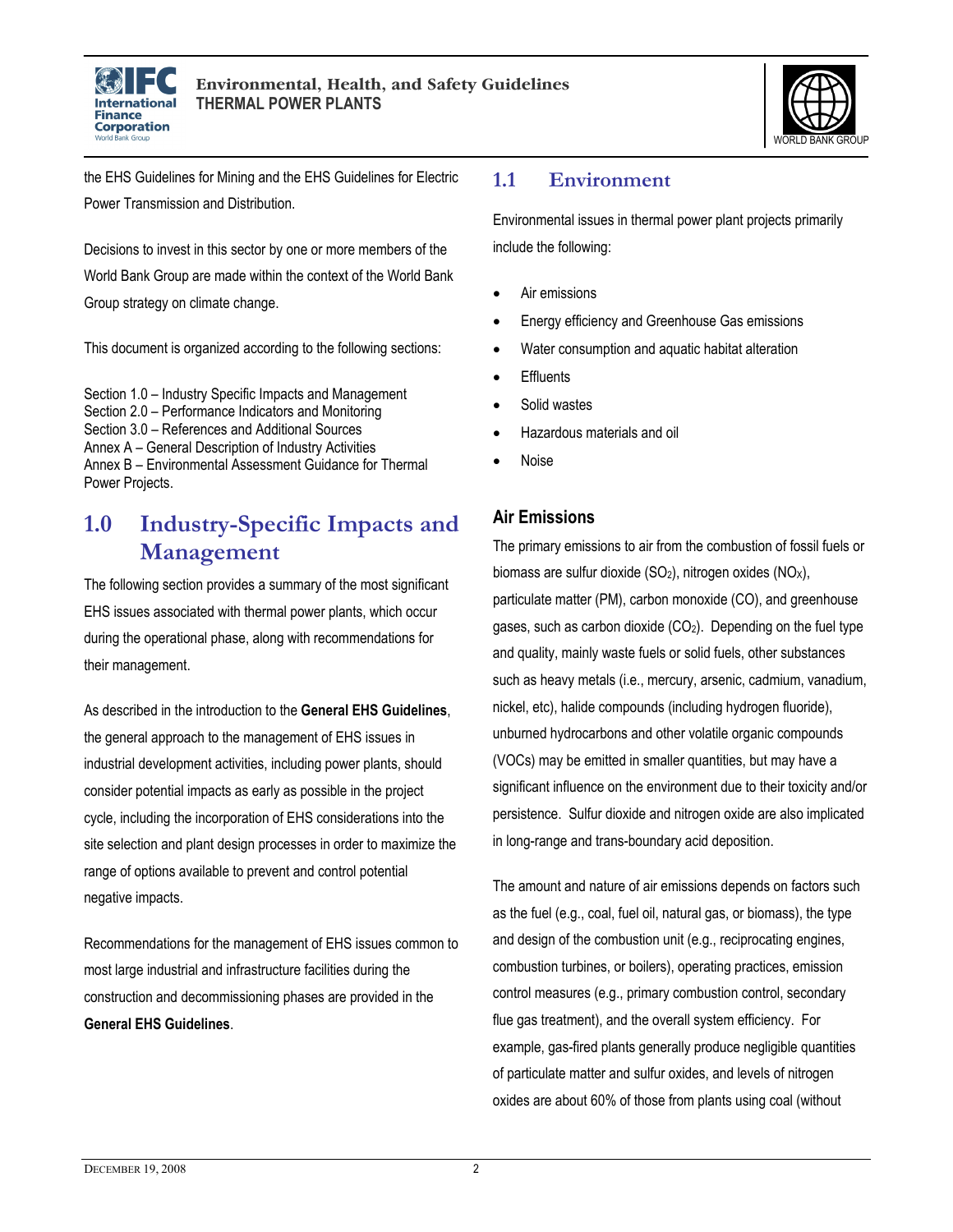



emission reduction measures). Natural gas-fired plants also release lower quantities of carbon dioxide, a greenhouse gas.

Some measures, such as choice of fuel and use of measures to increase energy conversion efficiency, will reduce emissions of multiple air pollutants, including  $CO<sub>2</sub>$ , per unit of energy generation. Optimizing energy utilization efficiency of the generation process depends on a variety of factors, including the nature and quality of fuel, the type of combustion system, the operating temperature of the combustion turbines, the operating pressure and temperature of steam turbines, the local climate conditions, the type of cooling system used, etc. Recommended measures to prevent, minimize, and control air emissions include:

- Use of the cleanest fuel economically available (natural gas is preferable to oil, which is preferable to coal) if that is consistent with the overall energy and environmental policy of the country or the region where the plant is proposed. For most large power plants, fuel choice is often part of the national energy policy, and fuels, combustion technology and pollution control technology, which are all interrelated, should be evaluated very carefully upstream of the project to optimize the project's environmental performance;
- When burning coal, giving preference to high-heat-content, low-ash, and low-sulfur coal;
- Considering beneficiation to reduce ash content, especially for high ash coal;<sup>[3](#page-2-0)</sup>
- <span id="page-2-3"></span><span id="page-2-2"></span><span id="page-2-1"></span><span id="page-2-0"></span>Selection of the best power generation technology for the fuel chosen to balance the environmental and economic benefits. The choice of technology and pollution control systems will be based on the site-specific environmental assessment (some examples include the use of higher energy-efficient systems, such as combined cycle gas turbine system for natural gas and oil-fired units, and supercritical, ultrasupercritical or integrated coal gasification combined cycle (IGCC) technology for coal-fired units);
- Designing stack heights according to Good International Industry Practice (GIIP) to avoid excessive ground level concentrations and minimize impacts, including acid deposition;[4](#page-2-1)
- Considering use of combined heat and power (CHP, or cogeneration) facilities. By making use of otherwise wasted heat, CHP facilities can achieve thermal efficiencies of 70 – 90 percent, compared with 32 – 45 percent for conventional thermal power plants.
- As stated in the General EHS Guidelines, emissions from a single project should not contribute more than 25% of the applicable ambient air quality standards to allow additional, future sustainable development in the same airshed.<sup>[5](#page-2-2)</sup>

Pollutant-specific control recommendations are provided below.

# *Sulfur Dioxide*

The range of options for the control of sulfur oxides varies substantially because of large differences in the sulfur content of different fuels and in control costs as described in Table 1. The choice of technology depends on a benefit-cost analysis of the environmental performance of different fuels, the cost of controls, and the existence of a market for sulfur control by-products<sup>6</sup>. Recommended measures to prevent, minimize, and control SO2 emissions include:

average).

 $\overline{a}$ <sup>3</sup> If sulfur is inorganically bound to the ash, this will also reduce sulfur content. 4 For specific guidance on calculating stack height see Annex 1.1.3 of the General EHS Guidelines. Raising stack height should not be used to allow more emissions. However, if the proposed emission rates result in significant incremental ambient air quality impacts to the attainment of the relevant ambient air quality standards, options to raise stack height and/or to further reduce emissions should be considered in the EA. Typical examples of GIIP stack heights are up to around 200m for large coal-fired power plants, up to around 80m for HFO-fueled diesel engine power plants, and up to 100m for gas-fired combined cycle gas turbine power plants. Final selection of the stack height will depend on the terrain of the surrounding areas, nearby buildings, meteorological conditions, predicted incremental impacts and the location of existing and future receptors. 5 For example, the US EPA Prevention of Significant Deterioration Increments Limits applicable to non-degraded airsheds provide the following:  $SO<sub>2</sub>$  (91 µg/m<sup>3</sup> for 2<sup>nd</sup> highest 24-hour, 20 μg/m<sup>3</sup> for annual average), NO<sub>2</sub> (20 μg/m<sup>3</sup> for annual average), and PM<sub>10</sub> (30 μg/m<sup>3</sup> for 2<sup>nd</sup> highest 24-hour, and 17 μg/m<sup>3</sup> for annual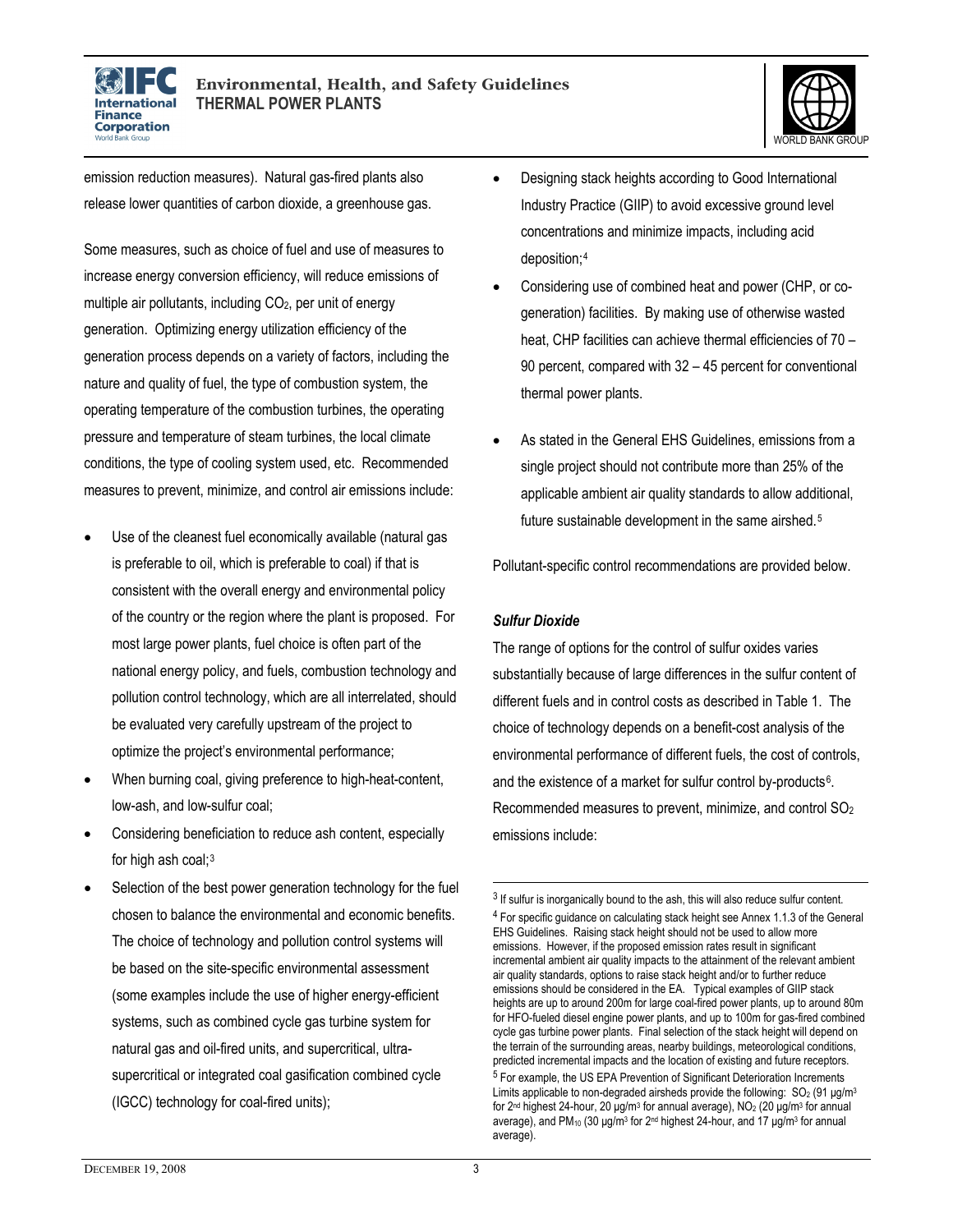



- Use of fuels with a lower content of sulfur where economically feasible;
- Use of lime (CaO) or limestone (CaCO<sub>3</sub>) in coal-fired fluidized bed combustion boilers to have integrated desulfurization which can achieve a removal efficiency of up to 80-90 % through use of Fluidized Bed Combustion<sup>[7,](#page-3-0) [8](#page-3-1)</sup>;
- Depending on the plant size, fuel quality, and potential for significant emissions of SO<sub>2</sub>, use of flue gas desulfurization (FGD) for large boilers using coal or oil and for large reciprocating engines . The optimal type of FGD system (e.g., wet FGD using limestone with 85 to 98% removal efficiency, dry FGD using lime with 70 to 94% removal efficiency, seawater FGD with up to 90% removal efficiency) depends on the capacity of the plant, fuel properties, site conditions, and the cost and availability of reagent as well as by-product disposal and utilization.<sup>[9](#page-3-2)</sup>

|                       | Table 1 - Performance / Characteristics of FGDs                                                                                                                                                                                                                                                                                                                                             |                                                           |
|-----------------------|---------------------------------------------------------------------------------------------------------------------------------------------------------------------------------------------------------------------------------------------------------------------------------------------------------------------------------------------------------------------------------------------|-----------------------------------------------------------|
| <b>Type of</b><br>FGD | <b>Characteristics</b>                                                                                                                                                                                                                                                                                                                                                                      | <b>Plant</b><br><b>Capital</b><br>Cost<br><b>Increase</b> |
| <b>Wet FGD</b>        | • Flue gas is saturated with water<br>$\bullet$ Limestone (CaCO <sub>3</sub> ) as reagent<br>• Removal efficiency up to 98%<br>• Use 1-1.5% of electricity generated<br>• Most widely used<br>• Distance to limestone source and<br>the limestone reactivity to be<br>considered<br>• High water consumption<br>• Need to treat wastewater<br>• Gypsum as a saleable by-product<br>or waste | 11-14%                                                    |
| Semi-Dry<br>FGD       | • Also called "Dry Scrubbing" –<br>under controlled humidification.<br>• Lime (CaO) as reagent<br>• Removal efficiency up to 94%                                                                                                                                                                                                                                                            | $9 - 12%$                                                 |

6 Regenerative Flue Gas Desulfurization (FGD) options (either wet or semi-dray) may be considered under these conditions.

 $\overline{a}$ 

<span id="page-3-1"></span>8 The SO2 removal efficiency of FBC technologies depends on the sulfur and lime content of fuel, sorbent quantity, ratio, and quality.

<span id="page-3-2"></span> $9$  The use of wet scrubbers, in addition to dust control equipment (e.g. ESP or Fabric Filter), has the advantage of also reducing emissions of HCl, HF, heavy metals, and further dust remaining after ESP or Fabric Filter. Because of higher costs, the wet scrubbing process is generally not used at plants with a capacity of less than 100 MWth (EC 2006).

|                        | $\bullet$ Can remove SO <sub>3</sub> as well at higher<br>removal rate than Wet FGD<br>• Use 0.5-1.0% of electricity<br>generated, less than Wet FGD<br>Lime is more expensive than<br>limestone<br>$\bullet$ No wastewater<br>• Waste – mixture of fly ash,<br>unreacted additive and CaSO <sub>3</sub>                                                                                              |       |
|------------------------|-------------------------------------------------------------------------------------------------------------------------------------------------------------------------------------------------------------------------------------------------------------------------------------------------------------------------------------------------------------------------------------------------------|-------|
| <b>Seawater</b><br>FGD | • Removal efficiency up to 90%<br>• Not practical for high S coal<br>(>1%S)<br>Impacts on marine environment<br>need to be carefully examined<br>(e.g., reduction of pH, inputs of<br>remaining heavy metals, fly ash,<br>temperature, sulfate, dissolved<br>oxygen, and chemical oxygen<br>demand)<br>Use 0.8-1.6% of electricity<br>generated<br>• Simple process, no wastewater or<br>solid waste, | 7-10% |
|                        | Sources: EC (2006) and World Bank Group.                                                                                                                                                                                                                                                                                                                                                              |       |

# *Nitrogen Oxides*

Formation of nitrogen oxides can be controlled by modifying operational and design parameters of the combustion process (primary measures). Additional treatment of  $NO<sub>x</sub>$  from the flue gas (secondary measures; see Table 2) may be required in some cases depending on the ambient air quality objectives. Recommended measures to prevent, minimize, and control  $NO<sub>x</sub>$ emissions include:

- Use of low  $NO<sub>x</sub>$  burners with other combustion modifications, such as low excess air (LEA) firing, for boiler plants. Installation of additional  $NO<sub>X</sub>$  controls for boilers may be necessary to meet emissions limits; a selective catalytic reduction (SCR) system can be used for pulverized coalfired, oil-fired, and gas-fired boilers or a selective noncatalytic reduction (SNCR) system for a fluidized-bed boiler;
- Use of dry low-NO<sub> $x$ </sub> combustors for combustion turbines burning natural gas;
- Use of water injection or SCR for combustion turbines and

<span id="page-3-0"></span><sup>7</sup> EC (2006).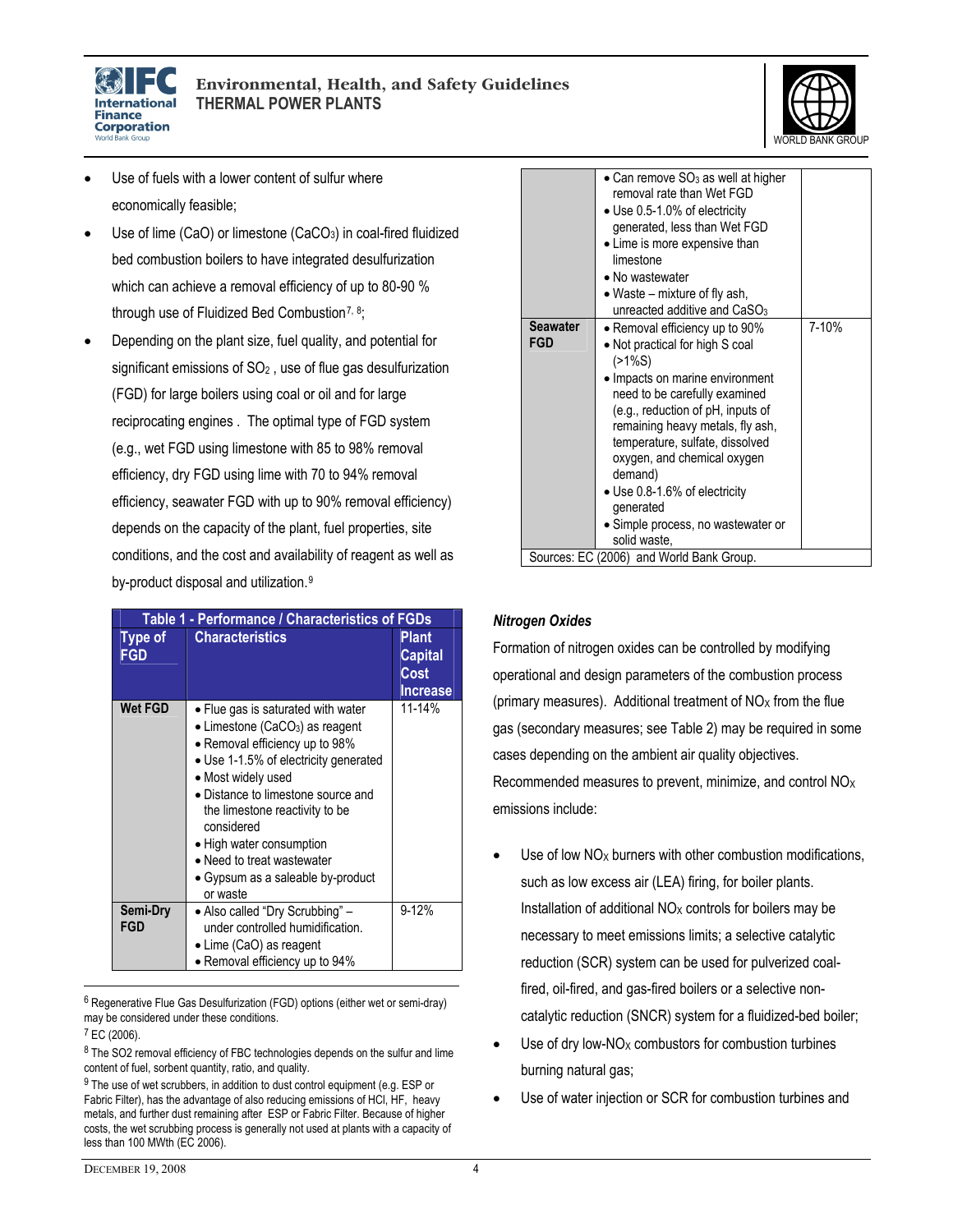



reciprocating engines burning liquid fuels;<sup>[1](#page-4-0)0</sup>

- Optimization of operational parameters for existing reciprocating engines burning natural gas to reduce NOx emissions;
- Use of lean-burn concept or SCR for new gas engines.

**Table 2 - Performance / Characteristics of Secondary NOx** 

|             | <b>Reduction Systems</b>                                                                                                                                                                                                                                                                                                                                                                                                                                                                                                                                                                                                                                    |                                                                                                                                  |
|-------------|-------------------------------------------------------------------------------------------------------------------------------------------------------------------------------------------------------------------------------------------------------------------------------------------------------------------------------------------------------------------------------------------------------------------------------------------------------------------------------------------------------------------------------------------------------------------------------------------------------------------------------------------------------------|----------------------------------------------------------------------------------------------------------------------------------|
| Type        | <b>Characteristics</b>                                                                                                                                                                                                                                                                                                                                                                                                                                                                                                                                                                                                                                      | <b>Plant</b><br><b>Capital</b><br>Cost<br><b>Increase</b>                                                                        |
| <b>SCR</b>  | • NOx emission reduction rate of 80 $-$<br>95%<br>• Use 0.5% of electricity generated<br>· Use ammonia or urea as reagent.<br>• Ammonia slip increases with increasing<br>NH <sub>3</sub> /NO <sub>x</sub> ratio may cause a problem<br>(e.g., too high ammonia in the fly ash).<br>Larger catalyst volume / improving the<br>mixing of $NH3$ and NOx in the flue gas<br>may be needed to avoid this problem.<br>• Catalysts may contain heavy metals.<br>Proper handling and disposal / recycle<br>of spent catalysts is needed.<br>• Life of catalysts has been 6-10 years<br>(coal-fired), 8-12 years (oil-fired) and<br>more than 10 years (gas-fired). | 4-9% (coal-<br>fired boiler)<br>1-2% (gas-<br>fired<br>combined<br>cycle gas<br>turbine)<br>20-30%<br>(reciprocating<br>engines) |
| <b>SNCR</b> | • NOx emission reduction rate of $30 -$<br>50%<br>• Use 0.1-0.3% of electricity generated<br>· Use ammonia or urea as reagent.<br>• Cannot be used on gas turbines or gas<br>engines.<br>• Operates without using catalysts.<br>Source: EC (2006), World Bank Group                                                                                                                                                                                                                                                                                                                                                                                         | $1-2%$                                                                                                                           |

# *Particulate Matter*

Particulate matter<sup>[11](#page-4-1)</sup> is emitted from the combustion process, especially from the use of heavy fuel oil, coal, and solid biomass. The proven technologies for particulate removal in power plants are fabric filters and electrostatic precipitators (ESPs), shown in Table 3. The choice between a fabric filter and an ESP depends on the fuel properties, type of FGD system if used for SO2 control, and ambient air quality objectives. Particulate matter can also be released during transfer and storage of coal and additives, such as lime. Recommendations to prevent, minimize, and control particulate matter emissions include:

- Installation of dust controls capable of over 99% removal efficiency, such as ESPs or Fabric Filters (baghouses), for coal-fired power plants. The advanced control for particulates is a wet ESP, which further increases the removal efficiency and also collects condensables (e.g., sulfuric acid mist) that are not effectively captured by an ESP or a fabric filter: [12](#page-4-2)
- Use of loading and unloading equipment that minimizes the height of fuel drop to the stockpile to reduce the generation of fugitive dust and installing of cyclone dust collectors;
- Use of water spray systems to reduce the formation of fugitive dust from solid fuel storage in arid environments;
- Use of enclosed conveyors with well designed, extraction and filtration equipment on conveyor transfer points to prevent the emission of dust;
- For solid fuels of which fine fugitive dust could contain vanadium, nickel and Polycyclic Aromatic Hydrocarbons (PAHs) (e.g., in coal and petroleum coke), use of full enclosure during transportation and covering stockpiles where necessary;
- Design and operate transport systems to minimize the generation and transport of dust on site;
- Storage of lime or limestone in silos with well designed, extraction and filtration equipment;
- Use of wind fences in open storage of coal or use of enclosed storage structures to minimize fugitive dust

<span id="page-4-2"></span><span id="page-4-1"></span> $\overline{a}$ 

l

<span id="page-4-0"></span><sup>&</sup>lt;sup>10</sup> Water injection may not be practical for industrial combustion turbines in all cases. Even if water is available, the facilities for water treatment and the operating and maintenance costs of water injection may be costly and may complicate the operation of a small combustion turbine.

<sup>&</sup>lt;sup>11</sup> Including all particle sizes (e.g. TSP,  $PM_{10}$ , and  $PM_{2.5}$ )

 $12$  Flue gas conditioning (FGC) is a recommended approach to address the issue of low gas conductivity and lower ESP collection performance which occurs when ESPs are used to collect dust from very low sulfur fuels. One particular FGC design involves introduction of sulfur trioxide (SO<sub>3</sub>) gas into the flue gas upstream of the ESP, to increase the conductivity of the flue gas dramatically improve the ESP collection efficiency. There is typically no risk of increased SOx emissions as the SO<sub>3</sub> is highly reactive and adheres to the dust.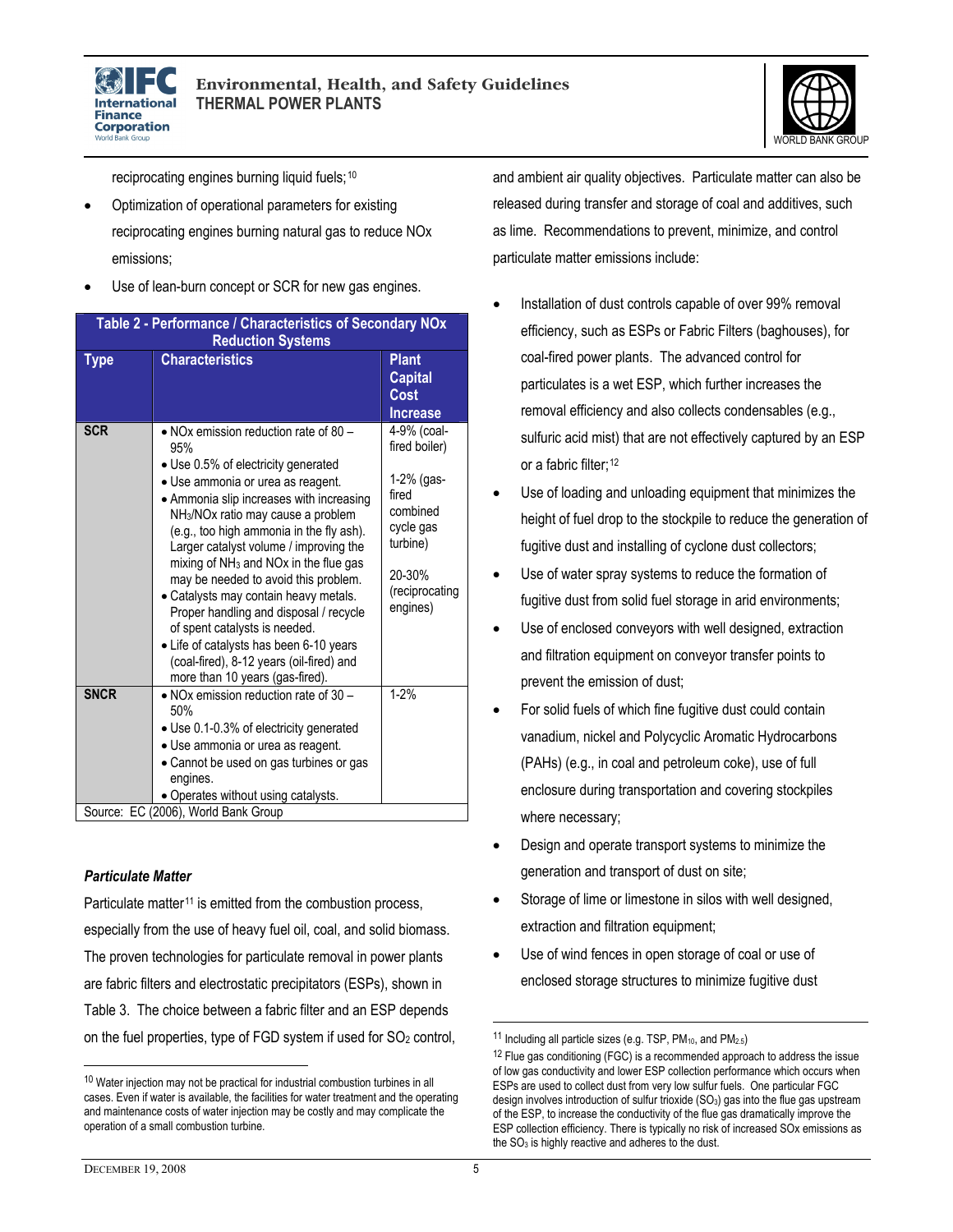



emissions where necessary, applying special ventilation systems in enclosed storage to avoid dust explosions (e.g., use of cyclone separators at coal transfer points).

See Annex 1.1.2 of the **General EHS Guidelines** for an additional illustrative presentation of point source emissions prevention and control technologies.

| Table 3 - Performance / Characteristics of Dust Removal<br><b>Systems</b> |                                                                                                                                                                                                                                                                                                                                                                                                       |  |
|---------------------------------------------------------------------------|-------------------------------------------------------------------------------------------------------------------------------------------------------------------------------------------------------------------------------------------------------------------------------------------------------------------------------------------------------------------------------------------------------|--|
| Type                                                                      | <b>Performance / Characteristics</b>                                                                                                                                                                                                                                                                                                                                                                  |  |
| <b>ESP</b>                                                                | Removal efficiency of >96.5% (<1 µm), >99.95%<br>$(>10 \mu m)$<br>0.1-1.8% of electricity generated is used<br>It might not work on particulates with very high<br>electrical resistivity. In these cases, flue gas<br>conditioning (FGC) may improve ESP performance.<br>Can handle very large gas volume with low<br>pressure drops                                                                 |  |
| <b>Fabric Filter</b>                                                      | Removal efficiency of >99.6% (<1 µm), >99.95%<br>(>10 µm). Removes smaller particles than ESPs.<br>0.2-3% of electricity generated is used<br>Filter life decreases as coal S content increases<br>Operating costs go up considerably as the fabric<br>filter becomes dense to remove more particles<br>If ash is particularly reactive, it can weaken the<br>fabric and eventually it disintegrates. |  |
| <b>Wet Scrubber</b>                                                       | Removal efficiency of $>98.5\%$ (<1 µm), $>99.9\%$<br>$(>10 \mu m)$<br>Up to 3% of electricity generated is used.<br>As a secondary effect, can remove and absorb<br>gaseous heavy metals<br>Wastewater needs to be treated<br>Sources: EC (2006) and World Bank Group.                                                                                                                               |  |

# *Other Pollutants*

Depending on the fuel type and quality, other air pollutants may be present in environmentally significant quantities requiring proper consideration in the evaluation of potential impacts to ambient air quality and in the design and implementation of management actions and environmental controls. Examples of additional pollutants include mercury in coal, vanadium in heavy fuel oil, and other heavy metals present in waste fuels such as petroleum coke (petcoke) and used lubricating oils<sup>[13](#page-5-0)</sup>. Recommendations to

prevent, minimize, and control emissions of other air pollutants such as mercury in particular from thermal power plants include the use of conventional secondary controls such as fabric filters or ESPs operated in combination with FGD techniques, such as limestone FGD, Dry Lime FGD, or sorbent injection.[1](#page-5-1)4 Additional removal of metals such as mercury can be achieved in a high dust SCR system along with powered activated carbon, bromineenhanced Powdered Activated Carbon (PAC) or other sorbents. Since mercury emissions from thermal power plants pose potentially significant local and transboundary impacts to ecosystems and public health and safety through bioaccumulation, particular consideration should be given to their minimization in the environmental assessment and accordingly in plant design.[15](#page-5-2)

# *Emissions Offsets*

Facilities in degraded airsheds should minimize incremental impacts by achieving emissions values outlined in Table 6. Where these emissions values result nonetheless in excessive ambient impacts relative to local regulatory standards (or in their absence, other international recognized standards or guidelines, including World Health Organization guidelines), the project should explore and implement site-specific offsets that result in no net increase in the total emissions of those pollutants (e.g., particulate matter, sulfur dioxide, or nitrogen dioxide) that are responsible for the degradation of the airshed. Offset provisions should be implemented before the power plant comes fully on stream. Suitable offset measures could include reductions in emissions of particulate matter, sulfur dioxide, or nitrogen dioxide, as necessary through (a) the installation of new or more effective controls at other units within the same power plant or at other power plants in

<span id="page-5-2"></span><span id="page-5-1"></span>-

<span id="page-5-0"></span> $13$  In these cases, the EA should address potential impacts to ambient air quality

for such heavy metals as mercury, nickel, vanadium, cadmium, lead, etc. <sup>14</sup> For Fabric Filters or Electrostatic Precipitators operated in combination with FGD techniques, an average removal rate of 75% or 90 % in the additional presence of SCR can be obtained (EC, 2006).

<sup>15</sup> Although no major industrial country has formally adopted regulatory limits for mercury emissions from thermal power plants, such limitations where under consideration in the United States and European Union as of 2008. Future updates of these EHS Guidelines will reflect changes in the international state of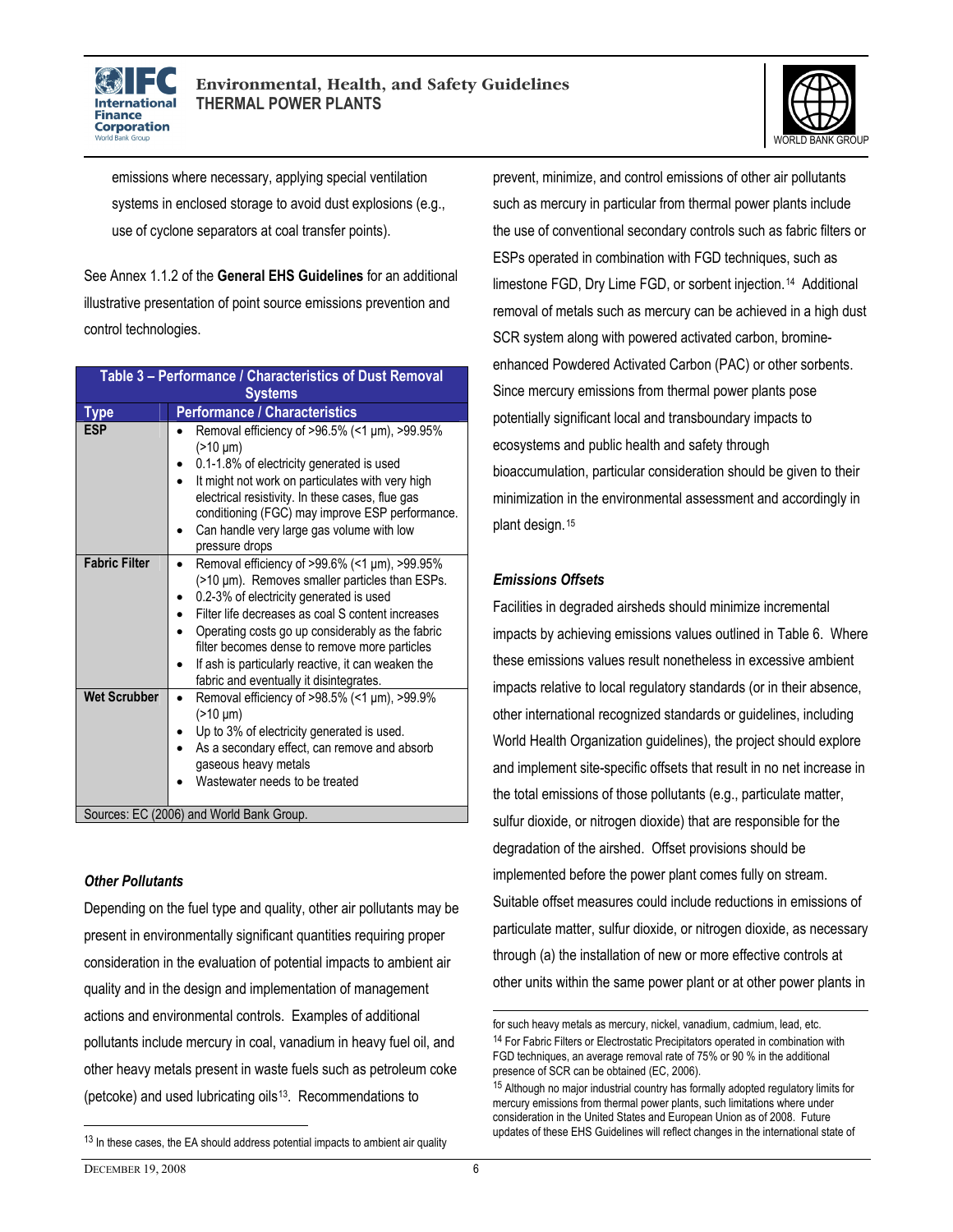



the same airshed, (b) the installation of new or more effective controls at other large sources, such as district heating plants or industrial plants, in the same airshed, or (c) investments in gas distribution or district heating systems designed to substitute for the use of coal for residential heating and other small boilers. Wherever possible, the offset provisions should be implemented within the framework of an overall air quality management strategy designed to ensure that air quality in the airshed is brought into compliance with ambient standards. The monitoring and enforcement of ambient air quality in the airshed to ensure that offset provisions are complied with would be the responsibility of the local or national agency responsible for granting and supervising environmental permits. Project sponsors who cannot engage in the negotiations necessary to put together an offset agreement (for example, due to the lack of the local or national air quality management framework) should consider the option of relying on an appropriate combination of using cleaner fuels, more effective pollution controls, or reconsidering the selection of the proposed project site. The overall objective is that the new thermal power plants should not contribute to deterioration of the already degraded airshed.

# **Energy Efficiency and GHG Emissions**

Carbon dioxide, one of the major greenhouse gases (GHGs) under the UN Framework Convention on Climate Change, is emitted from the combustion of fossil fuels. Recommendations to avoid, minimize, and offset emissions of carbon dioxide from new and existing thermal power plants include, among others:

- Use of less carbon intensive fossil fuels (i.e., less carbon containing fuel per unit of calorific value -- gas is less than oil and oil is less than coal) or co-firing with carbon neutral fuels (i.e., biomass);
- Use of combined heat and power plants (CHP) where feasible;
- <span id="page-6-0"></span>Use of higher energy conversion efficiency technology of the

practice regarding mercury emissions prevention and control. same fuel type / power plant size than that of the country/region average. New facilities should be aimed to be in top quartile of the country/region average of the same fuel type and power plant size. Rehabilitation of existing facilities must achieve significant improvements in efficiency. Typical CO2 emissions performance of different fuels / technologies are presented below in Table 4;

- Consider efficiency-relevant trade-offs between capital and operating costs involved in the use of different technologies. For example, supercritical plants may have a higher capital cost than subcritical plants for the same capacity, but lower operating costs. On the other hand, characteristics of existing and future size of the grid may impose limitations in plant size and hence technological choice. These tradeoffs need to be fully examined in the EA;
- Use of high performance monitoring and process control techniques, good design and maintenance of the combustion system so that initially designed efficiency performance can be maintained;
- Where feasible, arrangement of emissions offsets (including the Kyoto Protocol's flexible mechanisms and the voluntary carbon market), including reforestation, afforestation, or capture and storage of CO<sub>2</sub> or other currently experimental options[16](#page-6-0);
- Where feasible, include transmission and distribution loss reduction and demand side measures. For example, an investment in peak load management could reduce cycling requirements of the generation facility thereby improving its operating efficiency. The feasibility of these types of off-set options may vary depending on whether the facility is part of a vertically integrated utility or an independent power producer;
- Consider fuel cycle emissions and off-site factors (e.g., fuel

<sup>&</sup>lt;sup>16</sup> The application of carbon capture and storage (CCS) from thermal power projects is still in experimental stages worldwide although consideration has started to be given to CCS-ready design. Several options are currently under evaluation including CO<sub>2</sub> storage in coal seams or deep aquifers and oil reservoir injection for enhanced oil recovery.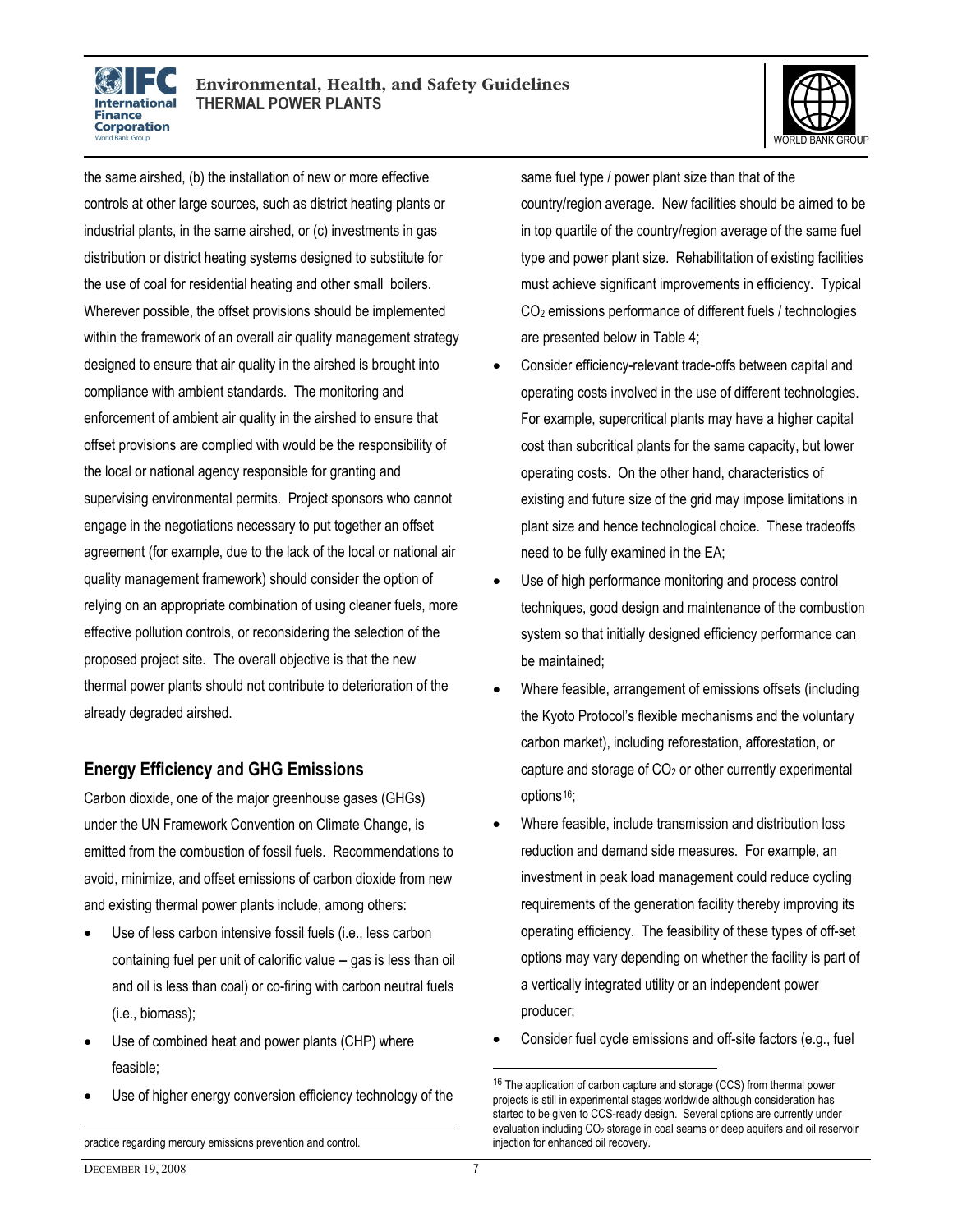



supply, proximity to load centers, potential for off-site use of waste heat, or use of nearby waste gases (blast furnace gases or coal bed methane) as fuel. etc).

|                                   | Table 4 - Typical CO <sub>2</sub> Emissions Performance of New<br><b>Thermal Power Plants</b>                  |                                                                       |
|-----------------------------------|----------------------------------------------------------------------------------------------------------------|-----------------------------------------------------------------------|
| <b>Fuel</b>                       | <b>Efficiency</b>                                                                                              | $\overline{CO_2}$ (gCO <sub>2</sub> /<br>kWh - Gross)                 |
|                                   | Efficiency (% Net, HHV)                                                                                        |                                                                       |
| Coal (*1,<br>*2)                  | Ultra-Supercritical (*1):<br>$37.6 - 42.7$<br>Supercritical:                                                   | 676-795                                                               |
|                                   | $\overline{35.9}$ -38.3 (*1)<br>39.1 (w/o CCS) (*2)<br>24.9 (with CCS) (*2)                                    | 756-836<br>763<br>95                                                  |
|                                   | Subcritical:<br>$33.1 - 35.9$ (*1)<br>36.8 (w/o CCS) (*2)                                                      | 807-907<br>808                                                        |
|                                   | 24.9 (with CCS) (*2)<br>IGCC:<br>39.2-41.8 (*1)<br>38.2-41.1 (w/o CCS) (*2)<br>31.7-32.5 (with CCS) (*2)       | 102<br>654-719<br>$640 - 662$<br>$68 - 86$                            |
| Gas (*2)                          | Advanced CCGT (*2):<br>50.8 (w/o CCS)<br>43.7 (with CCS)                                                       | 355<br>39                                                             |
|                                   | Efficiency (% Net, LHV)                                                                                        |                                                                       |
| Coal (*3)                         | 42 (Ultra-Supercritical)<br>40 (Supercritical)<br>30 - 38 (Subcritical)<br>46 (IGCC)<br>38 (IGCC+CCS)          | 811<br>851<br>896-1,050<br>760<br>134                                 |
| Coal and<br>Lignite<br>$(*4, *7)$ | $(4)$ 43-47 (Coal-PC)<br>>41(Coal-FBC)<br>42-45 (Lignite-PC)<br>>40 (Lignite-FBC)                              | (*6) 725-792 (Net)<br><831 (Net)<br>808-866 (Net)<br><909 (Net)       |
| Gas (*4,<br>*7)                   | $(*4)$ 36-40 (Simple Cycle GT)<br>38-45 (Gas Engine)<br>40-42 (Boiler)<br>54-58 (CCGT)                         | (*6) 505-561 (Net)<br>531-449 (Net)<br>481-505 (Net)<br>348-374 (Net) |
| Oil (*4,<br>$*7)$                 | (*4) 40 - 45 (HFO/LFO<br>Reciprocating Engine)                                                                 | (16)<br>449-505 (Net)                                                 |
|                                   | Efficiency (% Gross, LHV)                                                                                      |                                                                       |
| Coal (*5,<br>*7)                  | (*5) 47 (Ultra-supercritical)<br>44 (Supercritical)<br>41-42 (Subcritical)<br>47-48 (IGCC)                     | (1)<br>725<br>774<br>811-831<br>710-725                               |
| Oil (*5,<br>*7)                   | (*5) 43 (Reciprocating Engine)<br>41 (Boiler)                                                                  | $(*6)$<br>648<br>680                                                  |
| Gas (*5)                          | (*5) 34 (Simple Cycle GT)<br>51 (CCGT)<br>Source: (*1) US EPA 2006, (*2) US DOE/NETL 2007, (*3) World Bank,    | (16)<br>594<br>396                                                    |
|                                   | April 2006, (*4) European Commission 2006, (*5) World Bank Group, Sep<br>2006, (*6) World Bank Group estimates |                                                                       |

# **Water Consumption and Aquatic Habitat Alteration**

Steam turbines used with boilers and heat recovery steam generators(HRSG) used in combined cycle gas turbine units require a cooling system to condense steam used to generate electricity. Typical cooling systems used in thermal power plants include: (i) once-through cooling system where sufficient cooling water and receiving surface water are available; (ii) closed circuit wet cooling system; and (iii) closed circuit dry cooling system (e.g., air cooled condensers).

Combustion facilities using once-through cooling systems require large quantities of water which are discharged back to receiving surface water with elevated temperature. Water is also required for boiler makeup, auxiliary station equipment, ash handling, and FGD systems.[1](#page-7-0)7 The withdrawal of such large quantities of water has the potential to compete with other important water uses such as agricultural irrigation or drinking water sources. Withdrawal and discharge with elevated temperature and chemical contaminants such as biocides or other additives, if used, may affect aquatic organisms, including phytoplankton, zooplankton, fish, crustaceans, shellfish, and many other forms of aquatic life. Aquatic organisms drawn into cooling water intake structures are either impinged on components of the cooling water intake structure or entrained in the cooling water system itself. In the case of either impingement or entrainment, aquatic organisms may be killed or subjected to significant harm. In some cases (e.g., sea turtles), organisms are entrapped in the intake canals. There may be special concerns about the potential impacts of cooling water intake structures located in or near habitat areas that support threatened, endangered, or other protected species or where local fishery is active.

Conventional intake structures include traveling screens with relative high through-screen velocities and no fish handling or

<span id="page-7-0"></span><sup>&</sup>lt;sup>17</sup> The availability of water and impact of water use may affect the choice of FGD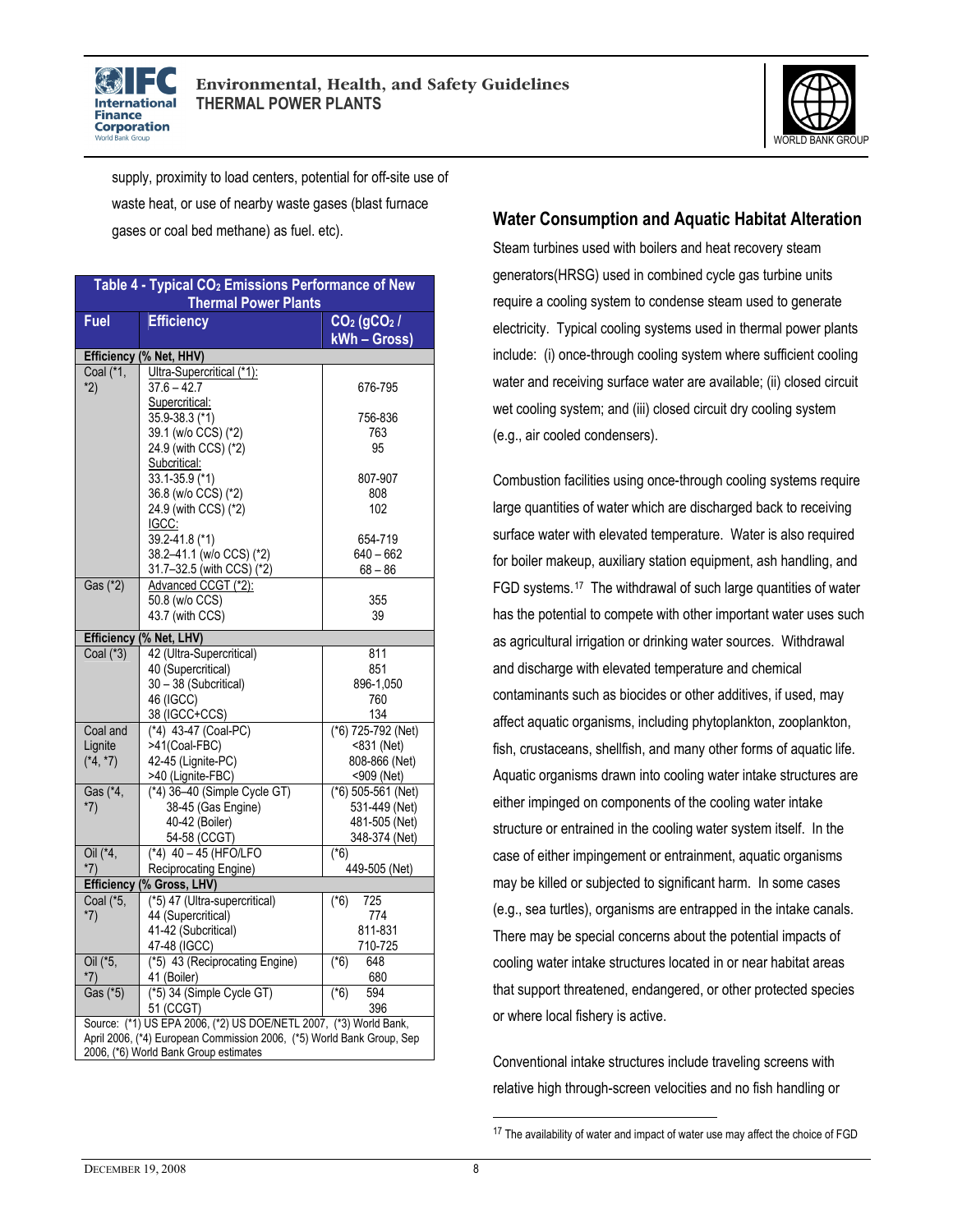



return system.[1](#page-8-0)8 Measures to prevent, minimize, and control environmental impacts associated with water withdrawal should be established based on the results of a project EA, considering the availability and use of water resources locally and the ecological characteristics of the project affected area. Recommended management measures to prevent or control impacts to water resources and aquatic habitats include<sup>[1](#page-8-1)9:</sup>

- Conserving water resources, particularly in areas with limited water resources, by:
	- Use of a closed-cycle, recirculating cooling water system (e.g., natural or forced draft cooling tower), or closed circuit dry cooling system (e.g., air cooled condensers) if necessary to prevent unacceptable adverse impacts. Cooling ponds or cooling towers are the primary technologies for a recirculating cooling water system. Once-through cooling water systems may be acceptable if compatible with the hydrology and ecology of the water source and the receiving water and may be the preferred or feasible alternative for certain pollution control technologies such as seawater scrubbers
	- $\circ$  Use of dry scrubbers in situations where these controls are also required or recycling of wastewater in coal-fired plants for use as FGD makeup
	- o Use of air-cooled systems
- Reduction of maximum through-screen design intake velocity to 0.5 ft/s;
- Reduction of intake flow to the following levels:
	- $\circ$  For freshwater rivers or streams to a flow sufficient to maintain resource use (i.e., irrigation and fisheries) as well as biodiversity during annual mean low flow conditions<sup>[2](#page-8-2)0</sup>
- o For lakes or reservoirs, intake flow must not disrupt the thermal stratification or turnover pattern of the source water
- o For estuaries or tidal rivers, reduction of intake flow to 1% of the tidal excursion volume
- If there are threatened, endangered, or other protected species or if there are fisheries within the hydraulic zone of influence of the intake, reduction of impingement and entrainment of fish and shellfish by the installation of technologies such as barrier nets (seasonal or year-round), fish handling and return systems, fine mesh screens, wedgewire screens, and aquatic filter barrier systems. Examples of operational measures to reduce impingement and entrainment include seasonal shutdowns, if necessary, or reductions in flow or continuous use of screens. Designing the location of the intake structure in a different direction or further out into the water body may also reduce impingement and entrainment.

# **Effluents**

Effluents from thermal power plants include thermal discharges, wastewater effluents, and sanitary wastewater.

# *Thermal Discharges*

As noted above, thermal power plants with steam-powered generators and once-through cooling systems use significant volume of water to cool and condense the steam for return to the boiler. The heated water is normally discharged back to the source water (i.e., river, lake, estuary, or the ocean) or the nearest surface water body. In general, thermal discharge should be designed to ensure that discharge water temperature does not result in exceeding relevant ambient water quality temperature standards outside a scientifically established mixing zone. The mixing zone is typically defined as the zone where initial dilution of a discharge takes place within which relevant water quality

l

system used (i.e., wet vs. semi-dry).

<span id="page-8-0"></span> $18$  The velocity generally considered suitable for the management of debris is 1 fps [0.30 m/s] with wide mesh screens; a standard mesh for power plants of 3/8 in (9.5 mm).

<span id="page-8-1"></span><sup>&</sup>lt;sup>19</sup> For additional information refer to Schimmoller (2004) and USEPA (2001).

<span id="page-8-2"></span><sup>&</sup>lt;sup>20</sup> Stream flow requirements may be based on mean annual flow or mean low flow. Regulatory requirements may be 5% or higher for mean annual flows and 10% to

 $\overline{a}$ 25% for mean low flows. Their applicability should be verified on a site-specific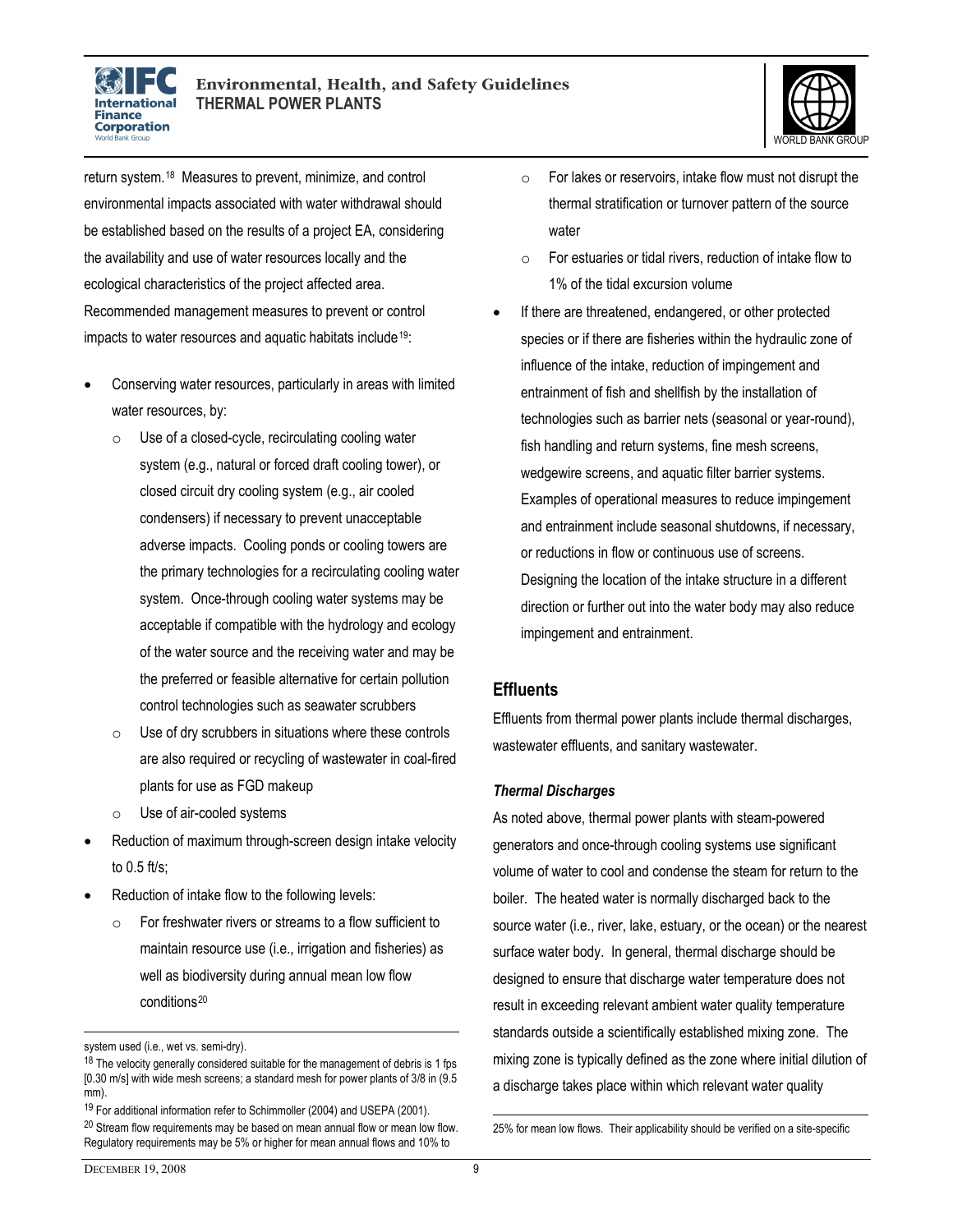



temperature standards are allowed to exceed and takes into account cumulative impact of seasonal variations, ambient water quality, receiving water use, potential receptors and assimilative capacity among other considerations. Establishment of such a mixing zone is project specific and may be established by local regulatory agencies and confirmed or updated through the project's environmental assessment process. Where no regulatory standard exists, the acceptable ambient water temperature change will be established through the environmental assessment process. Thermal discharges should be designed to prevent negative impacts to the receiving water taking into account the following criteria:

- The elevated temperature areas because of thermal discharge from the project should not impair the integrity of the water body as a whole or endanger sensitive areas (such as recreational areas, breeding grounds, or areas with sensitive biota);
- There should be no lethality or significant impact to breeding and feeding habits of organisms passing through the elevated temperature areas;
- There should be no significant risk to human health or the environment due to the elevated temperature or residual levels of water treatment chemicals.

If a once-through cooling system is used for large projects (i.e., a plant with > 1,200MWth steam generating capacity), impacts of thermal discharges should be evaluated in the EA with a mathematical or physical hydrodynamic plume model, which can be a relatively effective method for evaluating a thermal discharge to find the maximum discharge temperatures and flow rates that would meet the environmental objectives of the receiving water.[2](#page-9-0)1

Recommendations to prevent, minimize, and control thermal discharges include:

- Use of multi-port diffusers;
- Adjustment of the discharge temperature, flow, outfall location, and outfall design to minimize impacts to acceptable level (i.e., extend length of discharge channel before reaching the surface water body for pre-cooling or change location of discharge point to minimize the elevated temperature areas);
- Use of a closed-cycle, recirculating cooling water system as described above (e.g., natural or forced draft cooling tower), or closed circuit dry cooling system (e.g., air cooled condensers) if necessary to prevent unacceptable adverse impacts. Cooling ponds or cooling towers are the primary technologies for a recirculating cooling water system.

# *Liquid Waste*

The wastewater streams in a thermal power plant include cooling tower blowdown; ash handling wastewater; wet FGD system discharges; material storage runoff; metal cleaning wastewater; and low-volume wastewater, such as air heater and precipitator wash water, boiler blowdown, boiler chemical cleaning waste, floor and yard drains and sumps, laboratory wastes, and backflush from ion exchange boiler water purification units. All of these wastewaters are usually present in plants burning coal or biomass; some of these streams (e.g., ash handling wastewater) may be present in reduced quantities or may not be present at all in oil-fired or gas-fired power plants. The characteristics of the wastewaters generated depend on the ways in which the water has been used. Contamination arises from demineralizers; lubricating and auxiliary fuel oils; trace contaminants in the fuel (introduced through the ash-handling wastewater and wet FGD system discharges); and chlorine, biocides, and other chemicals used to manage the quality of water in cooling systems. Cooling tower blowdown tends to be very high in total dissolved solids but is generally classified as non-contact cooling water and, as such,

<span id="page-9-0"></span>basis taking into consideration resource use and biodiversity requirements. 21 An example model is CORMIX (Cornell Mixing Zone Expert System) hydrodynamic mixing zone computer simulation, which has been developed by the U.S. Environmental Protection Agency. This model emphasizes predicting the site- and discharge-specific geometry and dilution characteristics to assess the environmental effects of a proposed discharge.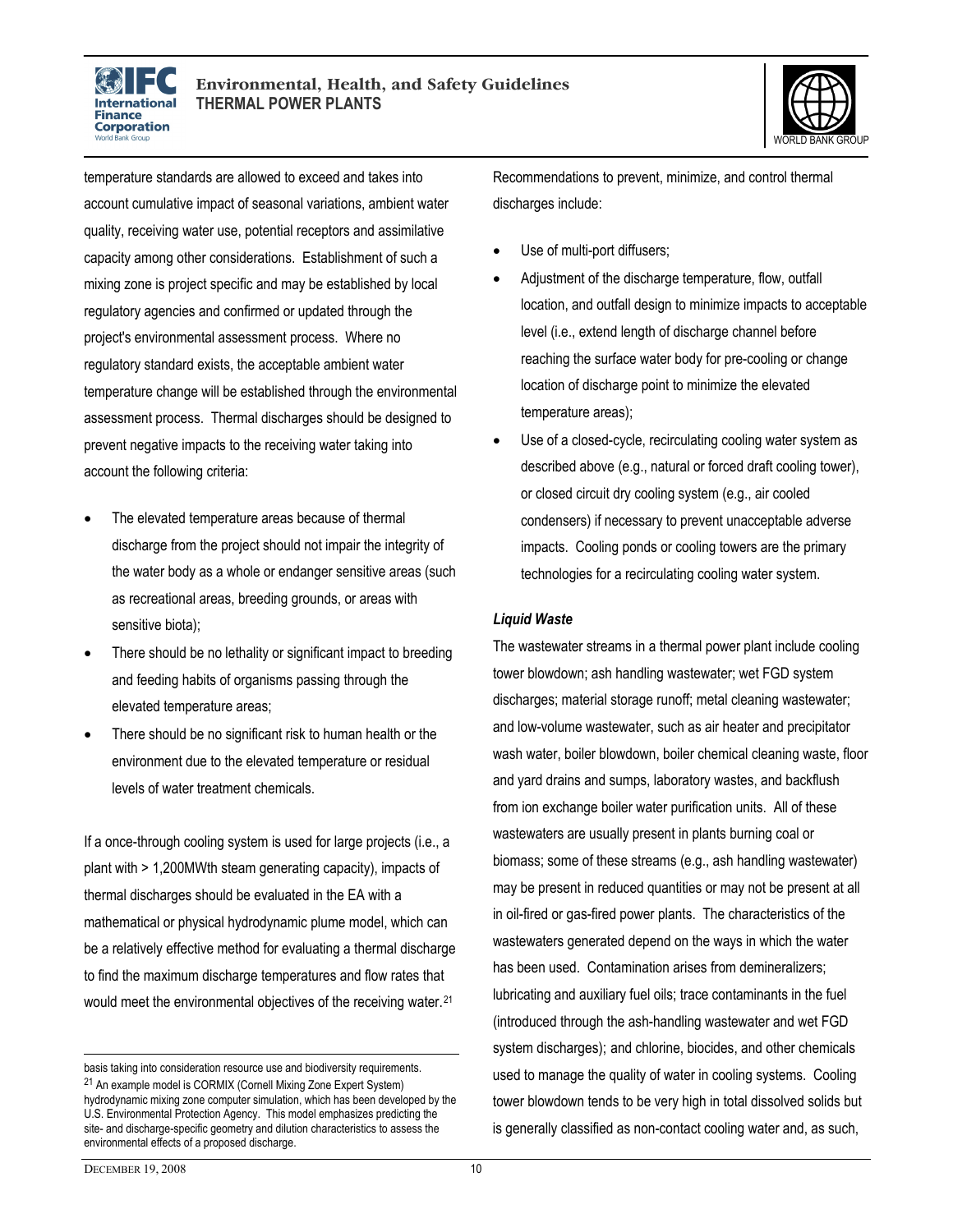<span id="page-10-0"></span>



is typically subject to limits for pH, residual chlorine, and toxic chemicals that may be present in cooling tower additives (including corrosion inhibiting chemicals containing chromium and zinc whose use should be eliminated).

Recommended water treatment and wastewater conservation methods are discussed in Sections 1.3 and 1.4, respectively, of the **General EHS Guidelines**. In addition, recommended measures to prevent, minimize, and control wastewater effluents from thermal power plants include:

- Recycling of wastewater in coal-fired plants for use as FGD makeup. This practice conserves water and reduces the number of wastewater streams requiring treatment and discharge<sup>[22](#page-10-0)</sup>;
- In coal-fired power plants without FGD systems, treatment of process wastewater in conventional physical-chemical treatment systems for pH adjustment and removal of total suspended solids (TSS), and oil / grease, at a minimum. Depending on local regulations, these treatment systems can also be used to remove most heavy metals to part-per-billion (ppb) levels by chemical precipitation as either metal hydroxide or metal organosulfide compounds;
- Collection of fly ash in dry form and bottom ash in drag chain conveyor systems in new coal-fired power plants;
- Consider use of soot blowers or other dry methods to remove fireside wastes from heat transfer surfaces so as to minimize the frequency and amount of water used in fireside washes;
- Use of infiltration and runoff control measures such as compacted soils, protective liners, and sedimentation controls for runoff from coal piles;
- Spraying of coal piles with anionic detergents to inhibit bacterial growth and minimize acidity of leachate;<sup>[2](#page-10-0)3</sup>
- Use of  $SO<sub>X</sub>$  removal systems that generate less wastewater, if feasible; however, the environmental and cost characteristics of both inputs and wastes should be assessed on a case-by-case basis;
- Treatment of low-volume wastewater streams that are typically collected in the boiler and turbine room sumps in conventional oil-water separators before discharge;
- Treatment of acidic low-volume wastewater streams, such as those associated with the regeneration of makeup demineralizer and deep-bed condensate polishing systems, by chemical neutralization in-situ before discharge;
- Pretreatment of cooling tower makeup water, installation of automated bleed/feed controllers, and use of inert construction materials to reduce chemical treatment requirements for cooling towers;
- Elimination of metals such as chromium and zinc from chemical additives used to control scaling and corrosion in cooling towers;
- Use the minimum required quantities of chlorinated biocides in place of brominated biocides or alternatively apply intermittent shock dosing of chlorine as opposed to continuous low level feed.

# *Sanitary Wastewater*

Sewage and other wastewater generated from washrooms, etc. are similar to domestic wastewater. Impacts and management of sanitary wastewater is addressed in Section 1.3 of the **General EHS Guidelines.**

# **Solid Wastes**

Coal-fired and biomass-fired thermal power plants generate the greatest amount of solid wastes due to the relatively high percentage of ash in the fuel.[24](#page-10-0) The large-volume coal

<sup>&</sup>lt;sup>22</sup> Suitable wastewater streams for reuse include gypsum wash water, which is a different wastewater stream than the FGD wastewater. In plants that produce marketable gypsum, the gypsum is rinsed to remove chloride and other undesirable trace elements.

<sup>&</sup>lt;sup>23</sup> If coal pile runoff will be used as makeup to the FGD system, anionic detergents

 $\overline{a}$ may increase or create foaming within the scrubber system. Therefore, use of anionic surfactants on coal piles should be evaluated on a case-by-case basis. 24 For example, a 500 MWe plant using coal with 2.5% sulfur (S), 16% ash, and 30,000 kilojoules per kilogram (kJ/kg) heat content will generate about 500 tons of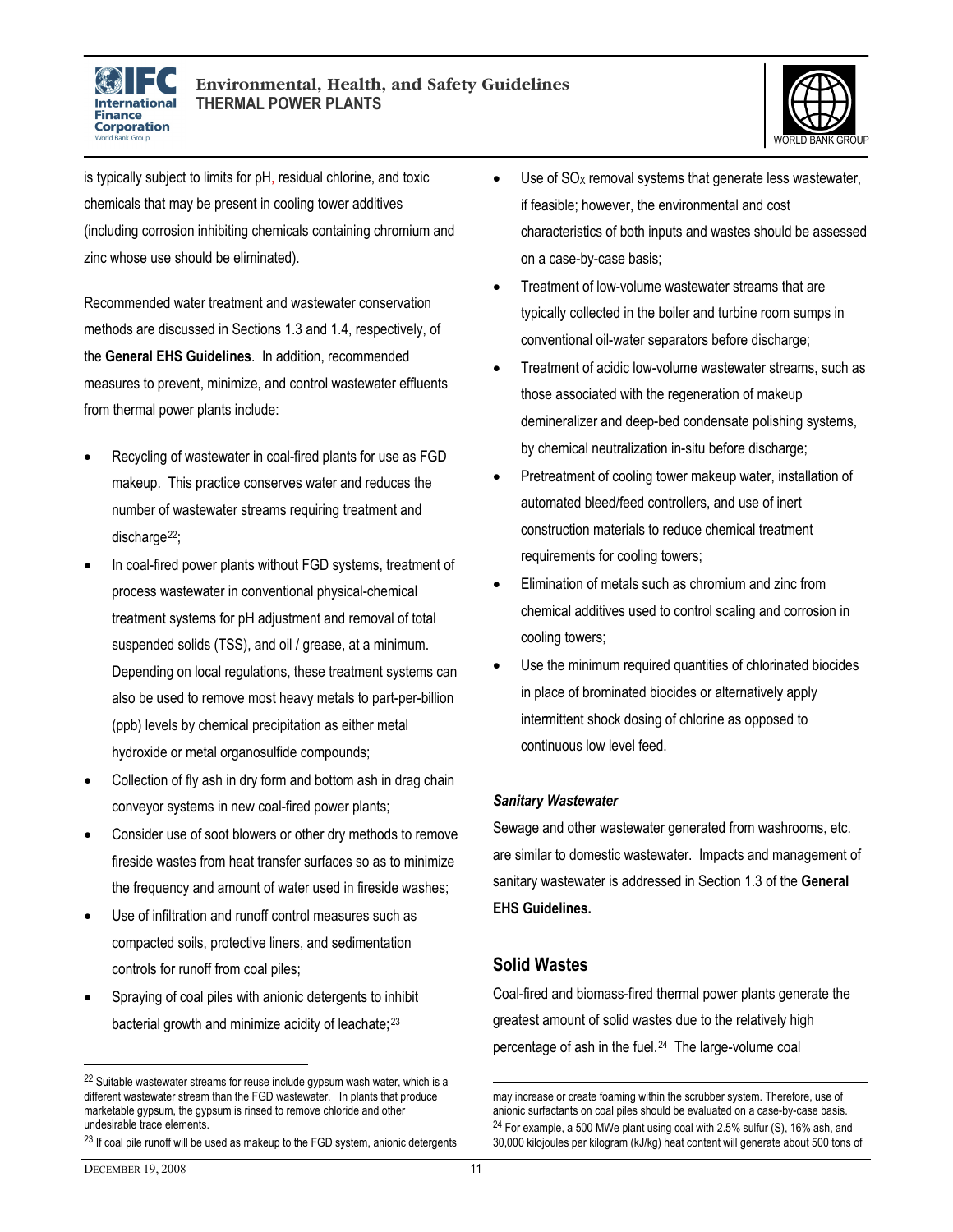<span id="page-11-0"></span>



combustion wastes (CCW) are fly ash, bottom ash, boiler slag, and FGD sludge. Biomass contains less sulfur; therefore FGD may not be necessary. Fluidized-bed combustion (FBC) boilers generate fly ash and bottom ash, which is called bed ash. Fly ash removed from exhaust gases makes up 60–85% of the coal ash residue in pulverized-coal boilers and 20% in stoker boilers. Bottom ash includes slag and particles that are coarser and heavier than fly ash. Due to the presence of sorbent material, FBC wastes have a higher content of calcium and sulfate and a lower content of silica and alumina than conventional coal combustion wastes. Low-volume solid wastes from coal-fired thermal power plants and other plants include coal mill rejects/pyrites, cooling tower sludge, wastewater treatment sludge, and water treatment sludge.

Oil combustion wastes include fly ash and bottom ash and are normally only generated in significant quantities when residual fuel oil is burned in oil-fired steam electric boilers. Other technologies (e.g., combustion turbines and diesel engines) and fuels (e.g., distillate oil) generate little or no solid wastes. Overall, oil combustion wastes are generated in much smaller quantities than the large-volume CCW discussed above. Gas-fired thermal power plants generate essentially no solid waste because of the negligible ash content, regardless of the combustion technology.

Metals are constituents of concern in both CCW and low-volume solid wastes. For example, ash residues and the dust removed from exhaust gases may contain significant levels of heavy metals and some organic compounds, in addition to inert materials.

Ash residues are not typically classified as a hazardous waste due to their inert nature.[25](#page-11-0) However, where ash residues are expected to contain potentially significant levels of heavy metals, radioactivity, or other potentially hazardous materials, they should be tested at the start of plant operations to verify their

solid waste per day.

-

classification as hazardous or non-hazardous according to local regulations or internationally recognized standards. Additional information about the classification and management of hazardous and non-hazardous wastes is presented in Section 1.6 of the **General EHS Guidelines.**

The high-volume CCWs wastes are typically managed in landfills or surface impoundments or, increasingly, may be applied to a variety of beneficial uses. Low-volume wastes are also managed in landfills or surface impoundments, but are more frequently managed in surface impoundments. Many coal-fired plants comanage large-volume and low-volume wastes.

Recommended measures to prevent, minimize, and control the volume of solid wastes from thermal power plants include:

- Dry handling of the coal combustion wastes, in particular fly ash. Dry handling methods do not involve surface impoundments and, therefore, do not present the ecological risks identified for impoundments (e.g., metal uptake by wildlife);
- Recycling of CCWs in uses such as cement and other concrete products, construction fills (including structural fill, flowable fill, and road base), agricultural uses such as calcium fertilizers (provided trace metals or other potentially hazardous materials levels are within accepted thresholds), waste management applications, mining applications, construction materials (e.g., synthetic gypsum for plasterboard), and incorporation into other products provided the residues (such as trace metals and radioactivity) are not considered hazardous. Ensuring consistent quality of fuels and additives helps to ensure the CCWs can be recycled. If beneficial reuse is not feasible, disposal of CCW in permitted landfills with environmental controls such as run-on/run-off controls, liners, leachate collection systems, ground-water monitoring, closure controls, daily (or other operational) cover, and fugitive dust controls is recommended;

<sup>&</sup>lt;sup>25</sup> Some countries may categorize fly ash as hazardous due to the presence of arsenic or radioactivity, precluding its use as a construction material.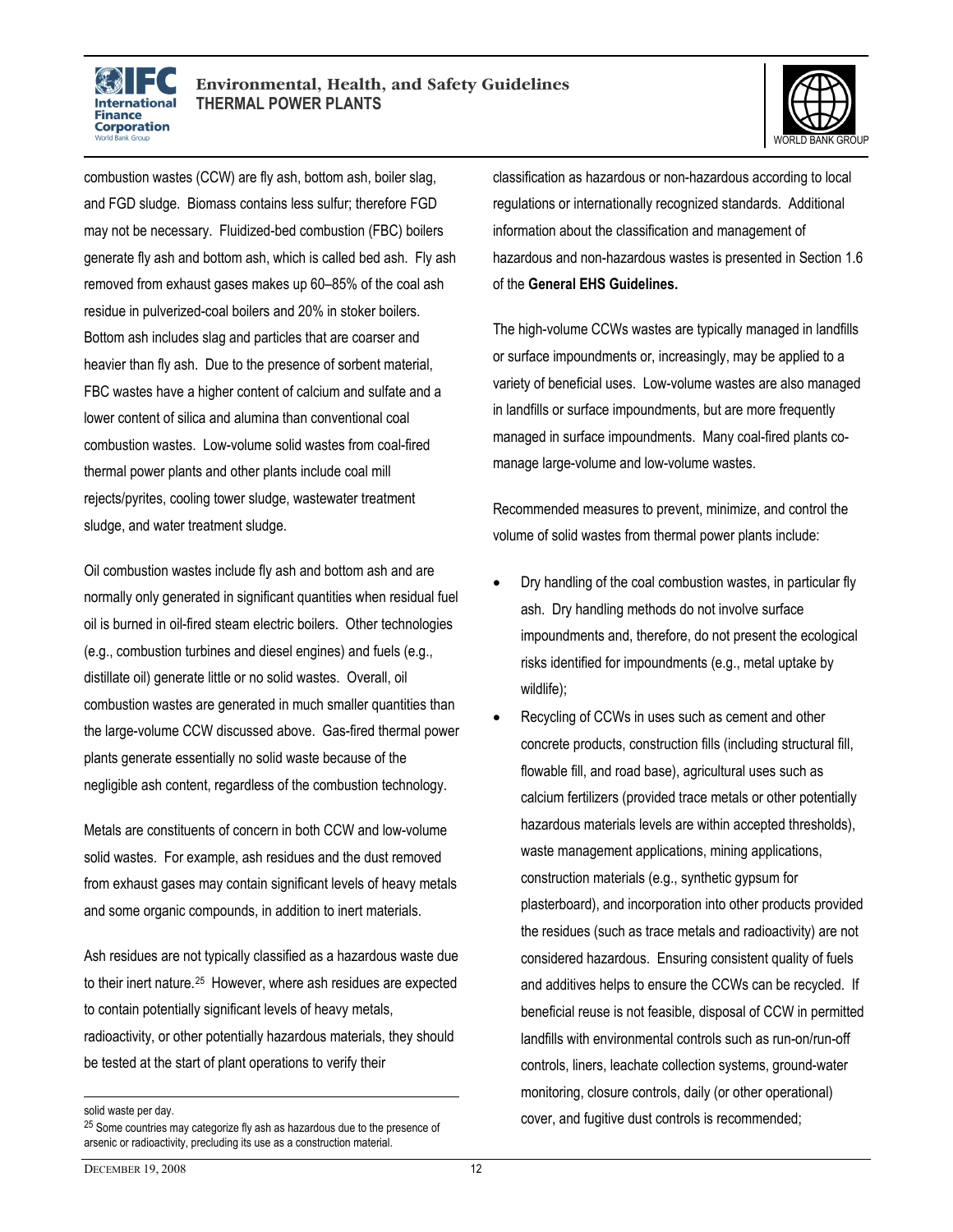<span id="page-12-0"></span>



- Dry collection of bottom ash and fly ash from power plants combusting heavy fuel oil if containing high levels of economically valuable metals such as vanadium and recycle for vanadium recovery (where economically viable) or disposal in a permitted landfill with environmental controls;
- Management of ash disposal and reclamation so as to minimize environmental impacts – especially the migration of toxic metals, if present, to nearby surface and groundwater bodies, in addition to the transport of suspended solids in surface runoff due to seasonal precipitation and flooding. In particular, construction, operation, and maintenance of surface impoundments should be conducted in accordance with internationally recognized standards. [26](#page-12-0), [2](#page-12-0)7
- Reuse of sludge from treatment of waste waters from FGD plants. This sludge may be re-used in the FGD plant due to the calcium components. It can also be used as an additive in coal-fired plant combustion to improve the ash melting behavior

# **Hazardous Materials and Oil**

Hazardous materials stored and used at combustion facilities include solid, liquid, and gaseous waste-based fuels; air, water, and wastewater treatment chemicals; and equipment and facility maintenance chemicals (e.g., paint certain types of lubricants, and cleaners). Spill prevention and response guidance is addressed in Sections 1.5 and 3.7 of the **General EHS Guidelines**.

In addition, recommended measures to prevent, minimize, and control hazards associated with hazardous materials storage and handling at thermal power plants include the use of double-walled, underground pressurized tanks for storage of pure liquefied ammonia (e.g., for use as reagent for SCR) in quantities over 100

m3; tanks of lesser capacity should be manufactured using annealing processes (EC 2006).

# **Noise**

Principal sources of noise in thermal power plants include the turbine generators and auxiliaries; boilers and auxiliaries, such as coal pulverizers; reciprocating engines; fans and ductwork; pumps; compressors; condensers; precipitators, including rappers and plate vibrators; piping and valves; motors; transformers; circuit breakers; and cooling towers. Thermal power plants used for base load operation may operate continually while smaller plants may operate less frequently but still pose a significant source of noise if located in urban areas.

Noise impacts, control measures, and recommended ambient noise levels are presented in Section 1.7 of the **General EHS Guidelines**. Additional recommended measures to prevent, minimize, and control noise from thermal power plants include:

- Siting new facilities with consideration of distances from the noise sources to the receptors (e.g., residential receptors, schools, hospitals, religious places) to the extent possible. If the local land use is not controlled through zoning or is not effectively enforced, examine whether residential receptors could come outside the acquired plant boundary. In some cases, it could be more cost effective to acquire additional land as buffer zone than relying on technical noise control measures, where possible;
- Use of noise control techniques such as: using acoustic machine enclosures; selecting structures according to their noise isolation effect to envelop the building; using mufflers or silencers in intake and exhaust channels; using soundabsorptive materials in walls and ceilings; using vibration isolators and flexible connections (e.g., helical steel springs and rubber elements); applying a carefully detailed design to prevent possible noise leakage through openings or to minimize pressure variations in piping;

1

<sup>26</sup> See, for example, U.S. Department of Labor, Mine Safety and Health Administration regulations at 30 CFR §§ 77.214 - 77.216.

<sup>&</sup>lt;sup>27</sup> Additional detailed guidance applicable to the prevention and control of impacts to soil and water resources from non-hazardous and hazardous solid waste disposal is presented in the World Bank Group EHS Guidelines for Waste Management Facilities.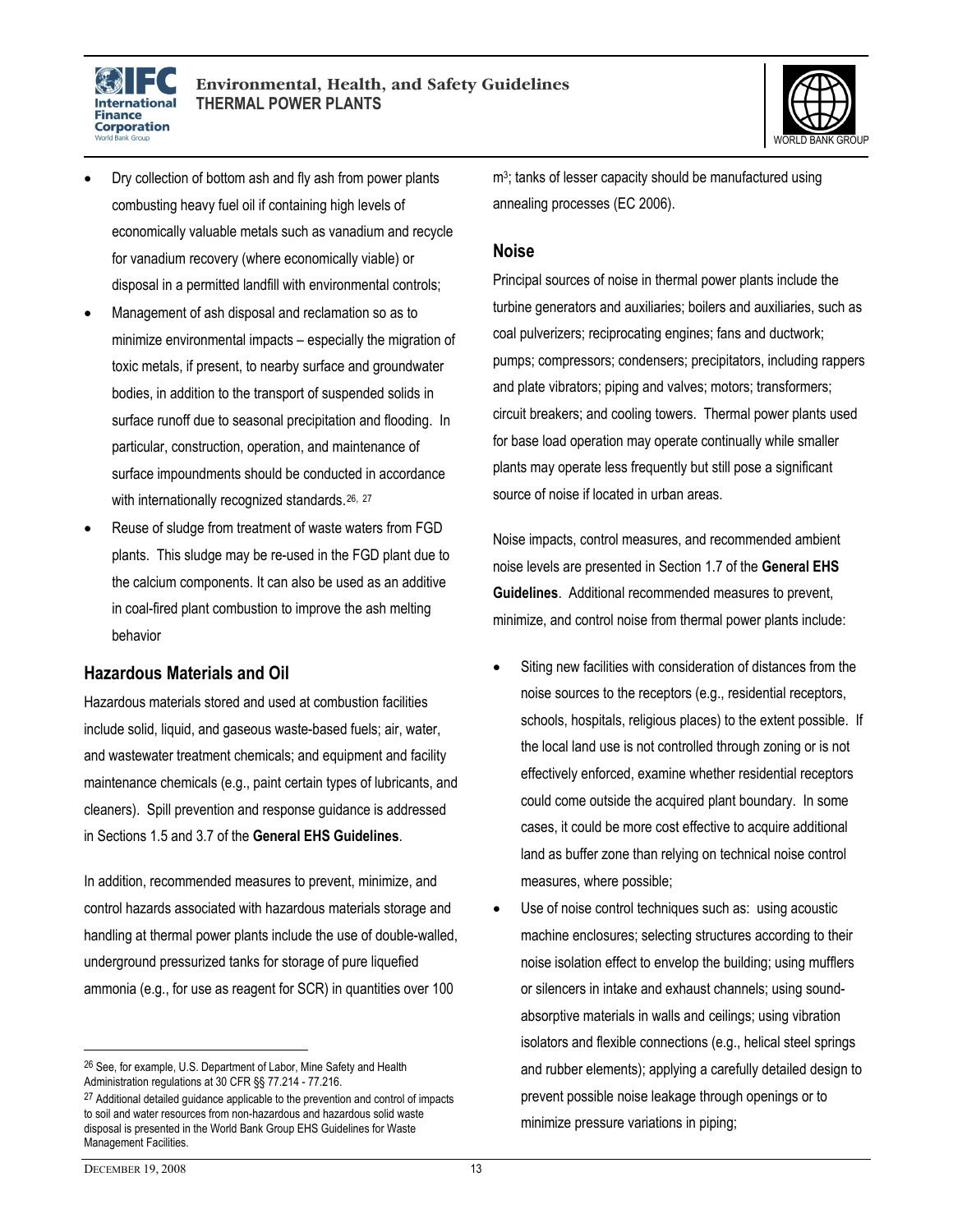<span id="page-13-0"></span>



• Modification of the plant configuration or use of noise barriers such as berms and vegetation to limit ambient noise at plant property lines, especially where sensitive noise receptors may be present.

Noise propagation models may be effective tools to help evaluate noise management options such as alternative plant locations, general arrangement of the plant and auxiliary equipment, building enclosure design, and, together with the results of a baseline noise assessment, expected compliance with the applicable community noise requirements.

# **1.2 Occupational Health and Safety**

Occupational health and safety risks and mitigation measures during construction, operation, and decommissioning of thermal power plants are similar to those at other large industrial facilities, and are addressed in Section 2.0 of the **General EHS Guidelines**. In addition, the following health and safety impacts are of particular concern during operation of thermal power plants:

- Non-ionizing radiation
- Heat
- Noise
- Confined spaces
- Electrical hazards
- Fire and explosion hazards
- Chemical hazards
- Dust

# **Non-ionizing radiation**

Combustion facility workers may have a higher exposure to electric and magnetic fields (EMF) than the general public due to working in proximity to electric power generators, equipment, and connecting high-voltage transmission lines. Occupational EMF exposure should be prevented or minimized through the preparation and implementation of an EMF safety program including the following components:

- Identification of potential exposure levels in the workplace, including surveys of exposure levels in new projects and the use of personal monitors during working activities;
- Training of workers in the identification of occupational EMF levels and hazards;
- Establishment and identification of safety zones to differentiate between work areas with expected elevated EMF levels compared to those acceptable for public exposure, limiting access to properly trained workers;
- Implementation of action plans to address potential or confirmed exposure levels that exceed reference occupational exposure levels developed by international organizations such as the International Commission on Non-Ionizing Radiation Protection (ICNIRP), the Institute of Electrical and Electronics Engineers (IEEE).[28](#page-13-0) Personal exposure monitoring equipment should be set to warn of exposure levels that are below occupational exposure reference levels (e.g., 50 percent). Action plans to address occupational exposure may include limiting exposure time through work rotation, increasing the distance between the source and the worker, when feasible, or the use of shielding materials.

# **Heat**

Occupational exposure to heat occurs during operation and maintenance of combustion units, pipes, and related hot equipment. Recommended prevention and control measures to address heat exposure at thermal power plants include:

- Regular inspection and maintenance of pressure vessels and piping;
- Provision of adequate ventilation in work areas to reduce heat and humidity;

<sup>&</sup>lt;sup>28</sup> The ICNIRP exposure guidelines for Occupational Exposure are listed in Section 2.2 of this Guideline.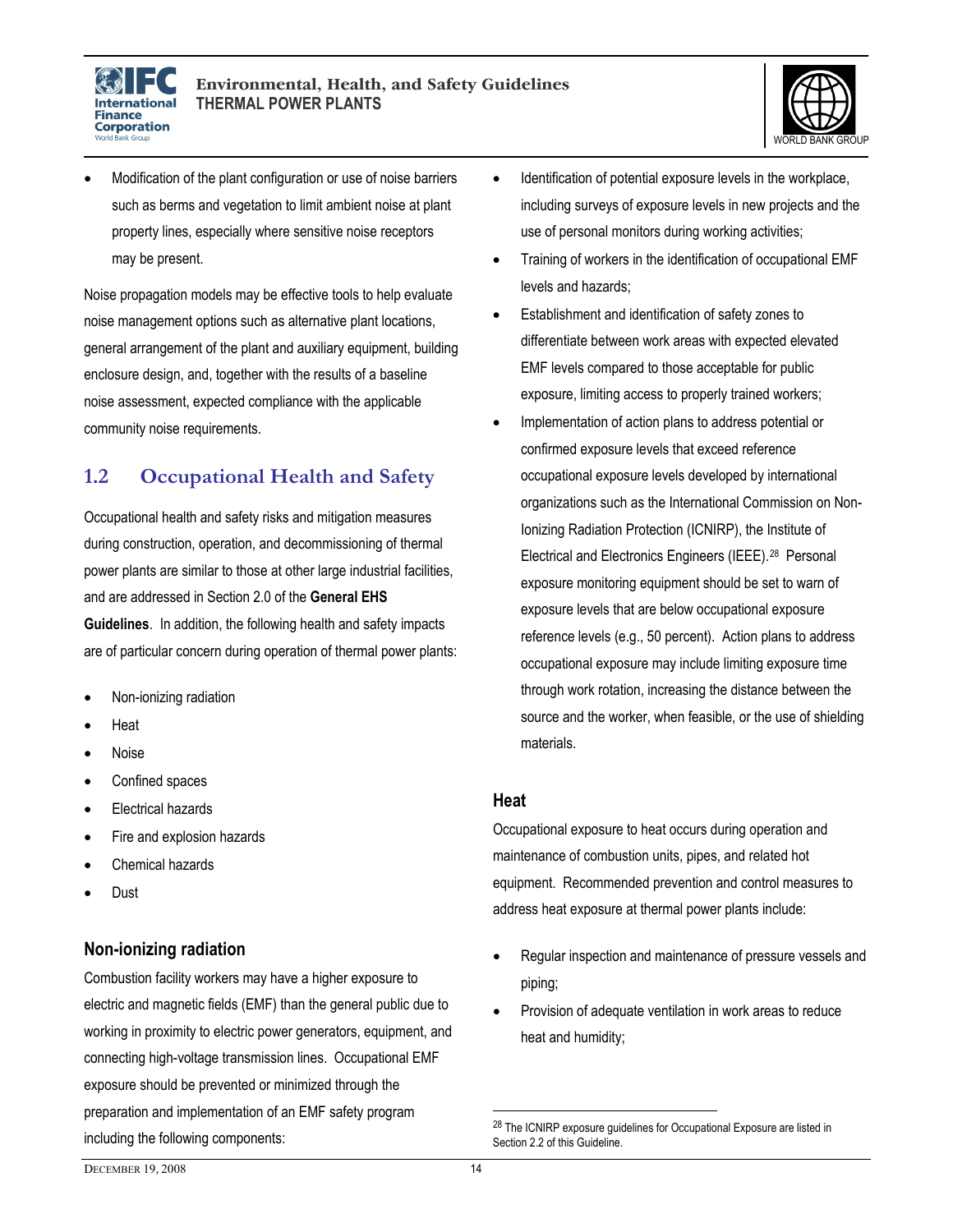<span id="page-14-0"></span>



- Reducing the time required for work in elevated temperature environments and ensuring access to drinking water;
- Shielding surfaces where workers come in close contact with hot equipment, including generating equipment, pipes etc;
- Use of warning signs near high temperature surfaces and personal protective equipment (PPE) as appropriate, including insulated gloves and shoes.

# **Noise**

Noise sources in combustion facilities include the turbine generators and auxiliaries; boilers and auxiliaries, such as pulverizers; diesel engines; fans and ductwork; pumps; compressors; condensers; precipitators, including rappers and plate vibrators; piping and valves; motors; transformers; circuit breakers; and cooling towers. Recommendations for reducing noise and vibration are discussed in Section 1.1, above. In addition, recommendations to prevent, minimize, and control occupational noise exposures in thermal power plants include:

- Provision of sound-insulated control rooms with noise levels below 60 dBA<sup>[2](#page-14-0)9</sup>;
- Design of generators to meet applicable occupational noise levels;
- Identify and mark high noise areas and require that personal noise protecting gear is used all the time when working in such high noise areas (typically areas with noise levels >85 dBA).

# **Confined Spaces**

l

Specific areas for confined space entry may include coal ash containers, turbines, condensers, and cooling water towers

(during maintenance activities). Recommend confined space entry procedures are discussed in Section 2.8 of the **General EHS Guidelines**.

# **Electrical Hazards**

Energized equipment and power lines can pose electrical hazards for workers at thermal power plants. Recommended measures to prevent, minimize, and control electrical hazards at thermal power plants include:

- Consider installation of hazard warning lights inside electrical equipment enclosures to warn of inadvertent energization;
- Use of voltage sensors prior to and during workers' entrance into enclosures containing electrical components;
- Deactivation and proper grounding of live power equipment and distribution lines according to applicable legislation and guidelines whenever possible before work is performed on or proximal to them;
- Provision of specialized electrical safety training to those workers working with or around exposed components of electric circuits. This training should include, but not be limited to, training in basic electrical theory, proper safe work procedures, hazard awareness and identification, proper use of PPE, proper lockout/tagout procedures, first aid including CPR, and proper rescue procedures. Provisions should be made for periodic retraining as necessary.

# **Fire and Explosion Hazards**

Thermal power plants store, transfer, and use large quantities of fuels; therefore, careful handling is necessary to mitigate fire and explosion risks. In particular, fire and explosion hazards increase as the particle size of coal is reduced. Particle sizes of coal that can fuel a propagating explosion occur within thermal dryers, cyclones, baghouses, pulverized-fuel systems, grinding mills, and other process or conveyance equipment. Fire and explosion prevention management guidance is provided in Section 2.1 and

<sup>&</sup>lt;sup>29</sup> Depending on the type and size of the thermal power plants, distance between control room and the noise emitting sources differs. CSA Z107.58 provides design guidelines for control rooms as 60 dBA. Large thermal power plants using steam boilers or combustion turbines tend to be quieter than 60 dBA. Reciprocating engine manufacturers recommend 65 to 70 dBA instead of 60 dBA (Euromot Position as of 9 May 2008). This guideline recommends 60 dBA as GIIP, with an understanding that up to 65 dBA can be accepted for reciprocating engine power plants if 60 dBA is economically difficult to achieve.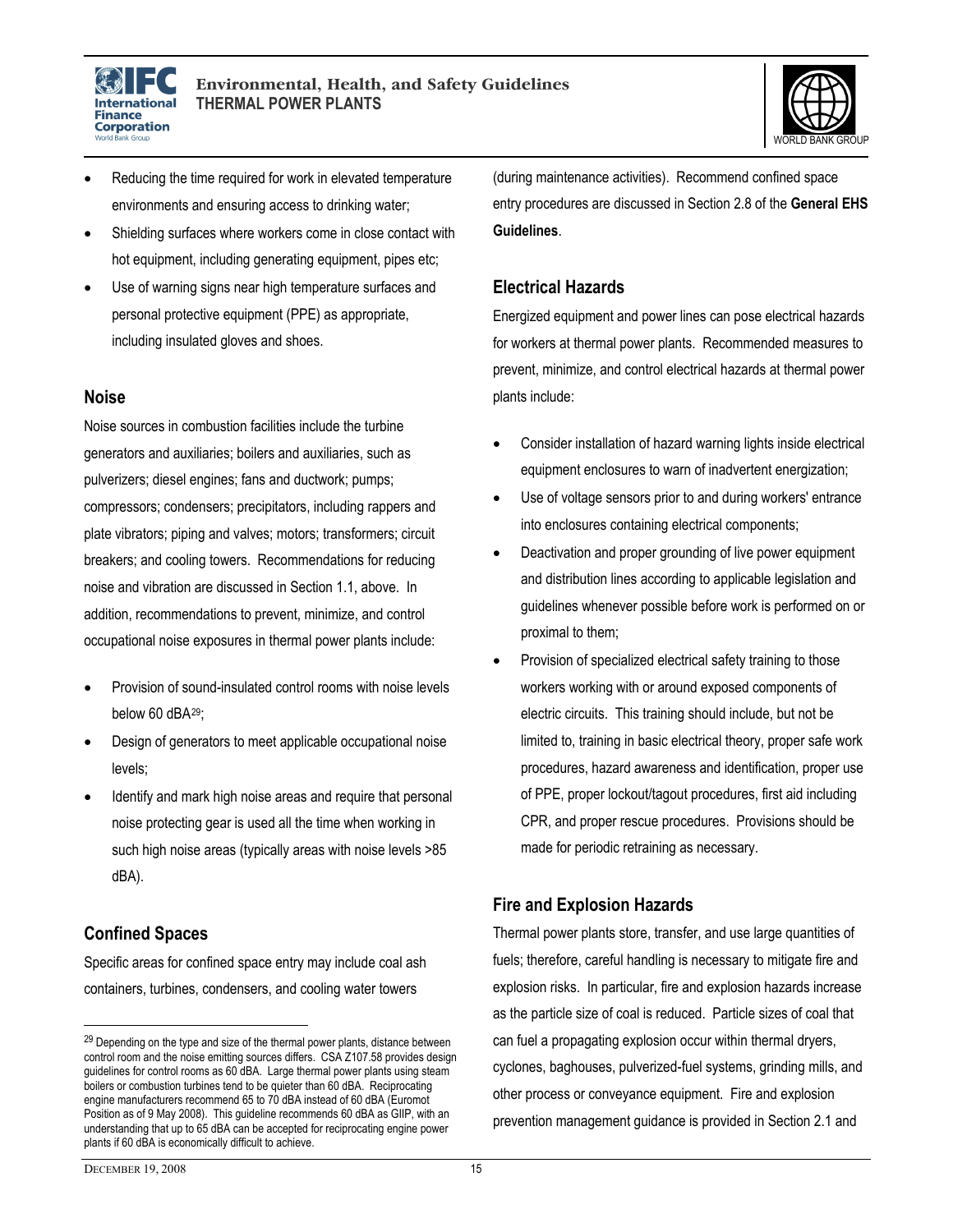



2.4 of the **General EHS Guidelines**. Recommended measures to prevent, minimize, and control physical hazards at thermal power plants include:

- Use of automated combustion and safety controls;
- Proper maintenance of boiler safety controls;
- Implementation of startup and shutdown procedures to minimize the risk of suspending hot coal particles (e.g., in the pulverizer, mill, and cyclone) during startup;
- Regular cleaning of the facility to prevent accumulation of coal dust (e.g., on floors, ledges, beams, and equipment);
- Removal of hot spots from the coal stockpile (caused by spontaneous combustion) and spread until cooled, never loading hot coal into the pulverized fuel system;
- Use of automated systems such as temperature gauges or carbon monoxide sensors to survey solid fuel storage areas to detect fires caused by self-ignition and to identify risk points.

# **Chemical Hazards**

Thermal power plants utilize hazardous materials, including ammonia for  $NO<sub>X</sub>$  control systems, and chlorine gas for treatment of cooling tower and boiler water. Guidance on chemical hazards management is provided in Section 2.4 of the **General EHS Guidelines.** Additional, recommended measures to prevent, minimize, and control physical hazards at thermal power plants include:

- Consider generation of ammonia on site from urea or use of aqueous ammonia in place of pure liquefied ammonia;
- Consider use of sodium hypochlorite in place of gaseous chlorine.

# **Dust**

Dust is generated in handing solid fuels, additives, and solid wastes (e.g., ash). Dust may contain silica (associated with

silicosis), arsenic (skin and lung cancer), coal dust (black lung), and other potentially harmful substances. Dust management guidance is provided in the Section 2.1 and 2.4 of the **General EHS Guidelines.** Recommended measures to prevent, minimize, and control occupational exposure to dust in thermal power plants include:

- Use of dust controls (e.g., exhaust ventilation) to keep dust below applicable guidelines (see Section 2) or wherever free silica levels in airborne dust exceed 1 percent;
- Regular inspection and maintenance of asbestos containing materials (e.g., insulation in older plants may contain asbestos) to prevent airborne asbestos particles.

# **1.3 Community Health and Safety**

Many community health and safety impacts during the construction, operation, and decommissioning of thermal power plant projects are common to those of most infrastructure and industrial facilities and are discussed in Section 3.0 the **General EHS Guidelines**. In addition to these and other aspects covered in Section 1.1, the following community health and safety impacts may be of particular concern for thermal power plant projects:

- Water Consumption;
- Traffic Safety.

# **Water Consumption**

Boiler units require large amounts of cooling water for steam condensation and efficient thermal operation. The cooling water flow rate through the condenser is by far the largest process water flow, normally equating to about 98 percent of the total process water flow for the entire unit. In a once-through cooling water system, water is usually taken into the plant from surface waters, but sometimes ground waters or municipal supplies are used. The potential effects of water use should be assessed, as discussed in Section 3.1 of the **General EHS Guidelines**, to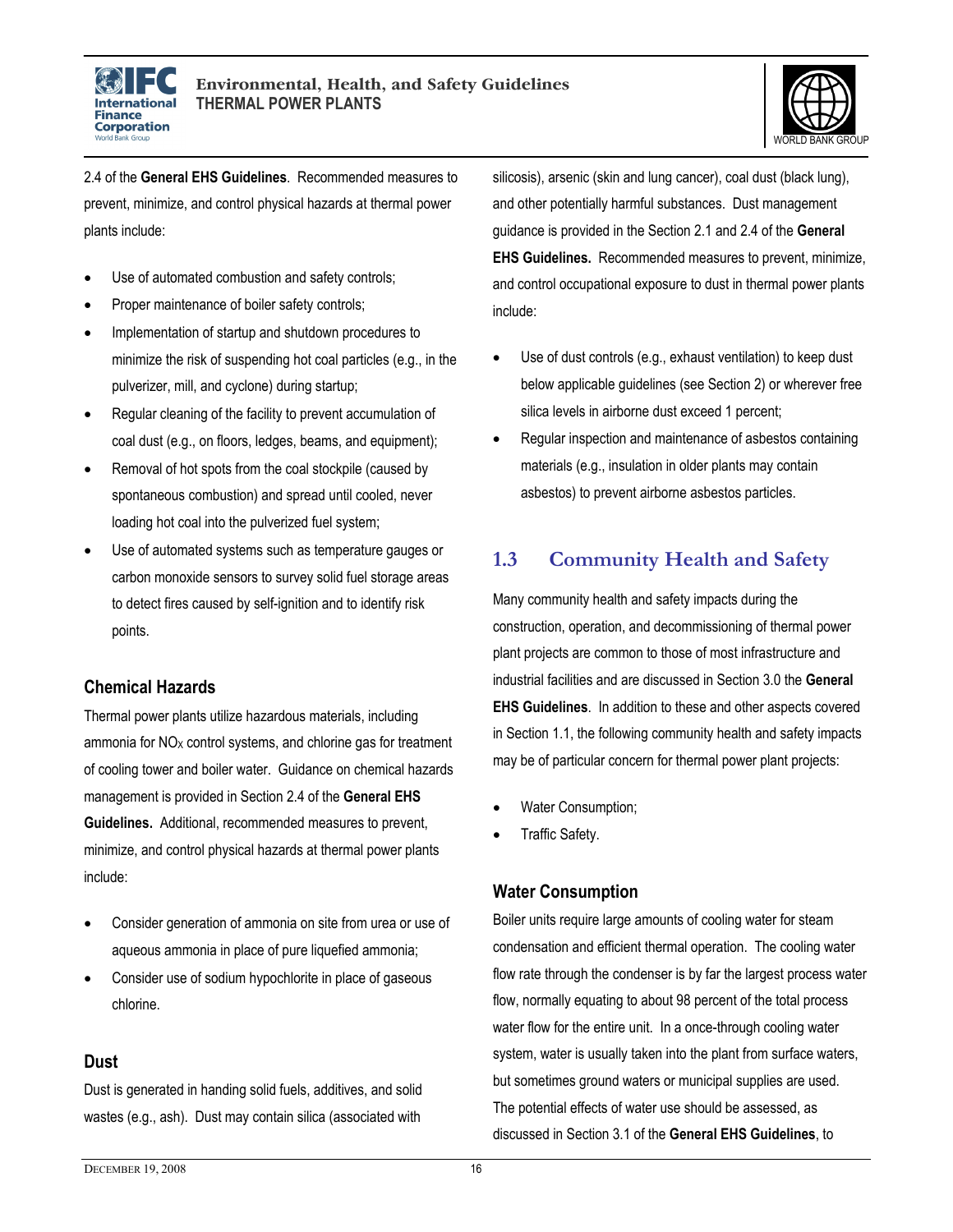



ensure that the project does not compromise the availability of water for personal hygiene, agriculture, recreation, and other community needs.

# **Traffic Safety**

Operation of a thermal power plant will increase traffic volume, in particular for facilities with fuels transported via land and sea, including heavy trucks carrying fuel, additives, etc. The increased traffic can be especially significant in sparsely populate areas where some thermal power plants are located. Prevention and control of traffic-related injuries are discussed in Section 3.4 of the **General EHS Guidelines**. Water transport safety is covered in the **EHS Guidelines for Shipping**.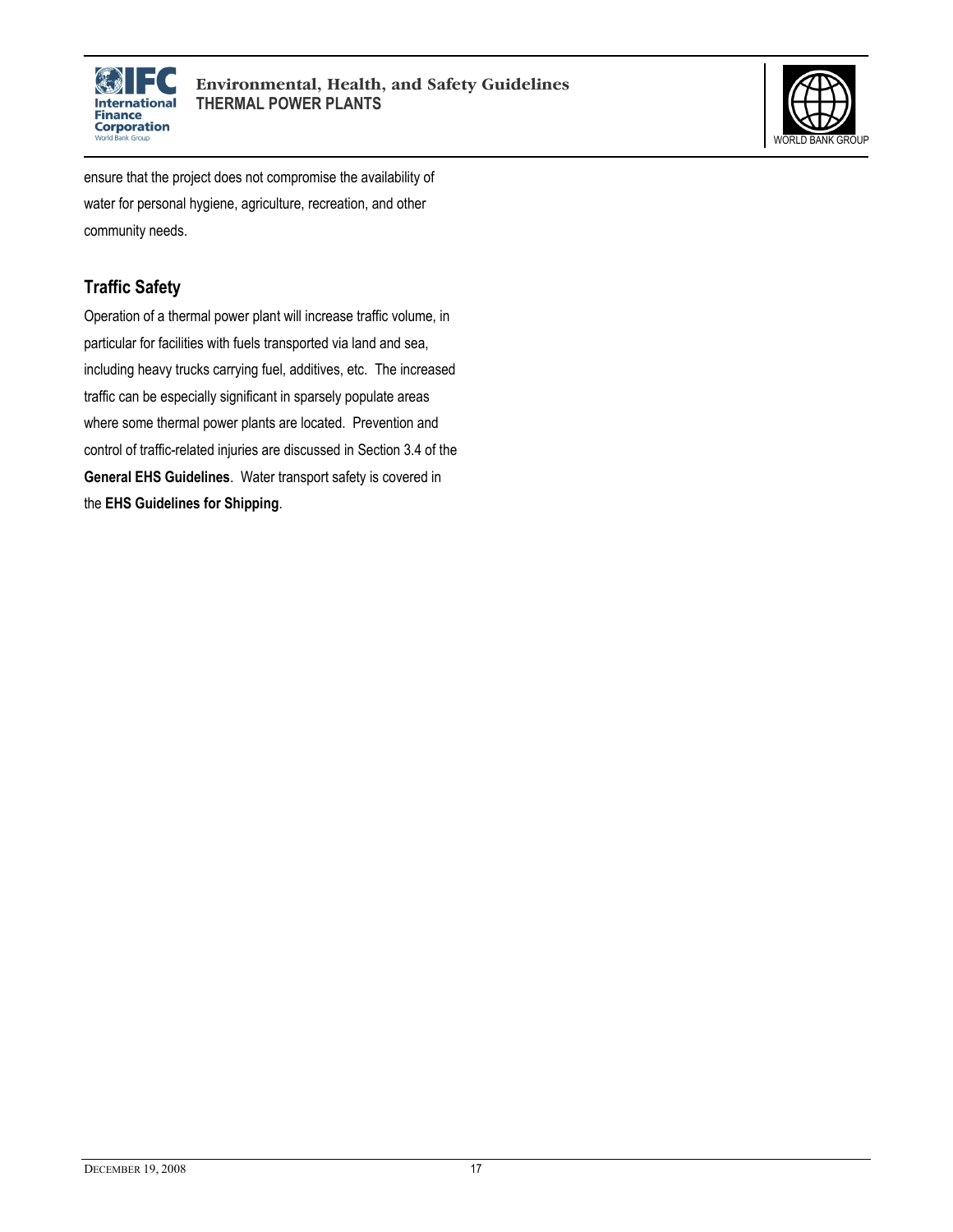<span id="page-17-0"></span>



# **2.0 Performance Indicators and Monitoring**

# **2.1 Environment**

# **Emissions and Effluent Guidelines**

Effluent guidelines are described in Table 5. Emissions guidelines are described in Table 6. Effluent guidelines are applicable for direct discharges of treated effluents to surface waters for general use. Site-specific discharge levels may be established based on the availability and conditions in the use of publicly operated sewage collection and treatment systems or, if discharged directly to surface waters, on the receiving water use classification as described in the **General EHS Guideline.** Guideline values for process emissions and effluents in this sector are indicative of good international industry practice as reflected in standards of countries with recognized regulatory frameworks. These levels should be achieved, without dilution, at least 95 percent of the time that the plant or unit is operating, to be calculated as a proportion of annual operating hours. Deviation from these levels due to specific local project conditions should be justified in the environmental assessment.

#### **Table 5 - Effluent Guidelines**

**(To be applicable at relevant wastewater stream: e.g., from FGD system, wet ash transport, washing boiler / air preheater and precipitator, boiler acid washing, regeneration of demineralizers and condensate polishers, oil-separated water, site drainage, coal pile runoff, and cooling water)** 

| $\sim$ . $\sim$ , and cooning water, |                                                                               |
|--------------------------------------|-------------------------------------------------------------------------------|
| <b>Parameter</b>                     | mg/L, except pH and temp                                                      |
| рH                                   | $6 - 9$                                                                       |
| <b>TSS</b>                           | 50                                                                            |
| Oil and grease                       | 10                                                                            |
| <b>Total residual</b>                | 0.2                                                                           |
| chlorine                             |                                                                               |
| Chromium - Total                     | 0.5                                                                           |
| (Cr)                                 |                                                                               |
| Copper (Cu)                          | 0.5                                                                           |
| Iron (Fe)                            | 1.0                                                                           |
| Zinc (Zn)                            | 1.0                                                                           |
| Lead (Pb)                            | 0.5                                                                           |
| Cadmium (Cd)                         | 0.1                                                                           |
| Mercury (Hg)                         | 0.005                                                                         |
| Arsenic (As)                         | 0.5                                                                           |
| <b>Temperature</b>                   | • Site specific requirement to be established                                 |
| increase by                          | by the EA.                                                                    |
| thermal discharge                    | Elevated temperature areas due to                                             |
| from cooling                         | discharge of once-through cooling water                                       |
| system                               | (e.g., 1 Celsius above, 2 Celsius above, 3                                    |
|                                      | Celsius above ambient water temperature)                                      |
|                                      | should be minimized by adjusting intake                                       |
|                                      | and outfall design through the project                                        |
|                                      | specific EA depending on the sensitive                                        |
|                                      | aquatic ecosystems around the discharge                                       |
|                                      | point.                                                                        |
|                                      | Note: Applicability of heavy metals should be determined in the EA. Guideline |

limits in the Table are from various references of effluent performance by thermal power plants.

Emissions levels for the design and operation of each project should be established through the EA process on the basis of country legislation and the recommendations provided in this guidance document, as applied to local conditions. The emissions levels selected should be justified in the EA.[30](#page-17-0) The maximum emissions levels given here can be consistently achieved by welldesigned, well-operated, and well-maintained pollution control systems. In contrast, poor operating or maintenance procedures affect actual pollutant removal efficiency and may reduce it to well

l

 $30$  For example, in cases where potential for acid deposition has been identified as a significant issue in the EA, plant design and operation should ensure that emissions mass loadings are effectively reduced to prevent or minimize such impacts.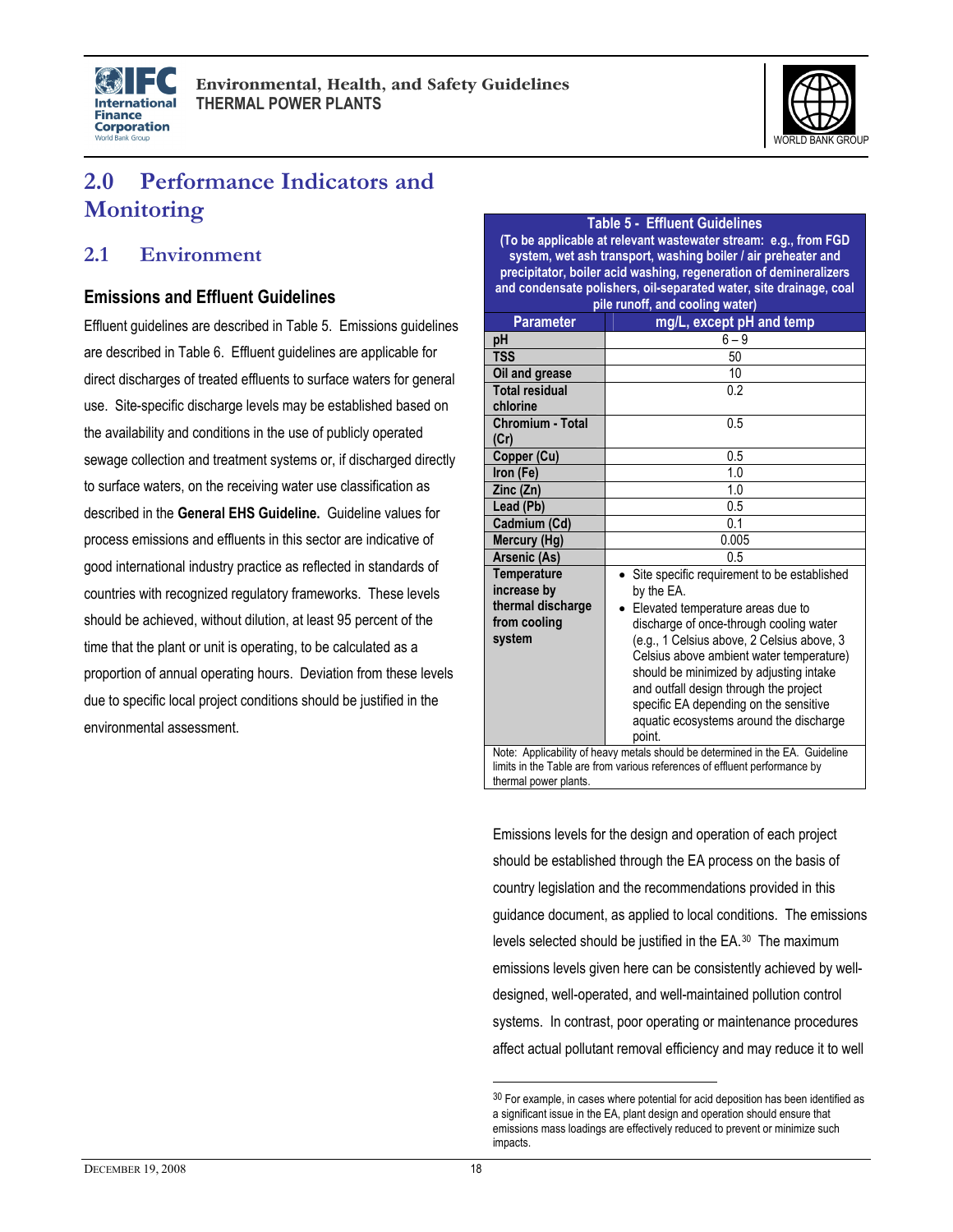<span id="page-18-0"></span>



below the design specification. Dilution of air emissions to achieve these guidelines is unacceptable. Compliance with ambient air quality guidelines should be assessed on the basis of good international industry practice (GIIP) recommendations.

As described in the General EHS Guidelines, emissions should not result in pollutant concentrations that reach or exceed relevant ambient quality guidelines and standards<sup>[3](#page-18-0)1</sup> by applying national legislated standards, or in their absence, the current WHO Air Quality Guidelines<sup>[3](#page-18-0)2</sup>, or other internationally recognized sources<sup>[33](#page-18-0)</sup>. Also, emissions from a single project should not contribute more than 25% of the applicable ambient air quality standards to allow additional, future sustainable development in the same airshed. [34](#page-18-0)

As described in the General EHS Guidelines, facilities or projects located within poor quality airsheds<sup>[3](#page-18-0)5</sup>, and within or next to areas established as ecologically sensitive (e.g., national parks), should ensure that any increase in pollution levels is as small as feasible, and amounts to a fraction of the applicable short-term and annual average air quality guidelines or standards as established in the project-specific environmental assessment.

# **Environmental Monitoring**

Environmental monitoring programs for this sector are presented in Table 7. Monitoring data should be analyzed and reviewed at regular intervals and compared with the operating standards so

that any necessary corrective actions can be taken. Examples of emissions, stack testing, ambient air quality, and noise monitoring recommendations applicable to power plants are provided in Table 7. Additional guidance on applicable sampling and analytical methods for emissions and effluents is provided in the **General EHS Guidelines**.

 $\overline{\phantom{a}}$ 

 $31$  Ambient air quality standards are ambient air quality levels established and published through national legislative and regulatory processes, and ambient quality guidelines refer to ambient quality levels primarily developed through clinical, toxicological, and epidemiological evidence (such as those published by the World Health Organization).

<sup>32</sup> Available at World Health Organization (WHO). http://www.who.int/en 33 For example the United States National Ambient Air Quality Standards (NAAQS) (http://www.epa.gov/air/criteria.html) and the relevant European Council Directives (Council Directive 1999/30/EC of 22 April 1999 / Council Directive 2002/3/EC of February 12 2002).

<sup>&</sup>lt;sup>34</sup> US EPA Prevention of Significant Deterioration Increments Limits applicable to non-degraded airsheds.

<sup>&</sup>lt;sup>35</sup> An airshed should be considered as having poor air quality if nationally legislated air quality standards or WHO Air Quality Guidelines are exceeded significantly.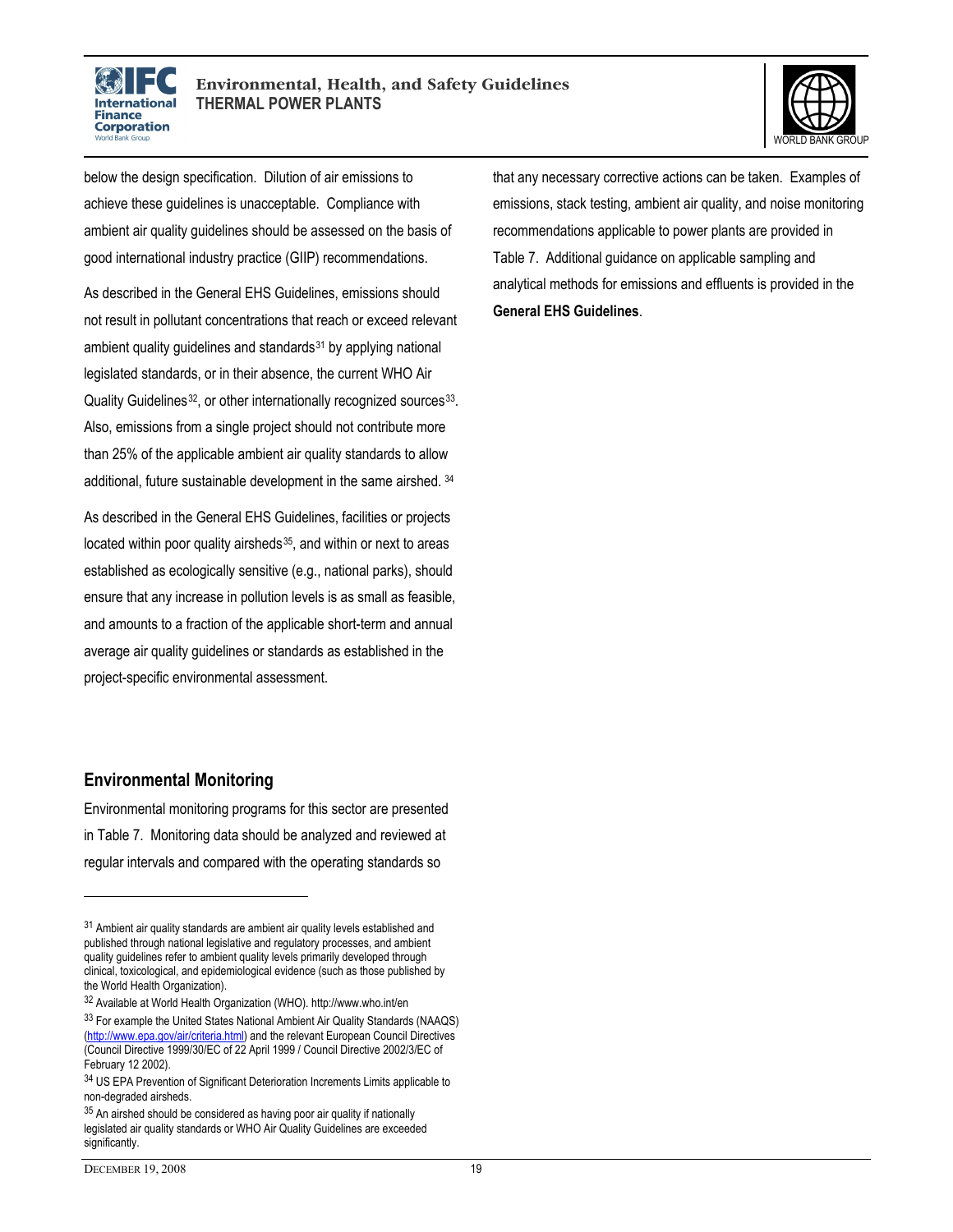

Environmental, Health, and Safety Guidelines **Environmental, Health, and Safety Guidelines** THERMAL POWER PLANTS **THERMAL POWER PLANTS**



# Table 6 (A) - Emissions Guidelines (in mg/Nm<sup>3</sup> or as indicated) for Reciprocating Engine **Table 6 (A) - Emissions Guidelines (in mg/Nm3 or as indicated) for Reciprocating Engine**

 **Guidelines are applicable for new facilities.**  Guidelines are applicable for new facilities.

**Note:** 

- EA may justify more stringent or less stringent limits due to ambient environment, technical and economic considerations provided there is compliance with applicable ambient air **EA may justify more stringent or less stringent limits due to ambient environment, technical and economic considerations provided there is compliance with applicable ambient air quality standards and incremental impacts are minimized.**  quality standards and incremental impacts are minimized
	- **For projects to rehabilitate existing facilities, case-by-case emission requirements should be established by the EA considering (i) the existing emission levels and impacts on the**  For projects to rehabilitate existing facilities, case-by-case emission requirements should be established by the EA considering (i) the existing emission levels and impacts on the
- EA should demonstrate that emissions do not contribute a significant portion to the attainment of relevant ambient air quality guidelines or standards, and more stringent limits may be **environment and community health, and (ii) cost and technical feasibility of bringing the existing emission levels to meet these new facilities limits.**  environment and community health, and (ii) cost and technical feasibility of bringing the existing emission levels to meet these new facilities limits.
- **EA should demonstrate that emissions do not contribute a significant portion to the attainment of relevant ambient air quality guidelines or standards, and more stringent limits may be**

| required.                                       |               |                     |                                      |           |                                                                                                                                                 |                                       |                                      |
|-------------------------------------------------|---------------|---------------------|--------------------------------------|-----------|-------------------------------------------------------------------------------------------------------------------------------------------------|---------------------------------------|--------------------------------------|
| Combustion Technology / Fuel                    | <b>Matter</b> | (PM)<br>Particulate | Sulfur Dioxide (SO <sub>2</sub> )    |           | Nitrogen Oxides (NOx)                                                                                                                           |                                       | Dry Gas, Excess<br>$O2$ Content $(%$ |
| Reciprocating Engine                            | NDA           | Å                   | ΔQ                                   | ð         | ΔQ                                                                                                                                              | ð                                     |                                      |
| Natural Gas                                     | ≸             | ≸                   | ≸                                    | ≸         | 200 (Spark Ignition)<br>400 (Dual Fuel)                                                                                                         | 400 (Dual Fuel<br>200(SI)             | 15%                                  |
| Liquid Fuels (Plant >50 MWth to <300 MWth)      | ន             | 30                  | 1,170 or use of<br>2% or less S fuel | $0.5\%$ S | 1,460 (Compression Ignition, bore size diameter [mm] < 400)<br>1,850 (Compression Ignition, bore size diameter [mm] ≥ 400)<br>2,000 (Dual Fuel) | 400                                   | 15%                                  |
| Liquid Fuels (Plant >/=300 MWth)                | ន             | వి                  | 585 or use of 1%<br>or less S fuel   | $0.2\%$ S | 740 (contingent upon water availability for injection)                                                                                          | 400                                   | 15%                                  |
| Biofuels / Gaseous Fuels other than Natural Gas | ន             | నె                  | ≸                                    | ≸         | 30% higher limits than those provided above for Natural Gas<br>and Liquid Fuels.                                                                | 200 (SI, Natural<br>Gas), 400 (other) | 15%                                  |
| General notes                                   |               |                     |                                      |           |                                                                                                                                                 |                                       |                                      |

- one atmospheric pressure, 0 degree Celsius; MWth category is to apply to the entire facility consisting of multiple units that are reasonably considered to be emitted from a common stack. Guideline one atmospheric pressure, 0 degree Celsius; MWth category is to apply to the entire facility consisting of multiple units that are reasonably considered to be emitted from a common stack. Guideline nationally legislated air quality standards are exceeded or, in their absence, if WHO Air Quidelines are exceeded significantly; S = sulfur content (expressed as a percent by mass); Nm3 is at nationally legislated air quality standards are exceeded or, in their absence, if WHO Air Quality Guidelines are exceeded significantly, S = sulfur content (expressed as a percent by mass); Nm<sup>3</sup> is at MWth = Megawatt thermal input on HHV basis; N/A = not applicable; NDA = Non-degraded airshed; DA = Degraded airshed (poor air quality); Airshed should be considered as being degraded if - MWth = Megawatt thermal input on HHV basis; NIA ≈ not applicable; NDA = Non-degraded airshed (airshed dished air quality); Airshed should be considered as being degraded if limits apply to facilities operating more than 500 hours per year. Emission levels should be evaluated on a one hour average basis and be achieved 95% of annual operating hours. imits apply to facilities operating more than 500 hours per year. Emission levels should be evaluated on a one hour average basis and be achieved 95% of annual operating hours
	- (a) Compression Ignition (CI) engines may require different emissions values which should be evaluated on a case-by-case basis through the EA process. (a) Compression Ignition (CI) engines may require different emissions values which should be evaluated on a case-by-case basis through the EA process
		- Comparison of the Guideline limits with standards of selected countries / region (as of August 2008): Comparison of the Guideline limits with standards of selected countries / region (as of August 2008)
			- Natural Gas-fired Reciprocating Engine NOx Natural Gas-fired Reciprocating Engine – NOx
				- Guideline limits: 200 (SI), 400 (DF) Guideline limits: 200 (SI), 400 (DF) o
- UK: 100 (CI) , US: Reduce by 90% or more, or alternatively 1.6 g/kWh UK: 100 (CI), US: Reduce by 90% or more, or alternatively 1.6 g/kWh o
- Liquid Fuels-fired Reciprocating Engine NOx (Plant >50 MWth to <300 MWth) Liquid Fuels-fired Reciprocating Engine - NOx (Plant >50 MWth to <300 MWth)
- Guideline limits: 1,460 (CI, bore size diameter < 400 mm), 1,850 (CI, bore size diameter ≥ 400 mm), 2,000 (DF) Guideline limits: 1,460 (Cl, bore size diameter < 400 mm), 1,850 (Cl, bore size diameter ≥ 400 mm), 2,000 (DF) o
- UK: 300 (> 25 MWth), India: 1,460 (Urban area & ≤ 75 MWe (≈ 190 MWth), Rural area & ≤ 150 MWe (≈ 380 MWth)) UK: 300 (> 25 MWth), India: 1,460 (Urban area & ≤ 75 MWe (≈ 190 MWth), Rural area & ≤ 150 MWe (≈ 380 MWth)) o
	- Liquid Fuels-fired Reciprocating Engine NOx (Plant ≥300 MWth)
	- Guideline limits: 740 (contingent upon water availability for injection) Guideline limits: 740 (contingent upon water availability for injection) Liquid Fuels-fired Reciprocating Engine – NOx (Plant ≥300 MWth) o
- UK: 300 (> 25 MWth), India: 740 (Urban area & > 75MWe (≈ 190 MWth), Rural area & > 150 MWe (≈ 380 MWth)) UK: 300 (> 25 MWth), India: 740 (Urban area&>75MWe (≈ 190 MWth), Rural area&> 150 MWe (≈ 380 MWth)) o
	- Liquid Fuels-fired Reciprocating Engine SO2 Liquid Fuels-fired Reciprocating Engine - SO2
		-
- Guideline limits: 1,170 or use of ≤ 2% S (Plant >50 MWth to <300 MWth), 585 or use of ≤ 1% S (Plant ≥300 MWth) Guideline limits: 1,170 or use of ≤ 2% S (Plant >50 MWth to <300 MWth), 555 or use of ≤ 1% S (Plant ≥300 MWth) o
- o EU: Use of low S fuel oil or the secondary FGD (IPCC LCP BREF), HFO S content≤ 1% (Liquid Fuel Quality Directive), US: Use of diesel fuel with max S of 500 ppm (0.05%); EU: Marine<br>HFO S content ≤ 1.5% (Liquid Fuel Quali Source: UK (S2 1.03 Combustion Processes: Compression Ignition Engines, 50 MWth and over), India Emission Standards for Diesel Engines ≥ 0.8 MW), EU (IPCC LCP BREF July 2006), EU (Liquid Fuel EU: Use of low S fuel oil or the secondary FGD (IPCC LCP BREF), HFO S content ≤ 1% (Liquid Fuel Quality Directive), US: Use of diesel fuel with max S of 500 ppm (0.05%); EU: Marine EU: Use of low S fuel oil or the secondary FGD (IPCC LCP BREF), HFO S content ≤ 1% (Liquid Fuel Quality Directive), US: Use of diesel fuel with max S of 500 ppm (0.05%); EU: Marine HFO S content ≤ 1.5% (Liquid Fuel Quality Directive) used in SOx Emission Control Areas; India: Urban (< 2% S), Rural (< 4%S), Only diesel fuels (HSD, LDO) should be used in Urban Quality Directive 1999/32/EC amended by 2005/33/EC), US (NSPS for Stationary Compression Ignition Internal Combustion Engine – Final Rule – July 11, 2006)

Quality Directive 1999/32/EC amended by 2005/33/EC), US (NSPS for Stationary Compression Ignition Internal Combustion Engine – Final Rule – July 11, 2006)

DECEMBER 19, 2008 2008 DECEMBER 19, 2008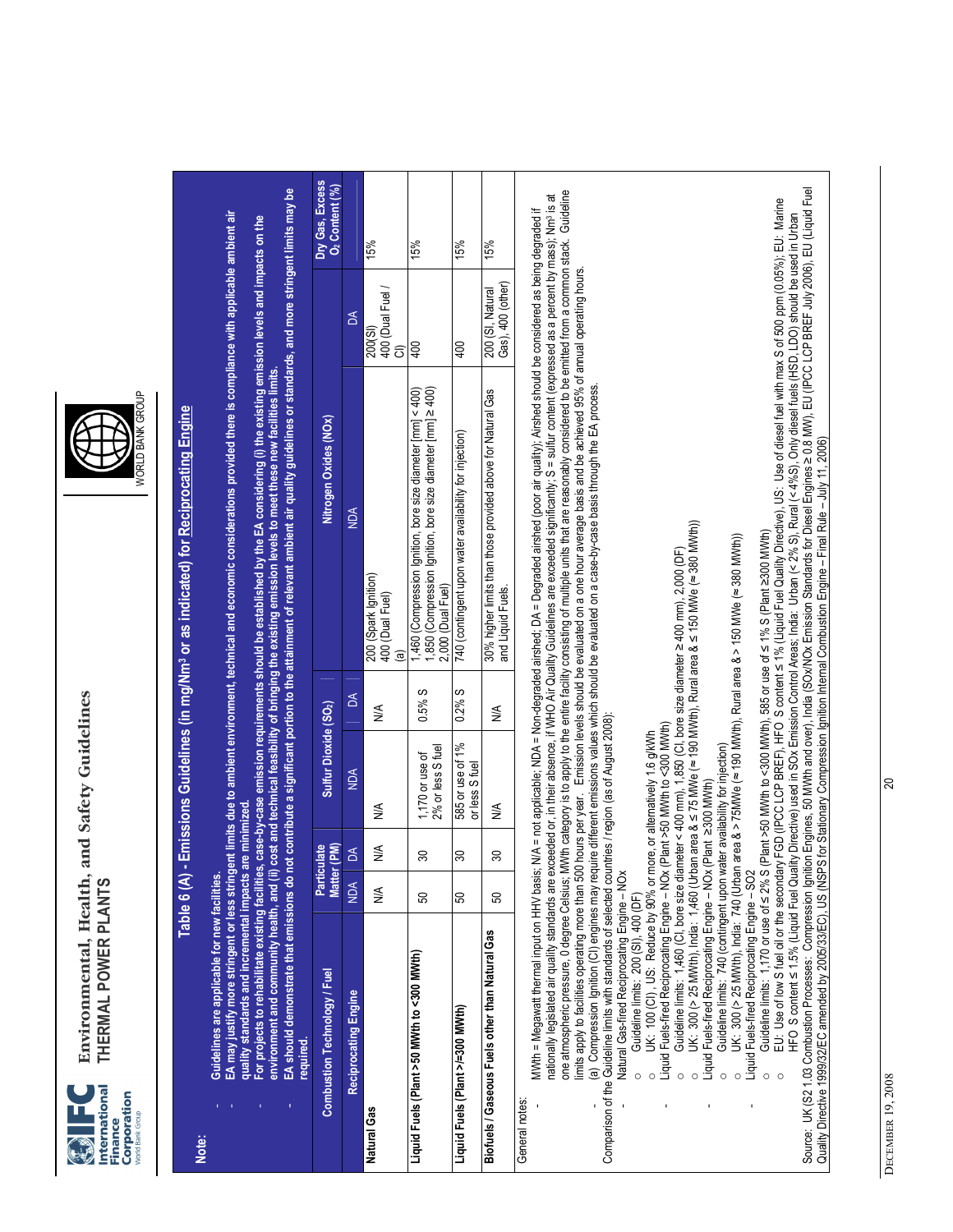

Environmental, Health, and Safety Guidelines **Environmental, Health, and Safety Guidelines** THERMAL POWER PLANTS **THERMAL POWER PLANTS**



# Table 6 (B) - Emissions Guidelines (in mg/Nm<sup>3</sup> or as indicated) for Combustion Turbine **Table 6 (B) - Emissions Guidelines (in mg/Nm3 or as indicated) for Combustion Turbine**

Guidelines are applicable for new facilities. **Guidelines are applicable for new facilities.** 

**Note:** 

- EA may justify more stringent or less stringent limits due to ambient environment, technical and economic considerations provided there is compliance with **EA may justify more stringent or less stringent limits due to ambient environment, technical and economic considerations provided there is compliance with applicable ambient air quality standards and incremental impacts are minimized.**  applicable ambient air quality standards and incremental impacts are minimized.
- **For projects to rehabilitate existing facilities, case-by-case emission requirements should be established by the EA considering (i) the existing emission levels and impacts on the environment and community health, and (ii) cost and technical feasibility of bringing the existing emission levels to meet these new facilities limits.**  For projects to rehabilitate existing facilities, case-by-case emission requirements should be established by the EA considering (i) the existing emission levels and impacts on the environment and community health, and (ii) cost and technical feasibility of bringing the existing emission levels to meet these new facilities limits. EA should demonstrate that emissions do not contribute a significant portion to the attainment of relevant ambient air quality guidelines or standards, and more
- **Combustion Technology / Fuel Particulate Matter (PM) Sulfur Dioxide (SO2) Nitrogen Oxides (NOx) Dry Gas, Excess O2 Content (%)**  Dry Gas, Excess **EA should demonstrate that emissions do not contribute a significant portion to the attainment of relevant ambient air quality guidelines or standards, and more**  Particulate **stringent limits may be required.**  stringent limits may be required.

| Lournoustion Technology / Fuel                   | Matter (PM) |         |                                            | <b>Suitur Dioxide (302)</b> | NUMICO SHOWS (NOT)                                                                                                                                                                        | $O2$ Content $(%$ |
|--------------------------------------------------|-------------|---------|--------------------------------------------|-----------------------------|-------------------------------------------------------------------------------------------------------------------------------------------------------------------------------------------|-------------------|
| <b>Combustion Turbine</b>                        |             |         |                                            | <b>NDA/DA</b>               | <b>NDA/DA</b>                                                                                                                                                                             |                   |
| Natural Gas (all turbine types of Unit > 50MWth) |             | NA I NA |                                            | ≸                           | 51 (25 ppm)                                                                                                                                                                               | 15%               |
| Fuels other than Natural Gas (Unit > > 50MWth)   |             | ೫       | Use of 1% or Use of 0.5% or<br>less S fuel | less S fuel                 | $152(74 \text{ ppm})$ <sup>a</sup>                                                                                                                                                        | 15%               |
| General notes:                                   |             |         |                                            |                             | MWth = Mecawatt thermal input on HHV basis. N/A = not applicable: NDA = Non-decraded airshed iDA = Decraded airshed fooor air quality): Airshed should be considered as being decraded if |                   |

- nationally legislated air quality standards are exceeded or, in their absence, in WHO Air Quidelines are exceeded significantly; S = sulfur content (expressed as a percent by mass); Nm3 is at - MWth = Megawatt thermal input on HHV basis; N/A = not applicable; NDA = Non-degraded airshed (airshed airshed if quality); Airshed should be considered as being degraded if one atmospheric pressure, 0 degree Celsius; MWth category is to apply to single units; Guideline limits apply to facilities operating more than 500 hours per year. Emission levels should be one atmospheric pressure, 0 degree Celsius; MWth category is to apply to single units; Guideline limits apply to facilities operating more than 500 hours per year. Emission levels should be evaluated on a one hour average basis and be achieved 95% of annual operating hours. evaluated on a one hour average basis and be achieved 95% of annual operating hours.<br>evaluated on a one hour average basis and be achieved 95% of annual operating hours.
	- If supplemental firing is used in a combined cycle gas turbine mode, the relevant guideline limits for combustion turbines should be achieved including emissions from those supplemental firing units If supplemental firing is used in a combined cycle gas turbine mode, the relevant guideline limits for combustion turbines should be achieved including emissions from those supplemental firing units (e.g., duct burners). (e.g., duct burners)
- (a) Technological differences (for example the use of Aeroderivatives) may require different emissions values which should be evaluated on a cases-by-case basis through the EA process but which (a) Technological differences (for example the use of Aeroderivatives) may require different emissions values which should be evaluated on a cases-by-case basis through the EA process but which should not exceed 200 mg/Nm3. should not exceed 200 mg/Nm3.

Comparison of the Guideline limits with standards of selected countries / region (as of August 2008): Comparison of the Guideline limits with standards of selected countries / region (as of August 2008);

- Natural Gas-fired Combustion Turbine NOx Natural Gas-fired Combustion Turbine - NOx
	- Guideline limits: 51 (25 ppm) Guideline limits: 51 (25 ppm) o
- EU: 50 (24 ppm), 75 (37 ppm) (if combined cycle efficiency > 55%), 50\*n / 35 (where n = simple cycle efficiency) EU: 50 (24 ppm), 75 (37 ppm) (if combined cycle efficiency > 55%), 50\*η / 35 (where η = simple cycle efficiency) o
- US: 25 ppm (> 50 MMBtu/h (= 14.6 MWth) and ≤ 850 MMBtu/h (= 249MWth)), 15 ppm (> 850 MMBtu/h (= 249 MWth)) US: 25 ppm (> 50 MMBtu/h (≈ 14.6 MWth) and ≤ 850 MMBtu/h (≈ 249MWth)), 15 ppm (> 850 MMBtu/h (≈ 249 MWth)) o
	- $\circ$  (Note: further reduced NOx ppm in the range of 2 to 9 ppm is typically required through air permit) (Note: further reduced NOx ppm in the range of 2 to 9 ppm is typically required through air permit) o
		- -iquid Fuel-fired Combustion Turbine NOx Liquid Fuel-fired Combustion Turbine – NOx
- oGuideline limits: 152 (74 ppm) – Heavy Duty Frame Turbines & LFO/HFO, 300 (146 ppm) – Aeroderivatives & HFO, 200 (97 ppm) – Aeroderivatives & LFO
- Guideline limits: 152 (74 ppm) Heavy Duty Frame Turbines & LFO/HFO, 300 (146 ppm) Aeroderivatives & HFO, 200 (97 ppm) Aeroderivatives & LFO<br>EU: 120 (58 ppm), US: 74 ppm (> 50 MMBtu/h (≈ 14.6 MWth) and ≤ 850 MMBtu eU: 120 (58 ppm), US: 74 ppm (> 50 MMBtu/h (≈ 14.6 MWth) and ≤ 850 MMBtu/h (≈ 249MWth)), 42 ppm (> 850 MMBtu/h (≈ 249 MWth)), o o
	- Liquid Fuel-fired Combustion Turbine SOx Liquid Fuel-fired Combustion Turbine – SOx
		- Guideline limits: Use of 1% or less S fuel Guideline limits: Use of 1% or less S fuel
		- o
- o EU: S content of light fuel oil used in gas turbines below 0.1% / US: S content of about 0.05% (continental area) and 0.4% (non-continental area)<br>Source: EU (LCP Directive 2001/80/EC October 23 2001), EU (Liquid Fuel Q  $\circ$  EU: S content of light fuel oil used in gas turbines below 0.1% / US: S content of about 0.05% (continental area) and 0.4% (non-continental area) Source: EU (LCP Directive 2001/80/EC October 23 2001), EU (Liquid Fuel Quality Directive 1999/32/EC, 2005/33/EC), US (NSPS for Stationary Combustion Turbines, Final Rule – July 6, 2006)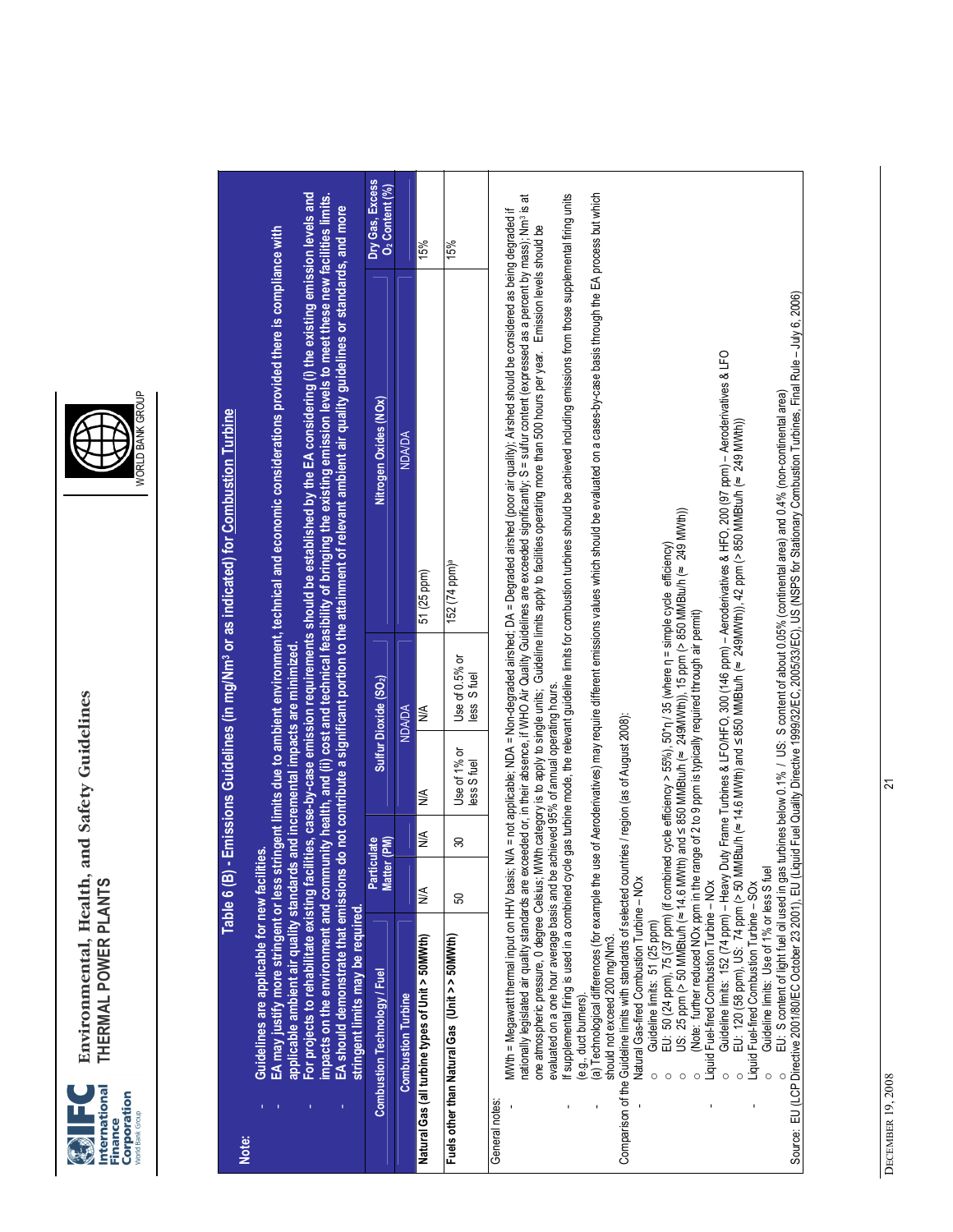

Environmental, Health, and Safety Guidelines **Environmental, Health, and Safety Guidelines** THERMAL POWER PLANTS **THERMAL POWER PLANTS**



# Table 6 (C) - Emissions Guidelines (in mg/Nm<sup>3</sup> or as indicated) for <u>Boiler</u> **Table 6 (C) - Emissions Guidelines (in mg/Nm3 or as indicated) for Boiler**

 **Guidelines are applicable for new facilities.**  Guidelines are applicable for new facilities.

**Note:** 

- EA may justify more stringent or less stringent limits due to ambient environment, technical and economic considerations provided there is compliance with **EA may justify more stringent or less stringent limits due to ambient environment, technical and economic considerations provided there is compliance with applicable ambient air quality standards and incremental impacts are minimized.**  applicable ambient air quality standards and incremental impacts are minimized
- **For projects to rehabilitate existing facilities, case-by-case emission requirements should be established by the EA considering (i) the existing emission levels and**  For projects to rehabilitate existing facilities, case-by-case emission requirements should be established by the EA considering (i) the existing emission levels and
	- **impacts on the environment and community health, and (ii) cost and technical feasibility of bringing the existing emission levels to meet these new facilities limits.**  impacts on the environment and community health, and (ii) cost and technical feasibility of bringing the existing emission levels to meet these new facilities limits. EA should demonstrate that emissions do not contribute a significant portion to the attainment of relevant ambient air quality guidelines or standards, and more **EA should demonstrate that emissions do not contribute a significant portion to the attainment of relevant ambient air quality guidelines or standards, and more**

| stringent limits may be required.          |                            |     |                                   |                |                                                                        |     |                                               |
|--------------------------------------------|----------------------------|-----|-----------------------------------|----------------|------------------------------------------------------------------------|-----|-----------------------------------------------|
| Combustion Technology / Fuel               | Particulate<br>Matter (PM) |     | Sulfur Dioxide (SO <sub>2</sub> ) |                | Nitrogen Oxides (NOx)                                                  |     | Dry Gas, Excess<br>O <sub>2</sub> Content (%) |
| <b>Boiler</b>                              |                            | ð   | <b>AGN</b>                        | ð              | NOW                                                                    | ð   |                                               |
| Natural Gas                                | ≸                          | ≸   | ≸                                 | ⋚              | 240                                                                    | 240 | 3%                                            |
| Other Gaseous Fuels                        | ន                          | Z   | 400                               | 400            | 240                                                                    | 240 | ೫                                             |
| Liquid Fuels (Plant >50 MWth to <600 MWth) | 8                          | వ్ల | $900 - 1,500$ <sup>a</sup>        | $rac{40}{5}$   | $rac{400}{2}$                                                          | 200 | 3%                                            |
| Liquid Fuels (Plant >/=600 MWth)           | 8                          | వి  | $200 - 850$                       | 200            | 400                                                                    | 200 | ૹ૾                                            |
| Solid Fuels (Plant >50 MWth to <600 MWth)  | 8                          | వ్ల | $900 - 1,500$ <sup>a</sup>        | $rac{400}{20}$ | Or up to 1,100 if volatile matter of fuel < $10\%$<br>510 <sub>c</sub> | 200 | 8%                                            |
| Solid Fuels (Plant >/=600 MWth)            | ទ                          | R,  | $200 - 850b$                      | 200            |                                                                        |     | 6%                                            |
| Conoral potos:                             |                            |     |                                   |                |                                                                        |     |                                               |

General notes: Jeneral notes:

SO2 emissions (fuel quality vs. use of secondary controls) and the potential for higher energy conversion efficiencies (FGD may consume between 0.5% and 1.6% of electricity generated by the plant). efficiencies (FGD may consume between 0.5% and 1.6% of electricity generated by the plant). b. Targeting the lower guidelines values and recognizing variability in approaches to the management of efficiencies (FGD may consume between 0.5% and 1.6% of electricity generated by the plant). b. Targeting the lower guidelines and recognizing variability in approaches to the management of SO<sub>2</sub> emissions (fuel quality vs. use of secondary controts) and the potential for higher energy conversion efficiencies (FGD may consume between 0.5% and 1.6% of electricity generated by the plant). nationally legislated air quality standards are exceeded or, in their absence, if WHO Air Quality Guidelines are exceeded significantly; CFB = circulating fluidized bed coal-fired; PC = pulverized coalstack. Guidelimits apply to facilities operating more than 500 hours per year. Emission levels should be evaluated on a hour average basis and be achieved 95% of annual operating hours. Larger plants are expected to have additional emission control measures. Selection of the emission level in the range is to be determined by EA considering the project's sustainability, development rationally legislated air quality standards are exceeded or, in their absence, if WHO Air Quidelines are exceeded significantly; CFB = circulating fluidized bed coal-fired; PC = pulverized coal stack. Guideline limits apply to facilities operating more than 500 hours per year. Emission levels should be evaluated on a one hour average basis and be achieved 95% of annual operating hours. Larger plants are expected to have additional emission control measures. Selection of the emission level in the range is to be determined by EA considering the project's sustainability, development rired; Nm<sup>3</sup> is at one atmospheric pressure, Odegree Celsius; MWth category is to apply to the entire facility consisting of multiple units that are reasonably considered to be emitted from a common fired; Nm3 is at one atmospheric pressure, 0 degree Celsius; MWth category is to apply to the entire facility consisting of multiple units that are reasonably considered to be emitted from a common impact, and cost-benefit of the pollution control performance. c. Stoker boilers may require different emissions values which should be evaluated on a case-by-case basis through the EA process. - MWth = Megawatt thermal input on HHV basis; N/A ≒ not applicable; NDA = Non-degraded airshed (airshed airshed airshed should be considered as being degraded if WWth = Megawatt thermal input on HHV basis; N/A = not applicable; NDA = Non-degraded airshed; DA = Degraded airshed (poor air quality); Airshed should be considered as being degraded if a. Targeting the lower guidelines values and recognizing issues related to quality of available fuel, cost effectiveness of controls on smaller units, and the potential for higher energy conversion a. Targeting the lower guidelines values and recognizing issues related to quality of available fuel, cost effectiveness of controls on smaller units, and the potential for higher energy conversion

impact, and cost-benefit of the pollution control performance. c. Stoker boilers may require different emissions values which should be evaluated on a case-by-case basis through the EA process.

- Comparison of the Guideline limits with standards of selected countries / region (as of August 2008): Comparison of the Guideline limits with standards of selected countries / region (as of August 2008): Natural Gas-fired Boiler – NOx Natural Gas-fired Boiler - NOx
	- Guideline limits: 240 Guideline limits: 240 o
- $\circ$   $=$  EU: 150 (50 to 300 MWth), 200 (> 300 MWth) EU: 150 (50 to 300 MWth), 200 (> 300 MWth) o
	- Solid Fuels-fired Boiler PM Solid Fuels-fired Boiler - PM
		- Guideline limits: 50 Guideline limits: 50 o
- 
- EU: 50 (50 to 100 MWth), 30 (> 100 MWth), China: 50, India: 100 150 EU: 50 (50 to 100 MWth), 30 (> 100 MWth), China: 50, India: 100 - 150 o
- Solid Fuels-fired Boiler SO<sub>2</sub> Solid Fuels-fired Boiler – SO2
- Guideline limits: 900 1,500 (Plant > 50 MWth to < 600 MWth), 200 850 (Plant ≥ 600 MWth) Guideline limits: 900 - 1,500 (Plant > 50 MWth to < 600 MWth), 200 - 850 (Plant ≥ 600 MWth) o
	- $\circ$   $\qquad \qquad \text{EU: } 850 \; (50 100 \; \text{MWth})$ , 200 $\; ( > 100 \; \text{MWth})$ EU: 850 (50 – 100 MWth), 200 (> 100 MWth) o
- US: 180 ng/J gross energy output OR 95% reduction (≈ 200 mg/Nm3 at 6%O2 assuming 38% HHV efficiency) US: 180 ng/J gross energy output OR 95% reduction (= 200 mg/Nm3 at 6%O<sub>2</sub> assuming 38% HHV efficiency) o
- China: 400 (general), 800 (if using coal < 12,550 kJ/kg), 1,200 (if mine-mouth plant located in non-double control area of western region and burning low S coal (<0.5%)) China: 400 (general), 800 (if using coal < 12,550 kJ/kg), 1,200 (if mine-mouth plant located in non-double control area of western region and burning low S coal (<0.5%)) o

Source: EU (LCP Directive 2001/80/EC October 23 2001), US (NSPS for Electric Utility Steam Generating Units (Subpart Da), Final Rule – June 13, 2007), China (GB 13223-2003) Source: EU (LCP Directive 2001/80/EC October 23 2001), US (NSPS for Electric Utility Steam Generating Units (Subpart Da), Final Rule - June 13, 2007), China (GB 13223-2003)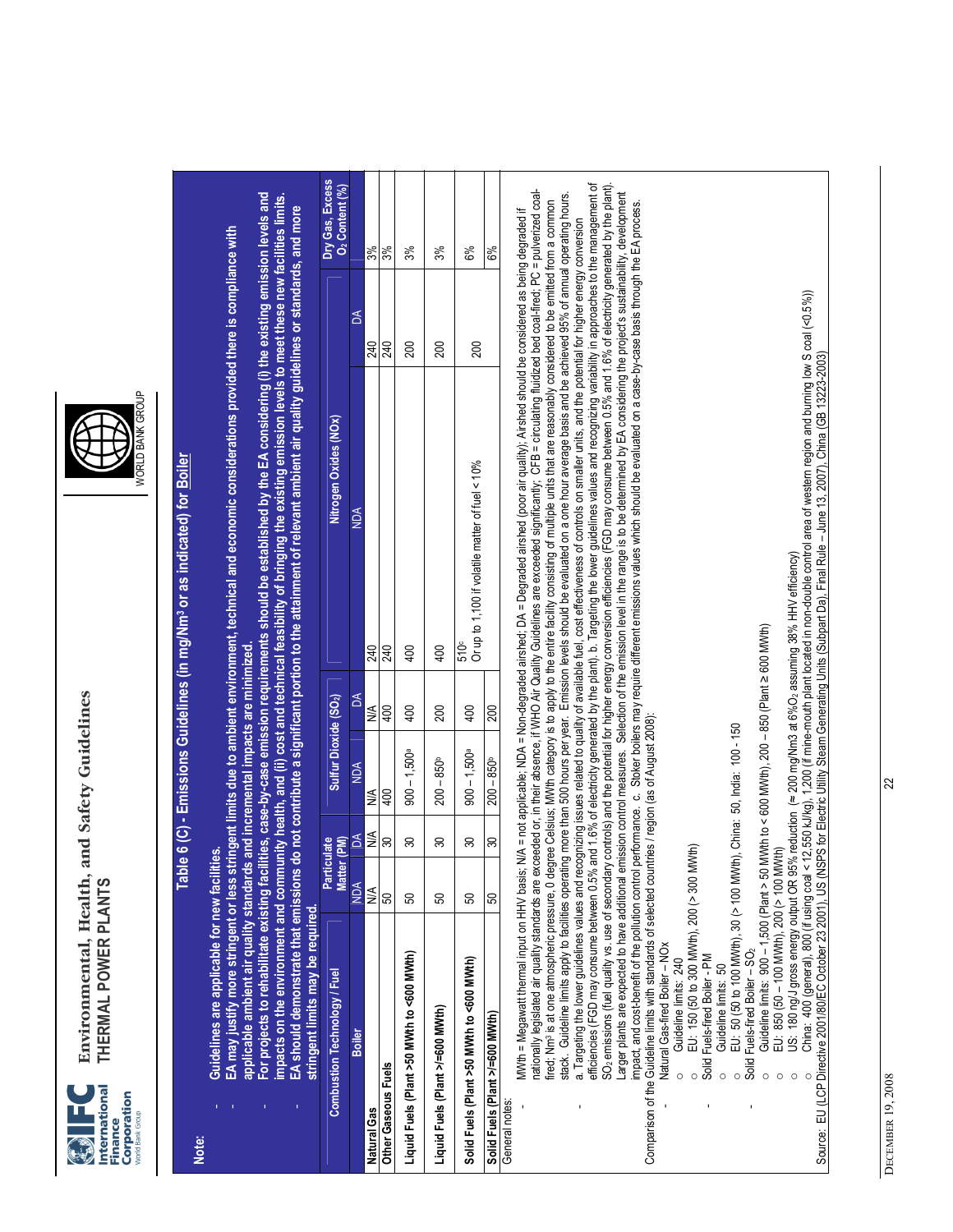

**Environmental, Health, and Safety Guidelines<br>THERMAL POWER PLANTS Environmental, Health, and Safety Guidelines THERMAL POWER PLANTS**



|                                                     |                             | Table 7 - Typical Air Emission Monitoring Parameters / Frequency for Thermal Power Plants | lote: Detailed monitoring programs should be determined based on EA) |               |               |                               |                     |                                                                                                                                                                                                                                |                                                                      |
|-----------------------------------------------------|-----------------------------|-------------------------------------------------------------------------------------------|----------------------------------------------------------------------|---------------|---------------|-------------------------------|---------------------|--------------------------------------------------------------------------------------------------------------------------------------------------------------------------------------------------------------------------------|----------------------------------------------------------------------|
|                                                     |                             | <b>Emission Monitoring</b>                                                                |                                                                      |               |               | <b>Stack Emission Testing</b> |                     |                                                                                                                                                                                                                                |                                                                      |
| <b>Combustion Technology</b><br>Fuel                | Particulate<br>Matter (PM)  | Sulfur Dioxide<br>(SO <sub>2</sub> )                                                      | Nitrogen Oxides<br>(NOx)                                             | 론             | ŜÔ,           | $\check{9}$                   | <b>Heavy Metals</b> | Ambient Air Quality                                                                                                                                                                                                            | <b>Noise</b>                                                         |
| Reciprocating Engine                                |                             |                                                                                           |                                                                      |               |               |                               |                     |                                                                                                                                                                                                                                |                                                                      |
| Natural Gas (Plant >50<br>MWth to <300 MWth)        | N/A                         | <b>N/A</b>                                                                                | Continuous or<br>indicative                                          | $\frac{4}{2}$ | $\frac{4}{2}$ | Annual                        | $\frac{4}{2}$       | If incremental impacts predicted by EA >/=                                                                                                                                                                                     | noise levels at<br>If EA predicts                                    |
| Natural Gas (Plant >/= 300<br>MWth)                 | $\frac{4}{2}$               | $\frac{4}{2}$                                                                             | Continuous                                                           | ≸             | ≸             | Annual                        | ≸                   | quality standards or if the plant >/= 1,200<br>25 % of relevant short-term ambient air<br>MWth:                                                                                                                                | eceptors or other<br>residential                                     |
| Liquid (Plant >50 MWth to<br><300 MWth)             | Continuous or<br>indicative | Continuous if FGD<br>is used or monitor<br>by S content.                                  | Continuous or<br>indicative                                          |               |               | Annual                        |                     | PM <sub>10</sub> /PM <sub>2.5</sub> /SO <sub>2</sub> /NOx to be consistent with<br>the relevant ambient air quality standards)<br>- Monitor parameters (e.g.,                                                                  | sensitive receptors<br>elevant ambient<br>are close to the           |
| Liquid (Plant >/=300 MWth)                          | Continuous or<br>indicative |                                                                                           | Continuous                                                           |               |               |                               |                     | monitoring system (typically a minimum of<br>by continuous ambient air quality                                                                                                                                                 | noise standards<br>guidelines, or if<br>there are such               |
| <b>Biomass</b>                                      | Continuous or<br>indicative | ≸                                                                                         | Continuous or<br>indicative                                          | Annual        | ⋚             | Annual                        | ≸                   | ground level concentration point / sensitive<br>2 systems to cover predicted maximum<br>receptor / background point)                                                                                                           | the plant boundary<br>$(e.g.,$ within $100m)$<br>eceptors close to   |
| <b>Combustion Turbine</b>                           |                             |                                                                                           |                                                                      |               |               |                               |                     |                                                                                                                                                                                                                                | then, conduct                                                        |
| types of Unit > 50MWth)<br>Natural Gas (all turbine | ≸                           | ≸                                                                                         | Continuous or<br>indicative                                          | ≸             | ≸             | Annual                        | ≸                   | v<br>If incremental impacts predicted by EA<br>25% of relevant short term ambient air                                                                                                                                          | monitoring every<br>ambient noise                                    |
| Fuels other than Natural<br>Gas (Unit > 50MWth)     | Continuous or<br>indicative | Continuous if FGD<br>is used or monitor<br>by S content.                                  | Continuous or<br>indicative                                          |               |               | Annual                        |                     | quality standards and if the facility < 1,200<br>- Monitor parameters either by passive<br>samplers (monthly average) or by<br>MWth but >/= 100 MWth                                                                           | year to three years<br>depending on the<br>circumstances.<br>project |
| <b>Boiler</b>                                       |                             |                                                                                           |                                                                      |               |               |                               |                     | seasonal manual sampling (e.g., 1                                                                                                                                                                                              |                                                                      |
| Natural Gas                                         | $\frac{4}{2}$               | $\frac{4}{2}$                                                                             | Continuous or                                                        | ₹             | ≸             | Annual                        | $\frac{4}{2}$       | weeks/season) for parameters consistent<br>with the relevant air quality standards.                                                                                                                                            | noise monitoring<br>Elimination of                                   |
|                                                     |                             |                                                                                           | indicative                                                           | Annual        | Annual        | Annual                        | $\frac{4}{2}$       | Effectiveness of the ambient air quality                                                                                                                                                                                       | can be considered<br>acceptable if a                                 |
| Other Gaseous fuels                                 | Indicative                  | Indicative                                                                                | Continuous or<br>indicative                                          |               |               |                               |                     | regularly. It could be simplified or reduced<br>monitoring program should be reviewed                                                                                                                                          | comprehensive<br>survey showed                                       |
| Liquid (Plant >50 MWth to<br><600 MWth)             |                             | Continuous if FGD<br>is used or monitor<br>by S content.                                  | Continuous or<br>indicative                                          |               |               |                               |                     | recommended during the life of the project<br>if alternative program is developed (e.g.,<br>local government's monitoring network).<br>Continuation of the program is                                                          | receptors affected<br>that there are no<br>by the project or         |
| Liquid (Plant >=600 MWth)                           | Continuous or<br>indicative | Continuous                                                                                |                                                                      |               |               | Annual                        |                     | monitored levels are not far below the<br>if there are sensitive receptors or it                                                                                                                                               | affected noise<br>levels are far                                     |
| Solid (Plant >50 MWth to<br><600 MWth)              |                             | Continuous if FGD<br>is used or monitor<br>by S Content.                                  | Continuous or<br>indicative                                          |               |               |                               |                     | elevant ambient air quality standards.                                                                                                                                                                                         | below the relevant<br>ambient noise<br>standards/                    |
| Solid (Plant >/=600 MWth)                           |                             | Continuous                                                                                |                                                                      |               |               |                               |                     |                                                                                                                                                                                                                                | guidelines.                                                          |
|                                                     |                             |                                                                                           |                                                                      |               |               |                               |                     | Note: Continuous or indicative means "Continuously monitor entisions or continuously monitor indicative parameters'. Stack emission testing is to have direct measurement of emission levels to counter check the emission mon |                                                                      |

DECEMBER 19,  $2008$ DECEMBER 19, 2008

23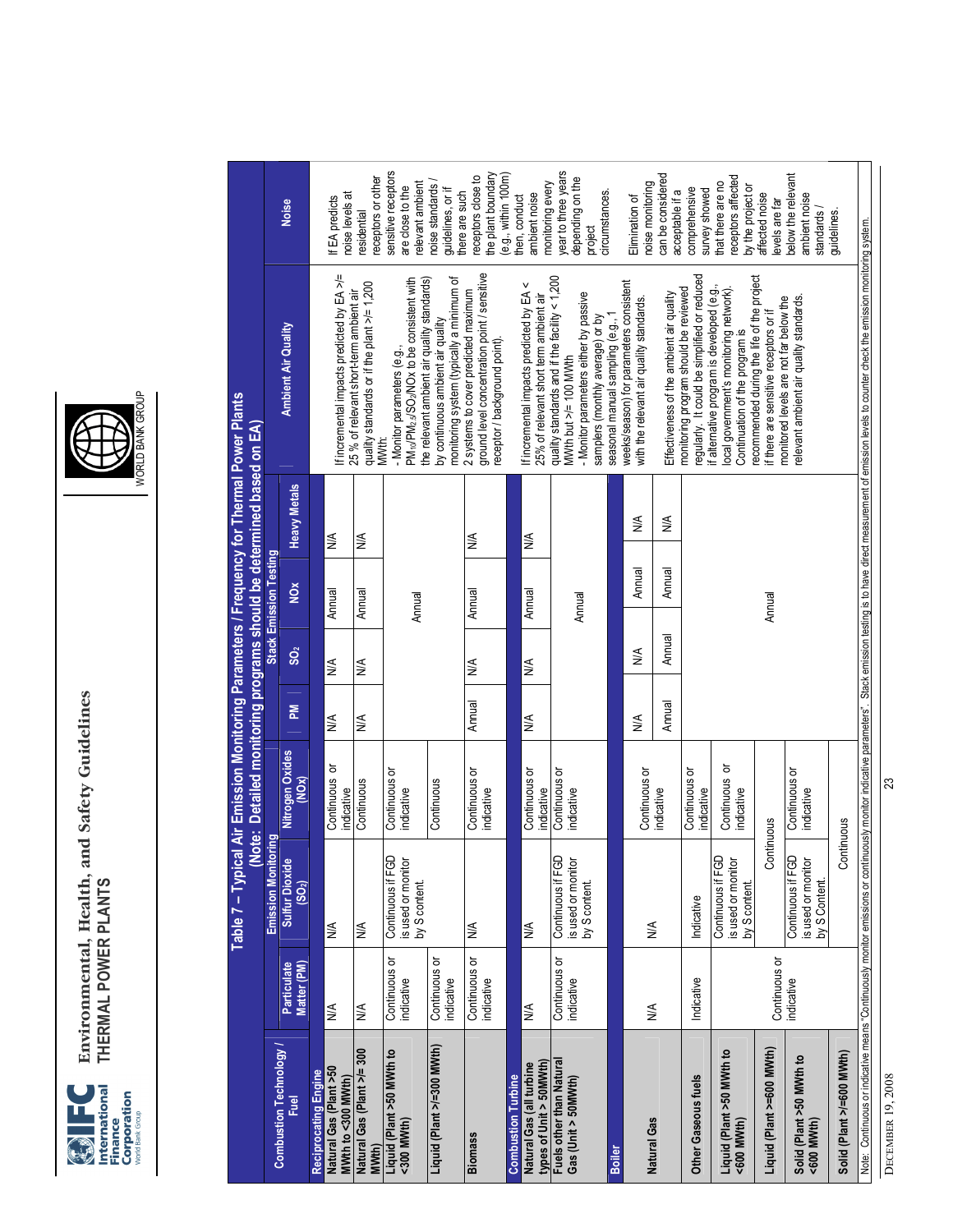<span id="page-23-0"></span>



# **2.2 Occupational Health and Safety**

# **Occupational Health and Safety Guidelines**

Occupational health and safety performance should be evaluated against internationally published exposure guidelines, of which examples include the Threshold Limit Value (TLV®) occupational exposure guidelines and Biological Exposure Indices (BEIs®) published by American Conference of Governmental Industrial Hygienists (ACGIH), [36](#page-23-0) the Pocket Guide to Chemical Hazards published by the United States National Institute for Occupational Health and Safety (NIOSH),[3](#page-23-0)7 Permissible Exposure Limits (PELs) published by the Occupational Safety and Health Administration of the United States (OSHA),[38](#page-23-0) Indicative Occupational Exposure Limit Values published by European Union member states, [39](#page-23-0) or other similar sources.

Additional indicators specifically applicable to electric power sector activities include the ICNIRP exposure limits for occupational exposure to electric and magnetic fields listed in Table 8. Additional applicable indicators such as noise, electrical hazards, air quality, etc. are presented in Section 2.0 of the **General EHS Guidelines**.

|                                                                                                                                             | Table 8 - ICNIRP exposure limits for occupational<br>exposure to electric and magnetic fields. |                     |  |  |
|---------------------------------------------------------------------------------------------------------------------------------------------|------------------------------------------------------------------------------------------------|---------------------|--|--|
| Frequency                                                                                                                                   | Electric Field (V/m)                                                                           | Magnetic Field (µT) |  |  |
| 50 Hz                                                                                                                                       | 10.000                                                                                         | 500                 |  |  |
| 60 Hz                                                                                                                                       | 8300<br>415                                                                                    |                     |  |  |
| Source: ICNIRP (1998) : "Guidelines for limiting exposure to time-varying<br>electric, magnetic, and electromagnetic fields (up to 300 GHz) |                                                                                                |                     |  |  |

<sup>36</sup> http://www.acgih.org/TLV/36 Available at: http://www.acgih.org/TLV/ and http://www.acgih.org/store/

l

# **Accident and Fatality Rates**

Projects should try to reduce the number of accidents among project workers (whether directly employed or subcontracted) to a rate of zero, especially accidents that could result in lost work time, different levels of disability, or even fatalities. The accident and fatality rates of the specific facility may be benchmarked against the performance of facilities in this sector in developed countries through consultation with published sources (e.g., US Bureau of Labor Statistics and UK Health and Safety Executive)<sup>[40](#page-23-0)</sup>.

# **Occupational Health and Safety Monitoring**

The working environment should be monitored for occupational hazards relevant to the specific project. Monitoring should be designed and implemented by accredited professionals<sup>[41](#page-23-0)</sup> as part of an occupational health and safety monitoring program. Facilities should also maintain a record of occupational accidents and diseases and dangerous occurrences and accidents. Additional guidance on occupational health and safety monitoring programs is provided in the **General EHS Guidelines**.

http://www.hse.gov.uk/statistics/index.htm

-

<sup>37</sup> Available at: http://www.cdc.gov/niosh/npg/

<sup>38</sup> Available at:

http://www.osha.gov/pls/oshaweb/owadisp.show\_document?p\_table=STANDAR DS&p\_id=9992

<sup>39</sup> Available at: http://europe.osha.eu.int/good\_practice/risks/ds/oel/

<sup>40</sup> Available at: http://www.bls.gov/iif/ and

<sup>41</sup> Accredited professionals may include Certified Industrial Hygienists, Registered Occupational Hygienists, or Certified Safety Professionals or their equivalent.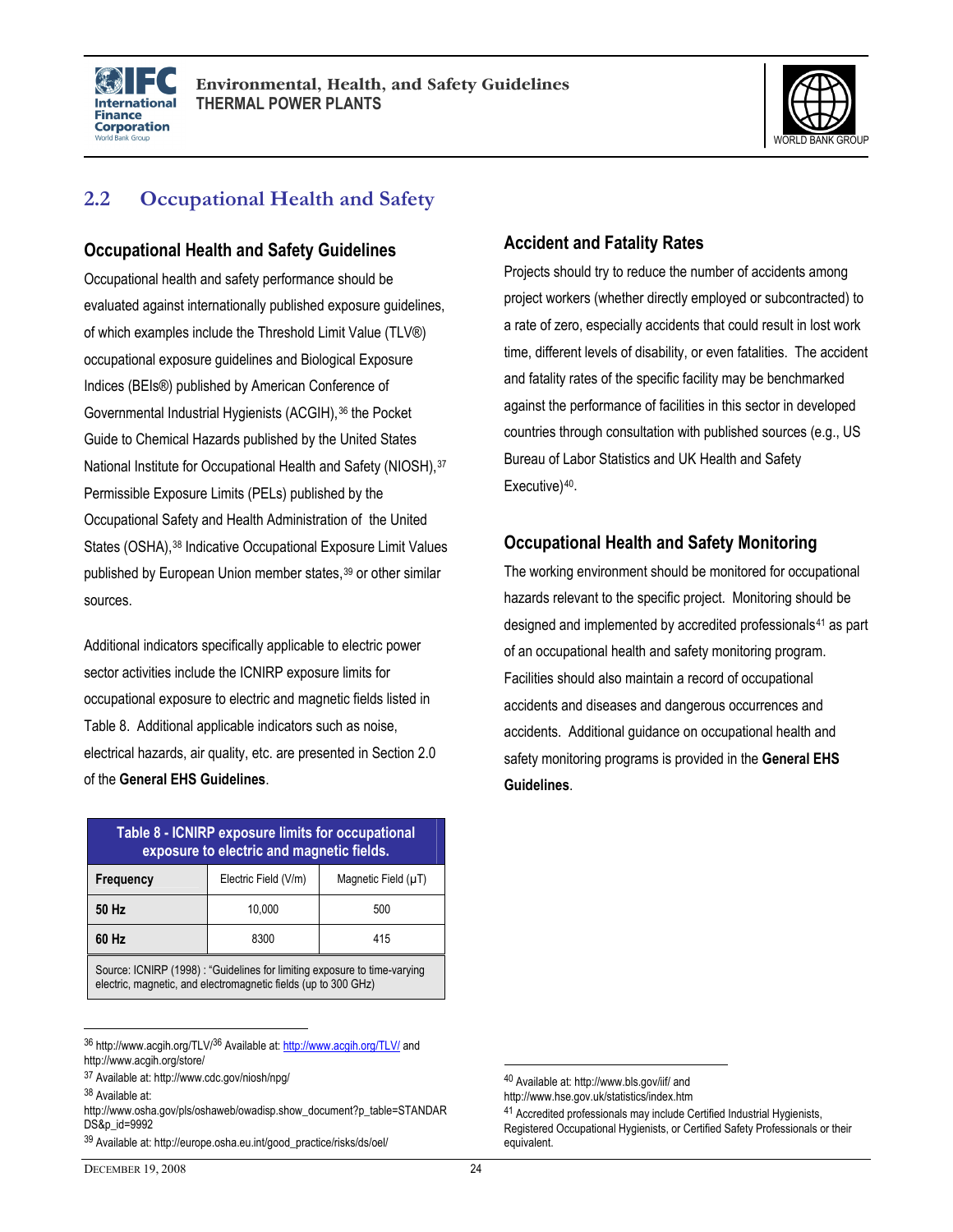



# **3.0 References and Additional Sources**

American Society for Testing and Materials (ASTM) E 1686-02, Standard Guide for Selection of Environmental Noise Measurements and Criteria, January 2003.

ANZECC (Australian and New Zealand Environment and Conservation Council). 1992. National water quality management strategy: Australian water quality guidelines for fresh and marine waters. ISBN 0-642-18297-3. Australian and New Zealand Environment and Conservation Council. Canberra Act 2600. New Zealand.

Commission of European Communities (CEC). 1988. European community environmental legislation: 1967-1987. Document Number XI/989/87. Directorate-General for Environment, Consumer Protection and Nuclear Safety. Brussels, Belgium. 229 pp.

Euromot. 2006. World Bank – International Finance Corporation General Environmental, Health and Safety Guidelines. Position Paper. November 2006.

European Commission (EC), 2001. Integrated Pollution Prevention and Control (IPCC) Reference Document on the Application of Best Available Techniques to Industrial Cooling Systems, December 2001

European Commission (EC). 2006. Integrated Pollution Prevention and Control Reference Document on Best Available Techniques (BREF) for Large Combustion Plants. July 2006.

G. G. Oliver and L. E. Fidler, Aspen Applied Sciences Ltd., Towards a Water Quality Guideline for Temperature in the Province of British Columbia, March 2001.

International Energy Agency. 2007. Fossil Fuel-Fired power Generation. Case Studies of Recently Constructed Coal- and Gas-Fired Power Plants.

International Organization for Standardization, ISO/DIS 1996-2.2, Acoustics – Description, assessment and measurement of environmental noise – Part 2: Determination of environmental noise levels.

Jamaica. 2006. The Natural Resources Conservation Authority Act. The Natural Resources Conservation Authority (Air Quality) Regulations, 2006.

NRC. 2002. Coal Waste Impoundments: Risks, Responses, and Alternatives. Committee on Coal Waste Impoundments, Committee on Earth Resources, Board on Earth Sciences and Resources, National Research Council. ISBN: 0- 309-08251-X.

Official Journal of the European Communities. 2001. Directive 2001/80/EC of the European Parliament and of the Council of 23 October 2001 on limitation of emissions of certain pollutants into the air from large combustion plants.

People's Republic of China. 2003. National Standards of the People's Republic of China. GB 13223-2003. Emission Standard of Air Pollutants for Thermal Power Plants. December 23, 2003.

Republic of the Philippines. 1999. DENR Administrative Order No. 2000-81. RA 8749: The Philippine Clean Air Act of f 1999 and its Implementing Rules and Regulations. December 2001.

Schimmoller, Brian K. 2004. "Section 316(b) Regulations: The Yin and Yang of Fish Survival and Power Plant Operation" Power Engineering/July 2004 p. 28.

Tavoulareas, E. Stratos, and Jean-Pierre Charpentier. 1995. Clean Coal Technologies for Developing Countries. World Bank Technical Paper 286, Energy Series. Washington, D.C.

The Gazette of India. 2002. Ministry of Environment and Forest Notification, New Delhi, the 9<sup>th</sup> of July, 2002. Emission Standards for Diesel Engines (Engine Rating More Than 0.8 MW (800kW) for Power Plant, Generator Set Applications and Other Requirements.

The Institute of Electrical and Electronics Engineers, Inc. (IEEE), IEEE Guide for Power-Station Noise Control, IEEE Std. 640-1985, 1985

UNIPEDE / EURELECTRIC. 1997. Wastewater effluents Technology, Thermal Generation Study Committee. 20.04 THERCHIM 20.05 THERRES. April 1997.

UNIPEDE. 1998. Wastewater and water residue management – Regulations. Thermal Generation Study Committee. 20.05 THERRES. February 1998

U.S. Department of Energy (DOE) / National Energy Technology Laboratory (NETL), 2007. Cost and Performance Baseline for Fossil Energy Plants

U.S. Environmental Protection Agency (EPA). 1994. Water Quality Standards Handbook: Second Edition (EPA-823-B94-005a) August 1994.

U.S. Environmental Protection Agency (EPA). 1988d. State water quality standards summary: District of Columbia. EPA 440/5-88-041. Criteria and Standards Division (WH-585). Office of Water Regulations and Standards. Washington, District of Columbia. 7 pp.

U.S. Environmental Protection Agency (EPA). 1997. EPA Office of Compliance Sector Notebook Project Profile of the Fossil Fuel Electric Power Generation Industry. EPA/310-R-97-007. September 1997.

U.S. Environmental Protection Agency (EPA). 2001. Federal Register / Vol. 66, No. 243, National Pollutant Discharge Elimination System: Regulations Addressing Cooling Water Intake Structures for New Facilities, December 18, 2001 pp. 65256 – 65345.

U.S. Environmental Protection Agency (EPA), 2005. Control of Mercury Emissions from Coal Fired Electric Utility Boilers: An Update. Air Pollution Prevention and Control Division National Risk Management Research Laboratory Office of Research and Development.

U.S. Environmental Protection Agency (EPA), 2006. Federal Register / Vol. 71, No. 129, Standards of Performance for Stationary Combustion Turbines; Final Rule, July 6, 2006 pp. 38482-38506.

U.S. Environmental Protection Agency (EPA), 2006. Federal Register / Vol. 71, No. 132, Standards of Performance for Stationary Compression Ignition Internal Combustion Engines; Final Rule, July 11, 2006 pp. 39154-39184.

U.S. Environmental Protection Agency (EPA). 2006. Final Report. Environmental Footprints and Costs of Coal-Based Integrated Gasification Combined Cycle and Pulverized Coal technologies. July 2006.

U.S. Environmental Protection Agency (EPA). 2007. Federal Register / Vol. 72, No. 113, Amendments to New Source Performance Standards (NSPS) for Electric Utility Steam Generating Units and Industrial-commercial-Institutional Steam Generating Units; Final Rule, June 13, 2007 pp. 32710-32768

U.S. Environmental Protection Agency (EPA), 2008. Federal Register / Vol. 73, No. 13, Standards of Performance for Stationary Spark Ignition Internal Combustion Engines and National Emission Standards for Hazardous Air Pollutants for Reciprocating Internal Combustion Engines; Final Rule. pp3568- 3614

West Virginia Water Research Institute. 2005. Guidance Document for Coal Waste Impoundment Facilities & Coal Waste Impoundment Inspection Form. Morgantown, WV. December 2005.

WHO (World Health Organization). 2006. Air Quality Guidelines Global Update 2005, Particulate matter, ozone, nitrogen dioxide and sulphur dioxide.

World Health Organization Regional Office for Europe Copenhagen. 2000. Air quality guidelines for Europe, 2nd edition, 2000.

World Bank Group. Pollution Prevention and Abatement Handbook 1998.

World Bank April 2006. Clean Energy and Development: Towards an Investment Framework.

World Bank Group. Sep 2006. Technical and Economic Assessment of Off-Grid, Mini-Grid and Grid Electrification Technologies Summary Report.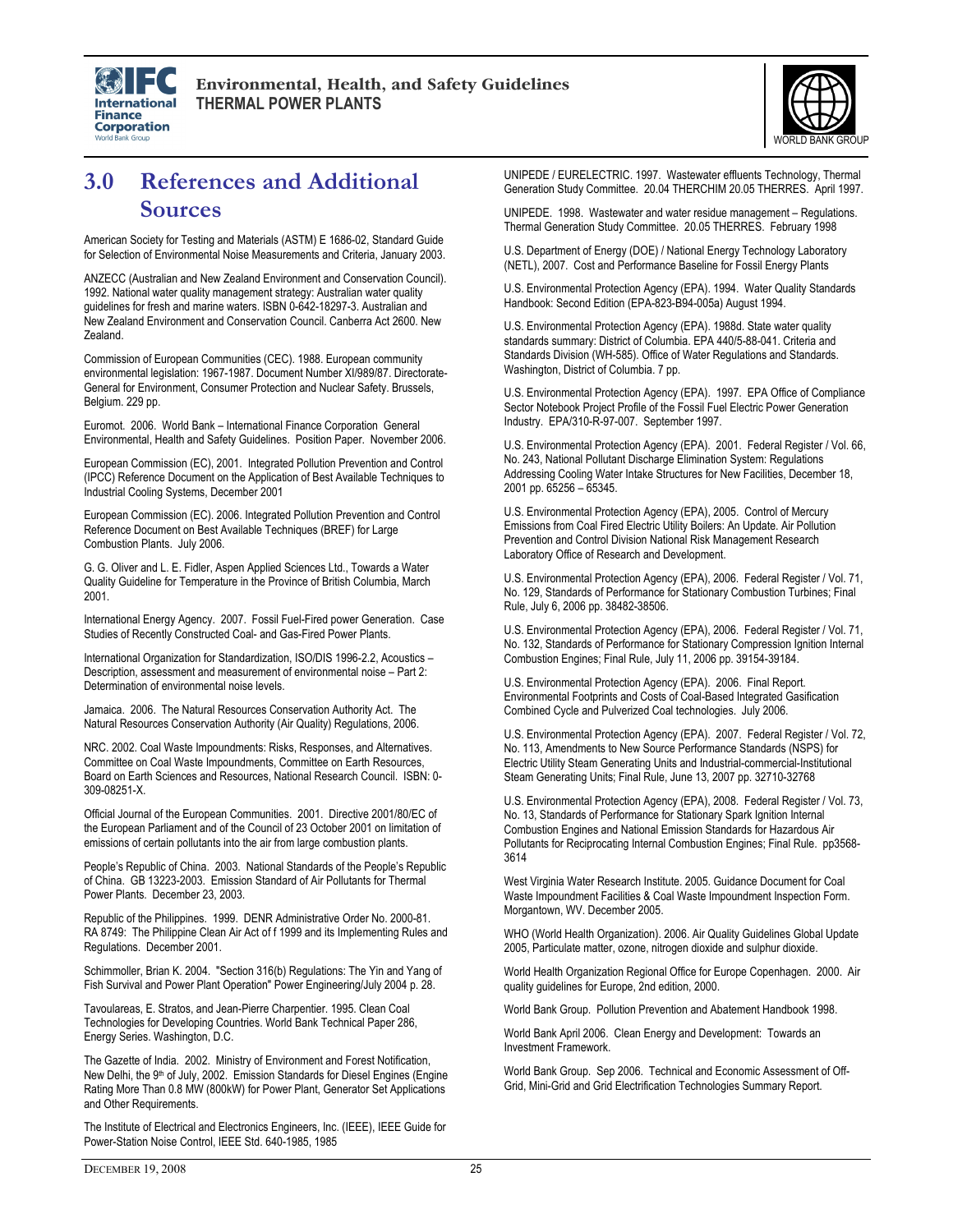<span id="page-25-0"></span>



# **Annex A: General Description of Industry Activities**

Thermal power plants burn fossil fuels or biomass to generate electrical energy and heat. Mechanical power is produced by a heat engine, which transforms thermal energy from combustion of a fossil fuel into rotational energy. A generator converts that mechanical energy into electrical energy by creating relative motion between a magnetic field and a conductor. Figure A-1 is a generalized flow diagram of a boiler-based thermal power plant and its associated operations.

Not all thermal energy can be transformed to mechanical power, according to the second law of thermodynamics. Therefore, thermal power plants also produce low-temperature heat. If no use is found for the heat, it is lost to the environment. If reject heat is employed as useful heat (e.g., for industrial processes or district heating), the power plant is referred to as a cogeneration power plant or CHP (combined heat-and-power) plant.

# **Types of Thermal power plants**

Thermal power plants can be divided based on the type of combustion or gasification: boilers, internal reciprocating engines, and combustion turbines. In addition, combined-cycle and cogeneration systems increase efficiency by utilizing heat lost by conventional combustion systems. The type of system is chosen based on the loads, the availability of fuels, and the energy requirements of the electric power generation facility. Other ancillary processes, such as coal processing and pollution control, must also be performed to support the generation of electricity. The following subsections describe each system and then discuss ancillary processes at the facility (USEPA 1997).

# *Boilers (Steam Turbines)*

Conventional steam-producing thermal power plants generate electricity through a series of energy conversion stages: fuel is burned in boilers to convert water to high-pressure steam, which is then used to drive a steam turbine to generate electricity. Heat for the

system is usually provided by the combustion of coal, natural gas, oil, or biomass as well as other types of waste or recovered fuel. High-temperature, high-pressure steam is generated in the boiler and then enters the steam turbine. At the other end of the steam turbine is the condenser, which is maintained at a low temperature and pressure. Steam rushing from the highpressure boiler to the low-pressure condenser drives the turbine blades, which powers the electric generator.

Low-pressure steam exiting the turbine enters the condenser shell and is condensed on the condenser tubes, which are maintained at a low temperature by the flow of cooling water. As the steam is cooled to condensate, the condensate is transported by the boiler feedwater system back to the boiler, where it is used again. A constant flow of low-temperature cooling water in the condenser tubes is required to keep the condenser shell (steam side) at proper pressure and to ensure efficient electricity generation. Through the condensing process, the cooling water is warmed. If the cooling system is an open or a once-through system, this warm water is released back to the source water body.<sup>[4](#page-25-0)2</sup> In a closed system, the warm water is cooled by recirculation through cooling towers, lakes, or ponds, where the heat is released into the air through evaporation and/or sensible heat transfer. If a recirculating cooling system is used, only a relatively small amount of makeup water is required to offset the evaporative losses and cooling tower blowdown that must be discharged periodically to control the build-up of solids. A recirculating system uses about onetwentieth the water of a once-through system.

Steam turbines typically have a thermal efficiency of about 35 percent, meaning that 35 percent of the heat of combustion is transformed into electricity. The remaining 65 percent of the heat either goes up the stack (typically 10 percent) or is

l

<sup>42</sup> If groundwater is used for cooling, the cooling water is usually discharged to a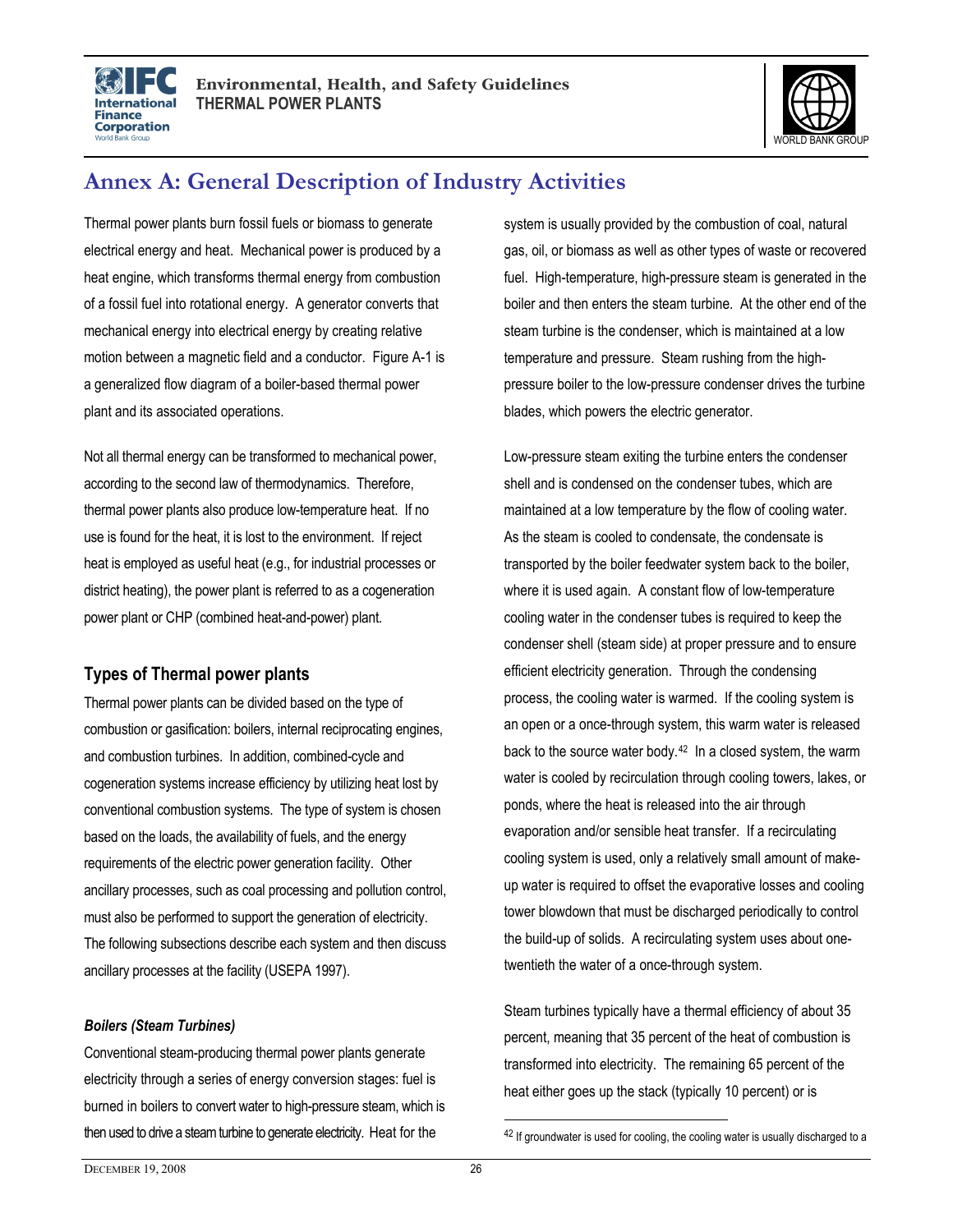



discharged with the condenser cooling water (typically 55 percent).

Coal and lignite are the most common fuels in thermal power plants although heavy fuel oil is also used. Coal-fired steam generation systems are designed to use pulverized coal or crushed coal. Several types of coal-fired steam generators are in use, and are generally classified based on the characteristics of the coal fed to the burners and the mode of burning the coal. In fluidized-bed combustors, fuel materials are forced by gas into a state of buoyancy. The gas cushion between the solids allows the particles to move freely, thus flowing like a liquid. By using this technology,  $SO<sub>2</sub>$  and  $NO<sub>X</sub>$  emissions are reduced because an SO2 sorbent, such as limestone, can be used efficiently. Also, because the operating temperature is low, the amount of  $NO<sub>x</sub>$  gases formed is lower than those produced using conventional technology.

Natural gas and liquid fuels are usually transported to thermal power plants via pipelines. Coal and biomass fuels can be transported by rail, barge, or truck. In some cases, coal is mixed with water to form slurry that can be pumped to the thermal power plant in a pipeline. Once coal arrives at the plant, it is unloaded to storage or directly to the stoker or hopper. In transporting coal during warmer months and in dry climates, dust suppression may be necessary.

Coal may be cleaned and prepared before being either crushed or pulverized. Impurities in coal such as ash, metals, silica, and sulfur can cause boiler fouling and slagging. Coal cleaning can be used to reduce sulfur in the coal to meet sulfur dioxide  $(SO<sub>2</sub>)$ emissions regulations and also reduce ash content and the amount of heavy metals. Cleaning the coal is costly, but the cost can be at least partially offset by an increase in fuel efficiency, reduced emission control requirements, and lower waste management costs. Coal cleaning is typically performed

at the mine by using gravity concentration, flotation, or dewatering methods.

Coal is transported from the coal bunker or silo to be crushed, ground, and dried further before it is fired in the burner or combustion system. Many mechanisms can be used to grind the coal and prepare it for firing. Pulverizers, cyclones, and stokers are all used to grind and dry the coal. Increasing the coal's particle surface area and decreasing its moisture content greatly boosting its heating capacity. Once prepared, the coal is transported within the plant to the combustion system. Devices at the bottom of the boilers catch ash and/or slag.

#### *Reciprocating Engines*

Internal combustion engines convert the chemical energy of fuels (typically diesel fuel or heavy fuel oil) into mechanical energy in a design similar to a truck engine, and the mechanical energy is used to turn a generator. Two types of engines normally used: the medium-speed, four-stroke trunk piston engine and the low-speed, two-stroke crosshead engine. Both types of engine operate on the air-standard diesel thermodynamic cycle. Air is drawn or forced into a cylinder and is compressed by a piston. Fuel is injected into the cylinder and is ignited by the heat of the compression of the air. The burning mixture of fuel and air expands, pushing the piston. The products of combustion are then removed from the cylinder, completing the cycle.

The exhaust gases from an engine are affected by the load profile of the prime mover; ambient conditions such as air humidity and temperature; fuel oil quality, such as sulfur content, nitrogen content, viscosity, ignition ability, density, and ash content; and site conditions and the auxiliary equipment associated with the prime mover, such as cooling properties and exhaust gas back pressure. The engine parameters that affect  $NO<sub>X</sub>$  emissions are fuel injection in terms of timing, duration, and atomization; combustion air conditions, which are affected by

-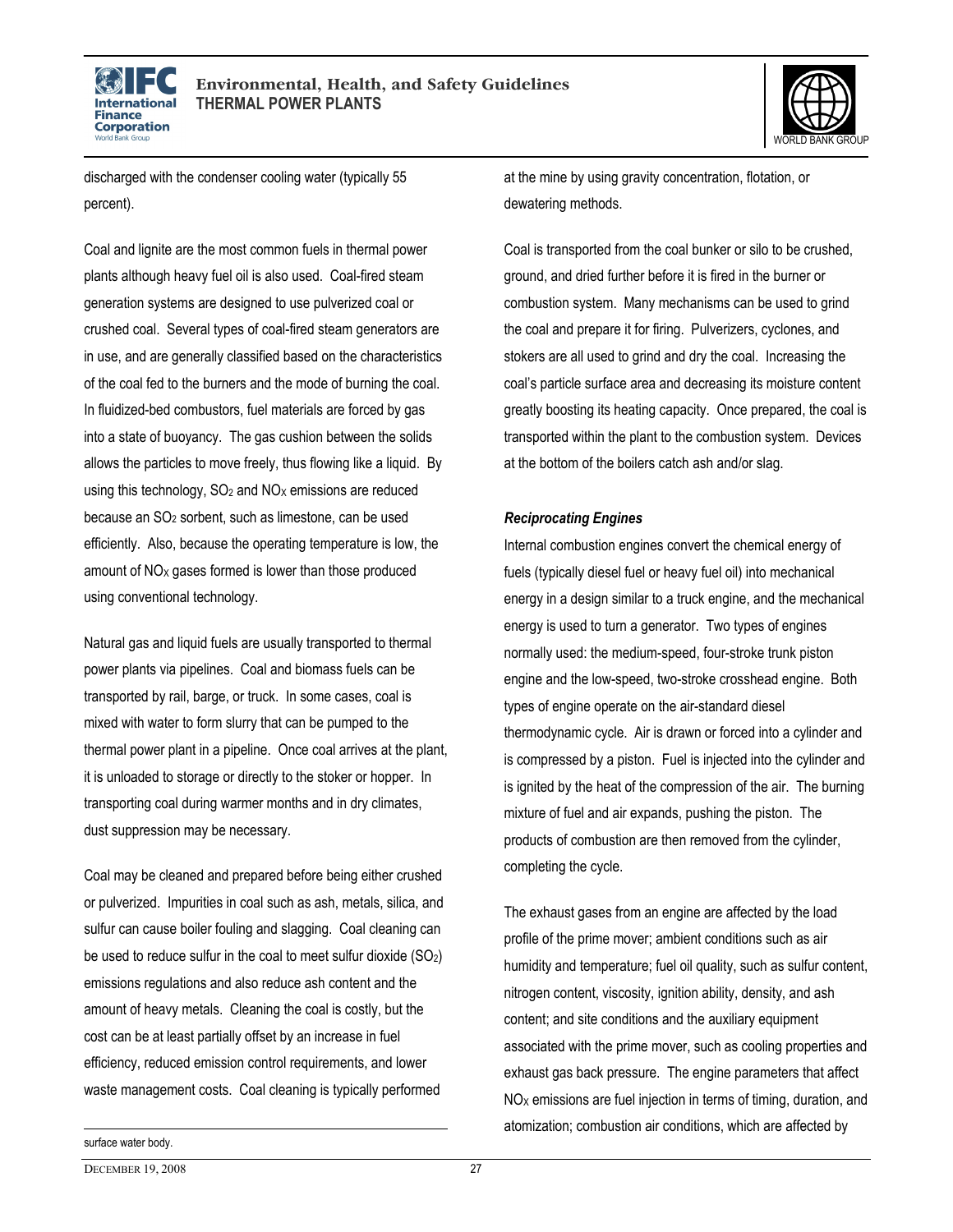<span id="page-27-0"></span>



valve timing, the charge air system, and charge air cooling before cylinders; and the combustion process, which is affected by air and fuel mixing, combustion chamber design, and the compression ratio.[4](#page-27-0)3 The particulate matter emissions are dependent on the general conditions of the engine, especially the fuel injection system and its maintenance, in addition to the ash content of the fuel, which is in the range 0.05–0.2%. SOx emissions are directly dependent on the sulfur content of the fuel. Fuel oil may contain as little as 0.3% sulfur and, in some cases, up to 5% sulfur.

Diesel engines are fuel flexible and can use fuels such as diesel oil, heavy fuel oil, natural gas, crude oil, bio-fuels (such as palm oil, etc.) and emulsified fuels (such as Orimulsion, etc.).

Typical electrical efficiencies in single mode are typically ranging from 40 % for the medium speed engines up to about 50 % for large engines and even higher efficiencies in combined cycle mode. Total efficiency in CHP (Combined Heat and Power) is typically in liquid operation up to 60 – 80 % and in gas mode even higher dependent on the application. The heat to power ratio is typically 0.5 to 1.3 in CHP applications, dependent on the application.

#### *Lean Burn Gas Engines*

Typical electrical efficiencies for bigger stationary medium speed engines in single mode are typically 40 – 47 % and up to close to 50 % in combined cycle mode. Total efficiency in CHP facilities is typically up to 90 % dependent on the application. The heat to power ratios are typically 0.5 to 1.3 in CHPapplications, dependent on the application.

#### *Spark Ignition (SG)*

Often a spark ignited gas-otto engine works according to the lean burn concept meaning that a lean mixture of combustion air and fuel is used in the cylinder (e.g., much more air than needed for the combustion). In order to stabilize the ignition and combustion of the lean mixture, in bigger engine types a prechamber with a richer air/fuel mixture is used. The ignition is initiated with a spark plug or some other device located in the prechamber, resulting in a high-energy ignition source for the main fuel charge in the cylinder. The most important parameter governing the rate of NOx formation in internal combustion engines is the combustion temperature; the higher the temperature the higher the NOx content of the exhaust gases. One method is to lower the fuel/air ratio, the same specific heat quantity released by the combustion of the fuel is then used to heat up a larger mass of exhaust gases, resulting in a lower maximum combustion temperature. This method low fuel/air ratio is called lean burn and it reduces NOx effectively. The spark-ignited lean-burn engine has therefore low NOx emissions. This is a pure gas engine; it operates only on gaseous fuels.

# *Dual fuel engines (DF)*

Some DF engine types are fuel versatile, these can be run on low pressure natural gas or liquid fuels such as diesel oil (as back-up fuel, etc.), heavy fuel oil, etc. This engine type can operate at full load in both fuel modes. Dual Fuel (DF) engines can also be designed to work in gas mode only with a pilot liquid fuel used for ignition of the gas.

#### *Combustion Turbines*

Gas turbine systems operate in a manner similar to steam turbine systems except that combustion gases are used to turn the turbine blades instead of steam. In addition to the electric generator, the turbine also drives a rotating compressor to pressurize the air, which is then mixed with either gas or liquid

 $\overline{\phantom{a}}$ 

<sup>43</sup> If the fuel timing is too early, the cylinder pressure will increase, resulting in higher nitrogen oxide formation. If injection is timed too late, fuel consumption and turbocharger speed will increase.  $NO<sub>x</sub>$  emissions can be reduced by later injection timing, but then particulate matter and the amount of unburned species will increase.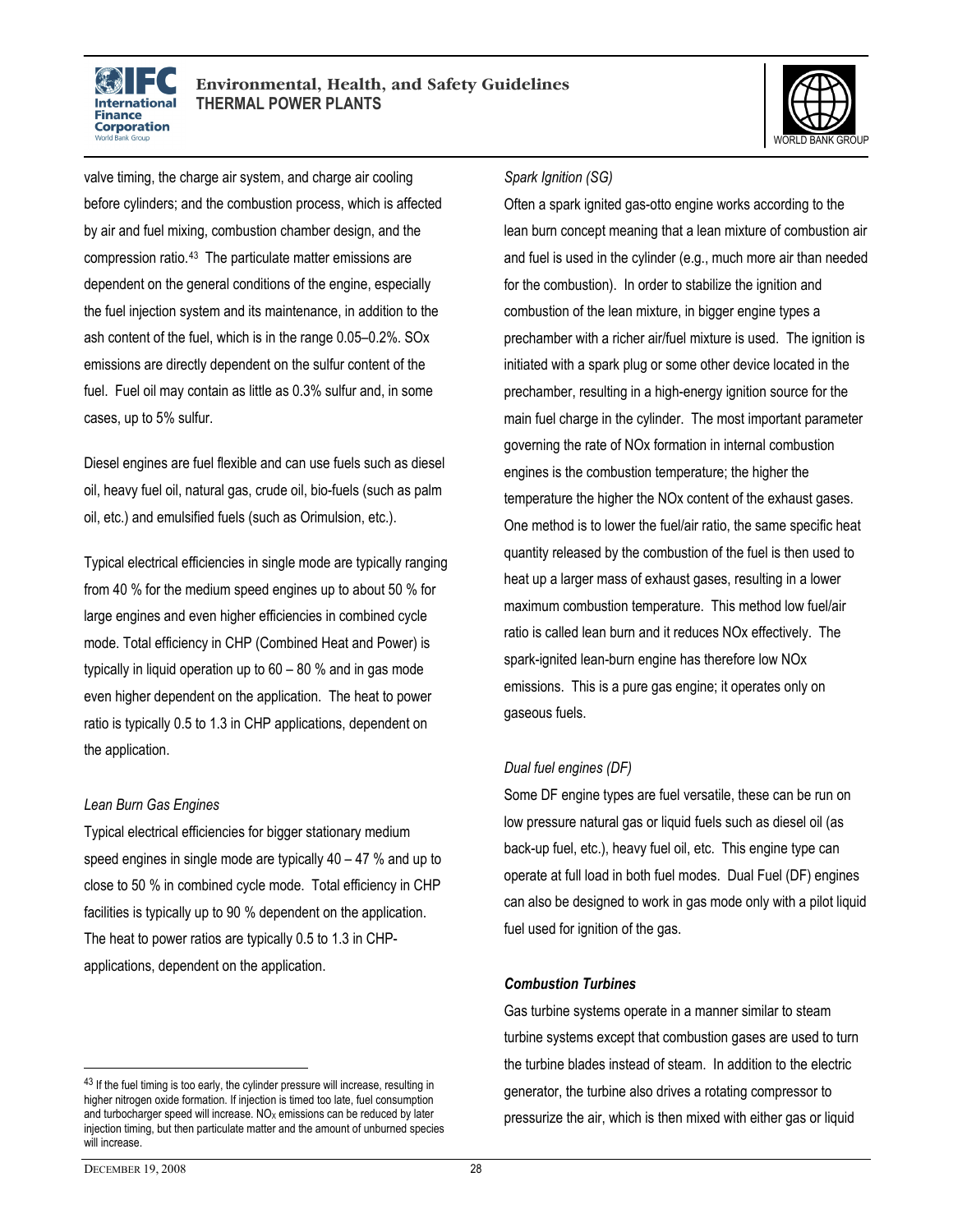<span id="page-28-0"></span>



fuel in a combustion chamber. The greater the compression, the higher the temperature and the efficiency that can be achieved in a gas turbine. Higher temperatures, however, typically lead to increases in  $NO<sub>x</sub>$  emissions. Exhaust gases are emitted to the atmosphere from the turbine. Unlike a steam turbine system, gas turbine systems do not have boilers or a steam supply, condensers, or a waste heat disposal system. Therefore, capital costs are much lower for a gas turbine system than for a steam system.

In electrical power applications, gas turbines are often used for peaking duty, where rapid startup and short runs are needed. Most installed simple gas turbines with no controls have only a 20- to 30-percent efficiency.

#### *Combined Cycle*

Combined-cycle generation is a configuration using both gas turbines and steam generators. In a combined-cycle gas turbine (CCGT), the hot exhaust gases of a gas turbine are used to provide all, or a portion of, the heat source for the boiler, which produces steam for the steam generator turbine. This combination increases the thermal efficiency to approximately 50 - 60 percent. Combined-cycle systems may have multiple gas turbines driving one steam turbine. Combined-cycle systems with diesel engines and steam generators are also sometimes used.

In addition, integrated coal gasification combined-cycle (IGCC) units are emerging technologies. In an IGCC system, coal gas is manufactured and cleaned in a "gasifier" under pressure, thereby reducing emissions and particulates.<sup>[44](#page-28-0)</sup> The coal gas then is combusted in a CCGT generation system.

#### *Cogeneration*

Cogeneration is the merging of a system designed to produce electric power and a system used for producing industrial heat and steam and/or municipal heating. This system is a more efficient way of using energy inputs and allows the recovery of otherwise wasted thermal energy for use in an industrial process. Cogeneration technologies are classified as "topping cycle" and "bottoming cycle" systems, depending on whether electrical (topping cycle) or thermal (bottoming cycle) energy is derived first. Most cogeneration systems use a topping cycle.

 $\overline{\phantom{a}}$ 

<sup>44</sup> Gasification is a process in which coal is introduced to a reducing atmosphere with oxygen or air and steam.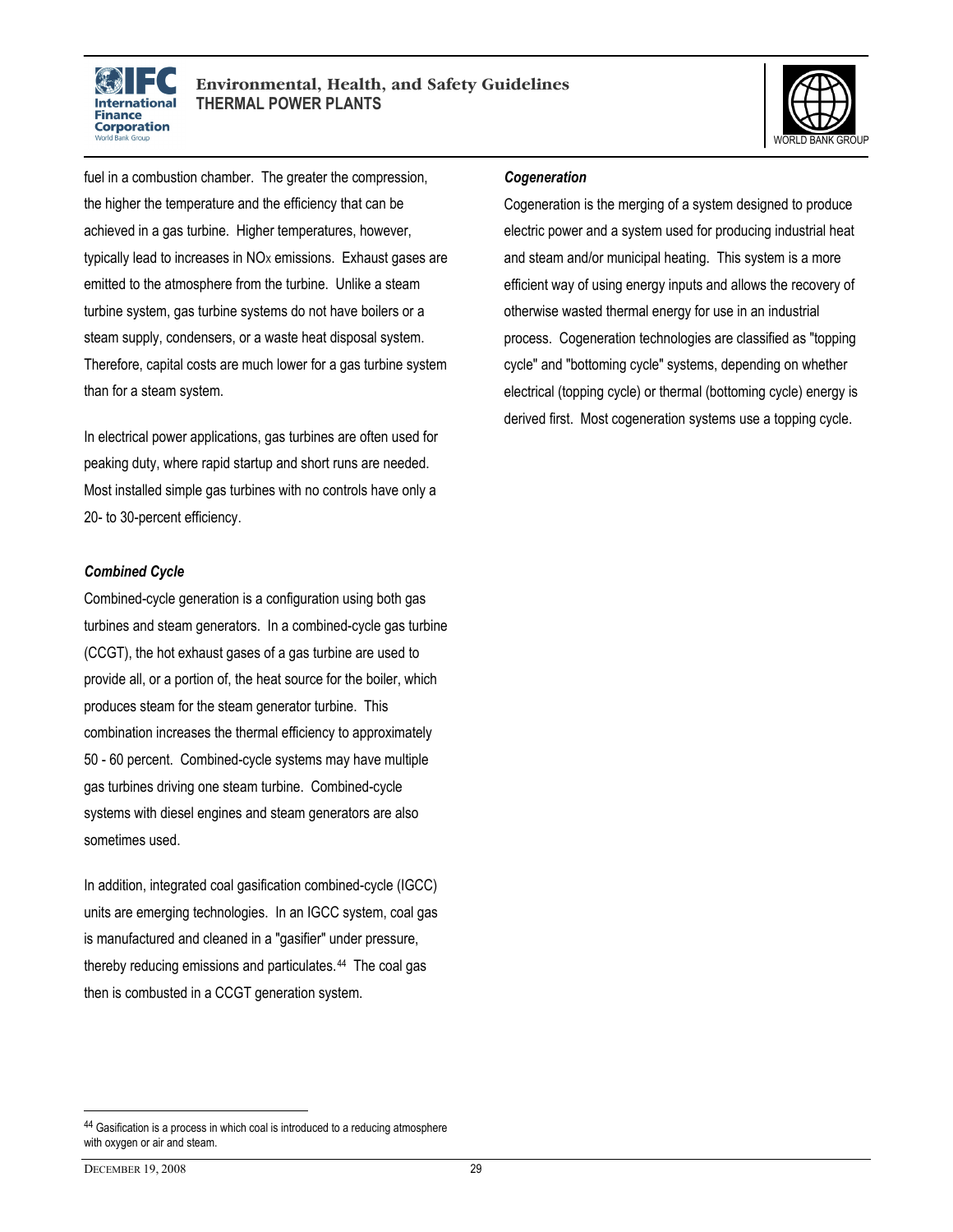<span id="page-29-0"></span>







Source: EC 2006

-

<sup>&</sup>lt;sup>45</sup> Applicable to boiler plant with cooling tower only. Diagram does not apply to engines and turbines which have completely different configurations.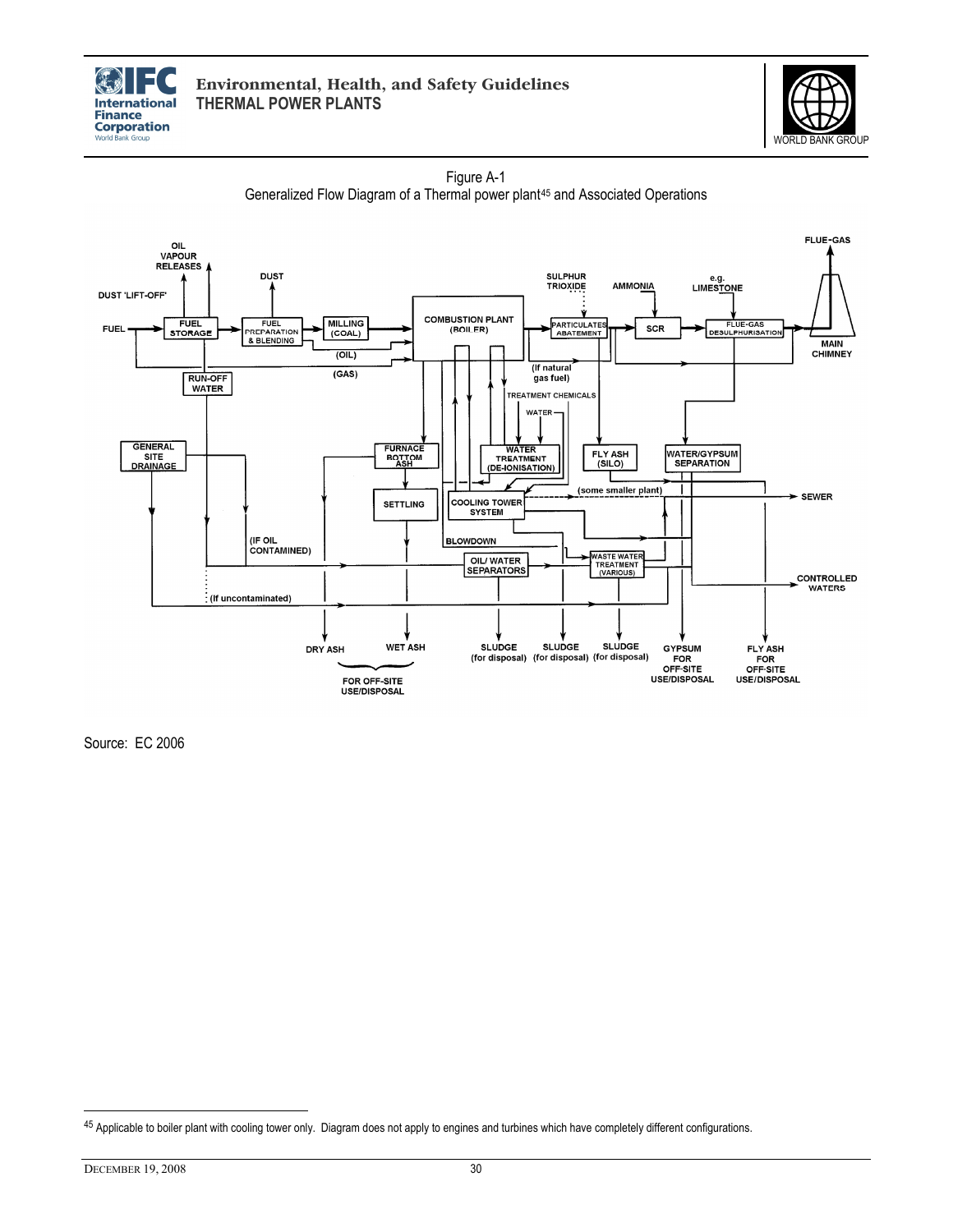



# **Annex B: Environmental Assessment Guidance for Thermal Power Projects**

The development of an environmental assessment (EA) for a thermal power project should take into account any government energy and/or environmental policy or strategy including strategic aspects such as energy efficiency improvements in existing power generation, transmission, and distribution systems, demand side management, project siting, fuel choice, technology choice, and environmental performance.

# *New Facilities and Expansion of Existing Facilities*

An (EA) for new facilities and a combined EA and environmental audit for existing facilities should be carried out early in the project cycle in order to establish site-specific emissions requirements and other measures for a new or expanded thermal power plant. Table B-1 provides suggested key elements of the EA, the scope of which will depend on projectspecific circumstances.

|                                    | Table B-1 Suggested Key EHS Elements for EA of New                                                                                  |
|------------------------------------|-------------------------------------------------------------------------------------------------------------------------------------|
|                                    | <b>Thermal Power Project</b>                                                                                                        |
| Analysis of<br><b>Alternatives</b> | Fuel selection including non-fossil fuel<br>options (coal, oil, gas, biomass, other<br>renewable options - wind, solar,             |
|                                    | geothermal, hydro), fuel supply sources                                                                                             |
|                                    | Power generation technology<br>Thermal generating efficiency<br>O<br>(HHV-gross, LHV-gross,<br>HHV-net, LHV-net)<br>Cost<br>$\circ$ |
|                                    | CO <sub>2</sub> emissions performance<br>$\circ$<br>(gCO2/kWh)                                                                      |
|                                    | GHG emissions reduction / offset                                                                                                    |
|                                    | options                                                                                                                             |
|                                    | Energy conversion efficiency<br>O                                                                                                   |
|                                    | Offset arrangement<br>$\circ$                                                                                                       |
|                                    | Use of renewable energy<br>$\Omega$<br>sources, etc.                                                                                |
|                                    | Baseline water quality of receiving water                                                                                           |
|                                    | bodies                                                                                                                              |
|                                    | Water supply                                                                                                                        |
|                                    | Surface water, underground<br>O<br>water, desalination                                                                              |
|                                    | Cooling system                                                                                                                      |
|                                    | Once-through, wet closed<br>O<br>circuit, dry closed circuit                                                                        |
|                                    | Ash disposal system - wet disposal vs.                                                                                              |

|           | dry disposal       |                                                                            |
|-----------|--------------------|----------------------------------------------------------------------------|
|           | Pollution control  |                                                                            |
|           | $\circ$            | Air emission – primary vs.                                                 |
|           |                    | secondary flue gas treatment                                               |
|           |                    | (cost, performance)                                                        |
|           | $\circ$            | Effluent (cost, performance)                                               |
|           | Effluent discharge |                                                                            |
|           | $\circ$            | Surface water                                                              |
|           | $\circ$            | Evaporation                                                                |
|           | $\circ$            | Recycling - zero discharge                                                 |
|           | Siting             |                                                                            |
|           | $\circ$            | Land acquisition                                                           |
|           |                    | consideration                                                              |
|           | $\circ$            | Access to fuel / electricity                                               |
|           |                    | grid                                                                       |
|           | O                  | Existing and future land use                                               |
|           |                    | zoning                                                                     |
|           | $\circ$            | Existing and predicted                                                     |
|           |                    | environmental baseline (air,                                               |
|           |                    | water, noise)                                                              |
|           |                    |                                                                            |
| ıpact     |                    | <b>Estimation of GHG emissions</b>                                         |
| ssessment |                    | (tCO2/year, gCO2/kWh)                                                      |
|           | Air quality impact |                                                                            |
|           | $\circ$            | SO <sub>2</sub> , NO <sub>2</sub> , PM <sub>10</sub> , PM <sub>2.5</sub> , |
|           |                    | Heavy metals as appropriate,                                               |
|           |                    | Acid deposition if relevant                                                |
|           |                    | Incremental impacts to the                                                 |
|           | $\circ$            | attainment of relevant air                                                 |
|           |                    |                                                                            |
|           |                    | quality standards                                                          |
|           | $\circ$            | Isopleth concentration lines                                               |
|           |                    | (short-term, annual average,                                               |
|           |                    | as appropriate) overlaid with                                              |
|           |                    | land use and topographic                                                   |
|           |                    | map                                                                        |
|           | $\circ$            | Cumulative impacts of                                                      |
|           |                    | existing sources / future<br>projects if known                             |
|           |                    | Stack height determination                                                 |
|           | $\circ$<br>$\circ$ | Health impact consideration                                                |
|           |                    | Water quality / intake impact                                              |
|           |                    | thermal discharge if once-                                                 |
|           | $\circ$            | through cooling system is                                                  |
|           |                    | used                                                                       |
|           |                    | other key contaminants as                                                  |
|           | $\circ$            |                                                                            |
|           |                    | appropriate<br>water intake impact                                         |
|           | O                  |                                                                            |
|           | Noise impact       |                                                                            |
|           | $\circ$            | Noise contour lines overlaid                                               |
|           |                    | with land use and locations of                                             |
|           |                    | receptors                                                                  |
|           |                    | Determination of pollution prevention                                      |
|           |                    | and abatement measures                                                     |
| itigation |                    | Air (Stack height, pollution control                                       |
| easures / | measures, cost)    |                                                                            |

**Mitigation Measures /** 

**Impact Assessment**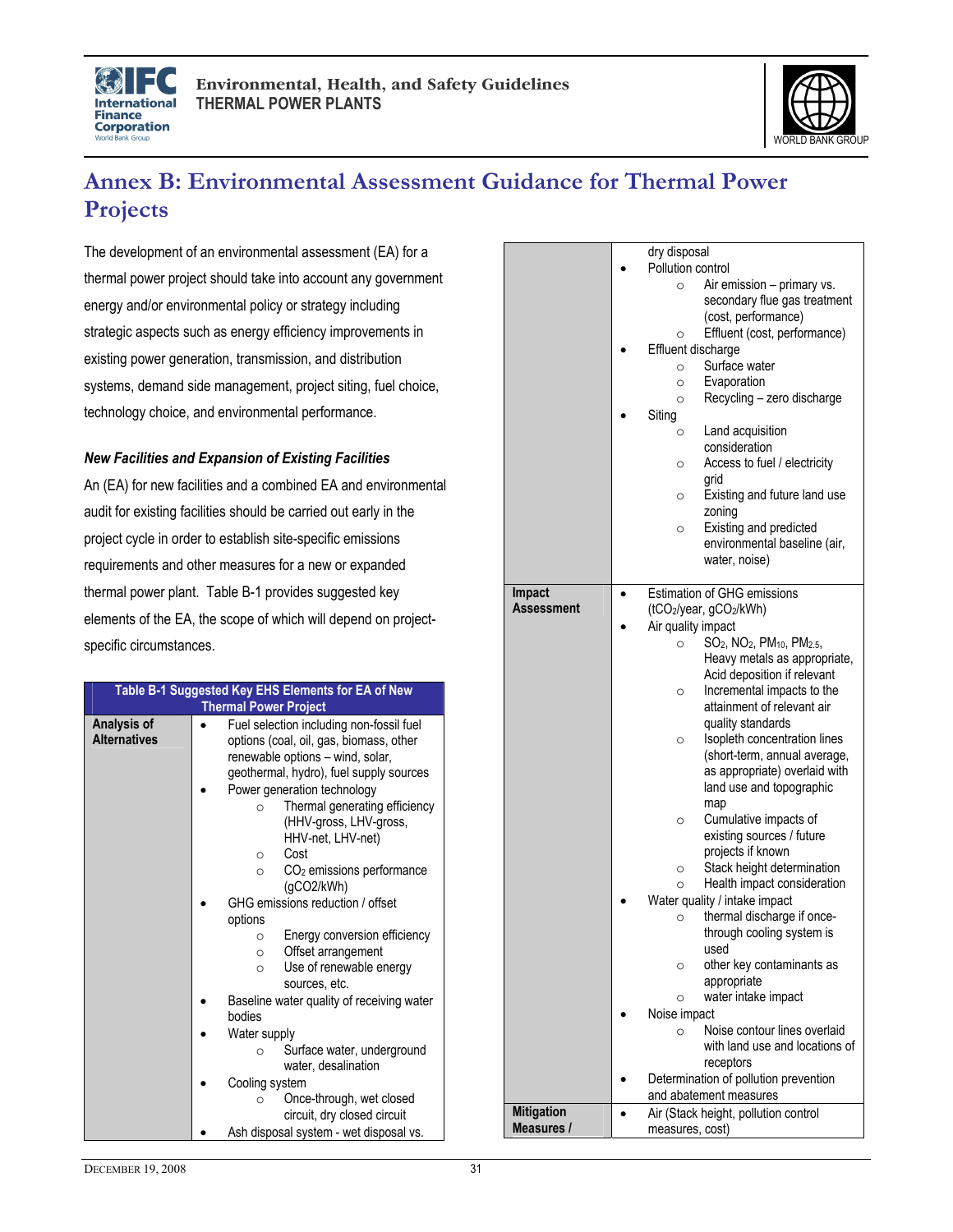<span id="page-31-0"></span>

# **Environmental, Health, and Safety Guidelines THERMAL POWER PLANTS**



| <b>Management</b><br>Program | Effluent (wastewater treatment<br>measures, cost)                                                                                                                                                                                                                              |
|------------------------------|--------------------------------------------------------------------------------------------------------------------------------------------------------------------------------------------------------------------------------------------------------------------------------|
|                              | Noise (noise control measures, cost)<br>Waste utilization / disposal (e.g., ash,<br>FGD by-product, used oil)<br>Ash management plan<br>(quantitative balance of ash<br>generation, disposal,<br>utilization, size of ash<br>disposal site, ash<br>transportation arrangement) |
|                              | Fuel supply arrangement                                                                                                                                                                                                                                                        |
|                              | Emergency preparedness and response<br>plan                                                                                                                                                                                                                                    |
|                              | Industrial risk assessment if relevant                                                                                                                                                                                                                                         |
| <b>Monitoring</b>            | Parameters                                                                                                                                                                                                                                                                     |
| Program                      | Sampling Frequency                                                                                                                                                                                                                                                             |
|                              | <b>Evaluation Criteria</b>                                                                                                                                                                                                                                                     |
|                              | Sampling points overlaid with relevant<br>site layout / surrounding maps                                                                                                                                                                                                       |
|                              | Cost                                                                                                                                                                                                                                                                           |

Tasks related to carrying out the quality impact analysis for the EA should include:

- Collection of baseline data ranging from relatively simple qualitative information (for smaller projects) to more comprehensive quantitative data (for larger projects) on ambient concentrations of parameters and averaging time consistent with relevant host country air quality standards (e.g., parameters such as  $PM_{10}$ ,  $PM_{2.5}$ ,  $SO_2$  (for oil and coal-fired plants), NO<sub>x</sub>, and ground-level ozone; and averaging time such as 1-hour maximum, 24-hour maximum, annual average), within a defined airshed encompassing the proposed project; [46](#page-31-0)
- Evaluation of the baseline airshed quality (e.g., degraded or non-degraded);
- Evaluation of baseline water quality, where relevant;
- Use of appropriate mathematical or physical air quality

dispersion models to estimate the impact of the project on the ambient concentrations of these pollutants;

- If acid deposition is considered a potentially significant impact, use of appropriate air quality models to evaluate long-range and trans-boundary acid deposition;
- The scope of baseline data collection and air quality impact assessment will depend on the project circumstances (e.g., project size, amount of air emissions and the potential impacts on the airshed). Examples of suggested practices are presented in Table B-2.

| Table B-2 - Suggested Air Quality Impact Assessment<br><b>Approach</b> |                                                                                                                                                                                                                                                                                                                                                                                                                                                                                                        |  |  |
|------------------------------------------------------------------------|--------------------------------------------------------------------------------------------------------------------------------------------------------------------------------------------------------------------------------------------------------------------------------------------------------------------------------------------------------------------------------------------------------------------------------------------------------------------------------------------------------|--|--|
| <b>Baseline air</b><br>quality<br>collection                           | Qualitative information (for small<br>projects e.g., < 100MWth)<br>Seasonal manual sampling (for mid-<br>sized projects e.g., < 1,200MWth)<br>Continuous automatic sampling (for<br>large projects e.g., >= 1,200MWth)<br>Modeling existing sources                                                                                                                                                                                                                                                    |  |  |
| <b>Baseline</b><br>meteorological<br>data collection                   | Continuous one-year data for<br>dispersion modeling from nearby<br>existing meteorological station (e.g.,<br>airport, meteorological station) or site-<br>specific station, if installed, for mid-<br>sized and large projects                                                                                                                                                                                                                                                                         |  |  |
| <b>Evaluation of</b><br>airshed quality                                | Determining if the airshed is degraded<br>(i.e., ambient air quality standards are<br>not attained) or non-degraded (i.e.,<br>ambient air quality standards are<br>attained)                                                                                                                                                                                                                                                                                                                           |  |  |
| Air quality<br>impact<br>assessment                                    | Assess incremental and resultant<br>levels by screening models (for small<br>projects)<br>Assess incremental and resultant<br>levels by refined models (for mid-sized<br>and large projects, or for small<br>projects if determined necessary after<br>using screening models) <sup>47</sup><br>Modify emission levels, if needed, to<br>ensure that incremental impacts are<br>small (e.g., 25% of relevant ambient<br>air quality standard levels) and that<br>the airshed will not become degraded. |  |  |

<sup>47</sup> For further guidance on refined / screening models, see Appendix W to Part 51 – Guidelines on Air Quality Models by US EPA (Final Rule, November 9, 2005)

-

 $\overline{\phantom{a}}$ 

<sup>&</sup>lt;sup>46</sup> The term "airshed" refers to the local area around the plant whose ambient air quality is directly affected by emissions from the plant. The size of the relevant local airshed will depend on plant characteristics, such as stack height, as well as on local meteorological conditions and topography. In some cases, airsheds are defined in legislation or by the relevant environmental authorities. If not, the EA should clearly define the airshed on the basis of consultations with those responsible for local environmental management.